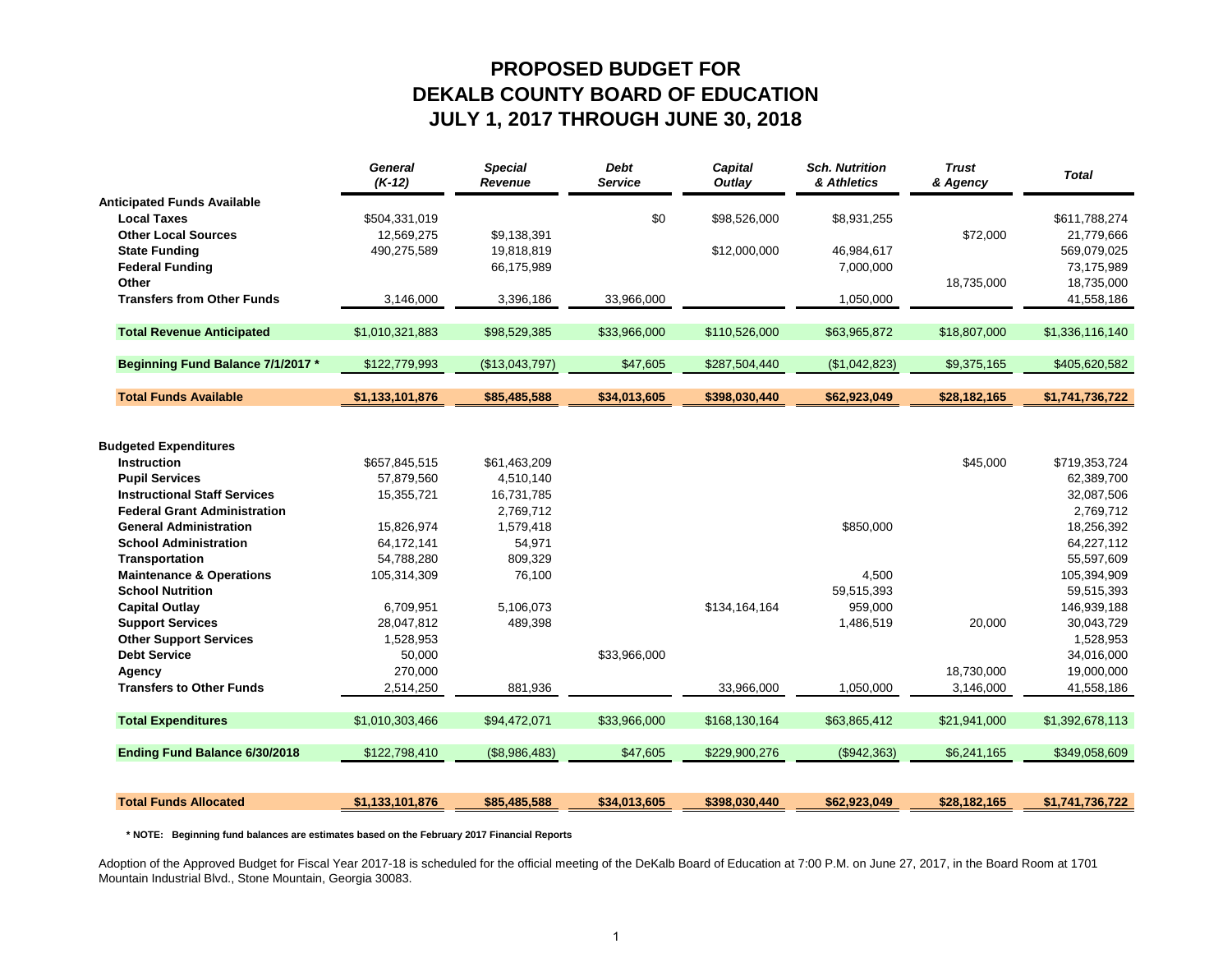## **DEKALB COUNTY SCHOOL DISTRICT FY 2018 PROPOSED GENERAL FUND BUDGET**

| <b>GENERAL FUND BALANCE</b>                                           |                          |
|-----------------------------------------------------------------------|--------------------------|
| End of FY 2016 Unaudited Fund Balance                                 | 125,912,714              |
| <b>Estimated FY17 Revenue</b>                                         | 946,406,259              |
| <b>Estimated FY17 Expense</b>                                         | 942,538,981              |
| <b>Estimated FY17 Vendor Accruals</b>                                 | 7,000,000                |
| <b>Estimated FY17 Expense TOTAL</b>                                   | 949,538,981              |
| FY 2018 Beginning Estimated<br><b>Available Fund Balance</b>          | 122,779,993              |
| <b>ANTICIPATIONS</b>                                                  |                          |
|                                                                       |                          |
| <b>FY 2017 LOCAL REVENUE</b>                                          | 490,399,741              |
| 6.75% Tax Digest FY17 Estimated Growth                                | 29,863,203               |
| Reductions (Erate, Bev Tax, etc.)<br>Transfer from other Funds        | (3,362,650)<br>3,146,000 |
|                                                                       |                          |
| <b>SUBTOTAL</b>                                                       | 520,046,294              |
| <b>FY 2017 STATE REVENUE</b>                                          | 457,596,146              |
|                                                                       |                          |
| Actual FY 2017 Mid-Term OBE Growth                                    | 9,929,904                |
| FY 2018 Projected QBE Growth<br>FY 2018 Projected Mid-Year QBE Growth | 17,749,539<br>5,000,000  |
|                                                                       |                          |
| <b>SUBTOTAL</b>                                                       | 490,275,589              |
| Anticipated Fund Balance Drawdown                                     | 0                        |
|                                                                       |                          |
| <b>ANTICIPATION TOTAL</b>                                             | 1,010,321,883            |

| <b>ANTICIPATIONS</b>                   |             | <b>APPROPRIATIONS</b>                           |                                         |               |                 |                                           |                                          |  |
|----------------------------------------|-------------|-------------------------------------------------|-----------------------------------------|---------------|-----------------|-------------------------------------------|------------------------------------------|--|
|                                        |             | <b>DIVISIONS</b>                                | <b>CURRENT FY 2017</b><br><b>BUDGET</b> | <b>SALARY</b> | <b>BENEFITS</b> | <b>NON-SALARY</b><br><b>DESCRETIONARY</b> | <b>FY 2018 PROPOSED</b><br><b>BUDGET</b> |  |
| Y 2017 LOCAL REVENUE                   | 490,399,741 | Superintendent's Office                         | 2,310,056                               | 1,588,050     | 532,989         | 258,119                                   | 2,379,158                                |  |
|                                        |             | School Board                                    | 5,517,458                               | 163,800       | 68,390          | 4,947,179                                 | 5,179,369                                |  |
| 6.75% Tax Digest FY17 Estimated Growth | 29,863,203  | <b>Regional Superintendents</b>                 | 1,851,864                               | 1,467,358     | 429,156         | 40,405                                    | 1,936,919                                |  |
| Reductions (Erate, Bev Tax, etc.)      | (3,362,650) | <b>Communications &amp; Community Relations</b> | 2,086,734                               | 879,053       | 268,381         | 803,240                                   | 1,950,674                                |  |
| Transfer from other Funds              | 3,146,000   | Curriculum and Instruction                      | 52,648,558                              | 22,982,002    | 7,770,805       | 27,865,664                                | 58,618,471                               |  |
|                                        |             | <b>Facilities and Operations</b>                | 123,280,769                             | 33,216,116    | 13,503,967      | 68,011,283                                | 114,731,366                              |  |
|                                        |             | Finance                                         | 3,910,713                               | 2,846,899     | 956,708         | 309,986                                   | 4,113,593                                |  |
| <b>SUBTOTAL</b>                        | 520,046,294 | Human Capital Management                        | 5,002,450                               | 2,783,609     | 899,320         | 1,149,801                                 | 4,832,730                                |  |
|                                        |             | <b>Information Technology</b>                   | 27,595,629                              | 10,760,049    | 3,692,133       | 13,280,050                                | 27,732,232                               |  |
|                                        |             | Legal Affairs                                   | 11,695,889                              | 1,235,415     | 356,383         | 10,230,131                                | 11,821,929                               |  |
|                                        |             | Student Support & Intervention                  | 40,080,359                              | 25,397,699    | 8,930,063       | 6,035,606                                 | 40,363,368                               |  |
|                                        |             | Strategic Management & Accountability           | 507,314                                 | 158,455       | 30,836          | 194,822                                   | 384,113                                  |  |
| Y 2017 STATE REVENUE                   | 457,596,146 | <b>Charter Schools</b>                          | 38,903,481                              | 339,029       | 110,742         | 43,583,802                                | 44,033,573                               |  |
|                                        |             | Systemwide                                      | 11,456,269                              |               |                 | 10,735,000                                | 10,735,000                               |  |
|                                        |             | Schools                                         | 651,271,524                             | 479,311,614   | 187,638,046     | 14,541,311                                | 681,490,971                              |  |
| Actual FY 2017 Mid-Term QBE Growth     | 9,929,904   |                                                 |                                         |               |                 |                                           |                                          |  |

**490,275,589 SUBTOTAL 978,119,067 583,129,148 225,187,919 201,986,399 1,010,303,466**

**TOTAL 1,010,321,883 1,010,303,466 APPROPRIATION TOTAL**

**122,798,410 ENDING FY 2018 FUND BALANCE (projected)**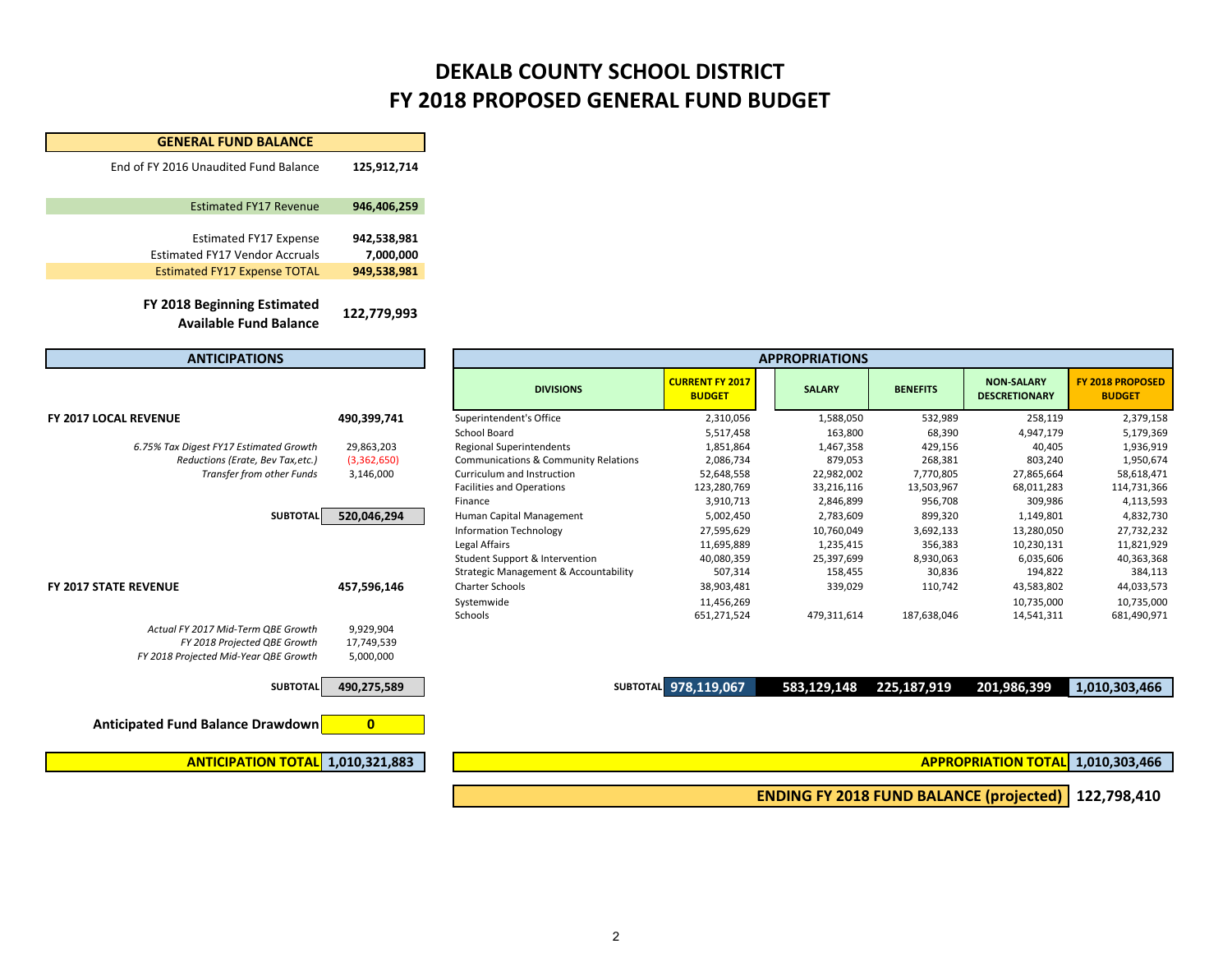## **FY2018 DCSD GENERAL FUND BUDGET CONSIDERATIONS**

### **INCLUDED**

- *Full‐Year Annualized FY17 Pay Raises (3%+1.5%+.5%) 31,310,693*
- *Mandated Teacher Retirement System (TRS) Increase (14.27% to 16.81%) 14,476,456*
	- *State‐mandated classified health insurance increase 1,893,815*
		- *403b 2% Match Program 4,200,000*
		- *Maintains Regional Support Initiative 18,195,057*
- *Includes Special Education Teachers (Moved off SPED Grant to General Fund) 3,535,083*
	- *Includes General Fund Contingency account 3,150,000*
		- *Nurses for all Middle and High Schools 1,863,086*
			- *CIA2 1,726,678*
			- *Summer School Program 2,000,926*
				- *Textbooks 7,500,000*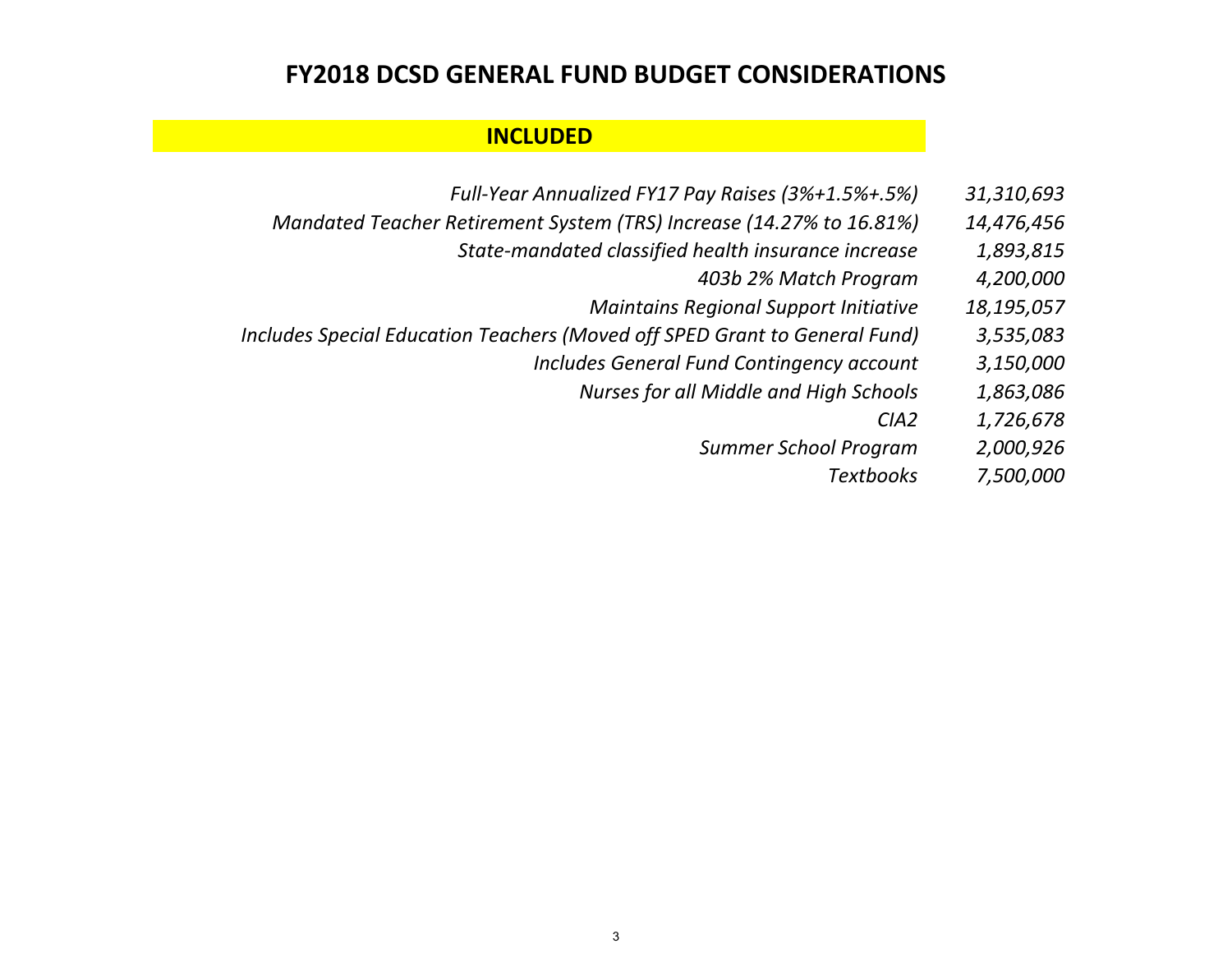## **FY2018 GENERAL FUND (1XX)**

### **DIVISION SUMMARY**

| <b>ANTICIPATIONS</b>             |                     |                     |             |                                       |  |  |  |  |
|----------------------------------|---------------------|---------------------|-------------|---------------------------------------|--|--|--|--|
| <b>DIVISION</b>                  | <b>2015 ACTUALS</b> | <b>2016 ACTUALS</b> | 2017 BUDGET | <b>2018 PROPOSED</b><br><b>BUDGET</b> |  |  |  |  |
| Curriculum and Instruction       |                     | $\Omega$            | 100,000     | 90,000                                |  |  |  |  |
| <b>Facilities and Operations</b> | 48,305              | 0                   | 100,000     | 0                                     |  |  |  |  |
| Finance                          | 2,126,034           | 117,357             | 2,200,000   | 1,900,000                             |  |  |  |  |
| Information Technology           | 1,503,715           | 0                   | 0           |                                       |  |  |  |  |
| Student Support & Intervention   | 119,138             | 159,200             | 66,225      | 210,000                               |  |  |  |  |
| Systemwide                       | 851,723,473         | 900,304,768         | 945,529,662 | 1,008,121,883                         |  |  |  |  |
| <b>TOTAL ANTICIPATIONS</b>       | 855,520,666         | 900,581,325         | 947,995,887 | 1,010,321,883                         |  |  |  |  |

| <b>APPROPRIATIONS</b>                            |                     |              |             |                                |  |  |  |
|--------------------------------------------------|---------------------|--------------|-------------|--------------------------------|--|--|--|
| <b>DIVISION</b>                                  | <b>2015 ACTUALS</b> | 2016 ACTUALS | 2017 BUDGET | 2018 PROPOSED<br><b>BUDGET</b> |  |  |  |
| Superintendent's Office                          | 1,303,004           | 1,960,558    | 2,310,056   | 2,379,158                      |  |  |  |
| <b>School Board</b>                              | 4,541,807           | 4,766,563    | 5,517,458   | 5,179,369                      |  |  |  |
| <b>Regional Superintendents</b>                  | 1,636,705           | 1,594,092    | 1,851,864   | 1,936,919                      |  |  |  |
| <b>Communications &amp; Community Relations</b>  | 758,406             | 977,968      | 2,086,734   | 1,950,674                      |  |  |  |
| Curriculum and Instruction                       | 32,090,744          | 43,215,113   | 52,648,558  | 58,618,471                     |  |  |  |
| <b>Facilities and Operations</b>                 | 89,495,814          | 89,873,684   | 123,280,769 | 114,731,366                    |  |  |  |
| Finance                                          | 2,944,481           | 3,264,492    | 10,305,946  | 4,113,593                      |  |  |  |
| Human Capital Management                         | 4,950,829           | 3,792,415    | 5,002,450   | 4,832,730                      |  |  |  |
| <b>Information Technology</b>                    | 22,843,274          | 25,195,340   | 27,595,629  | 27,732,232                     |  |  |  |
| Legal Affairs                                    | 10,354,810          | 11,136,934   | 11,695,889  | 11,821,929                     |  |  |  |
| Student Support & Intervention                   | 31,261,581          | 34,400,150   | 40,080,359  | 40,363,368                     |  |  |  |
| <b>Strategic Management &amp; Accountability</b> | 163,576             | 186,591      | 507,314     | 384,113                        |  |  |  |
| <b>Charter Schools</b>                           | 30,793,568          | 33,415,021   | 38,903,481  | 44,033,573                     |  |  |  |
| Systemwide                                       | 3,098,912           | 2,962,523    | 13,474,269  | 10,735,000                     |  |  |  |
| <b>Schools</b>                                   | 9,676,231           | 10,654,094   | (4,879,551) | (16,807,224)                   |  |  |  |
| 120 Region I Schools                             | 112,554,001         | 124,076,499  | 137,269,898 | 144,900,662                    |  |  |  |
| 120 Region II Schools                            | 115,049,590         | 122,938,225  | 131,832,677 | 145,581,514                    |  |  |  |
| 120 Region III Schools                           | 114,311,103         | 125,148,427  | 133,376,736 | 142,592,959                    |  |  |  |
| 120 Region IV Schools                            | 107,807,792         | 116,977,852  | 125,528,869 | 136,100,887                    |  |  |  |
| 120 Region V Schools                             | 103,414,043         | 110,904,541  | 119,729,662 | 129,122,173                    |  |  |  |
| <b>TOTAL APPROPRIATIONS</b>                      | 799,050,271         | 867,441,081  | 978,119,067 | 1,010,303,466                  |  |  |  |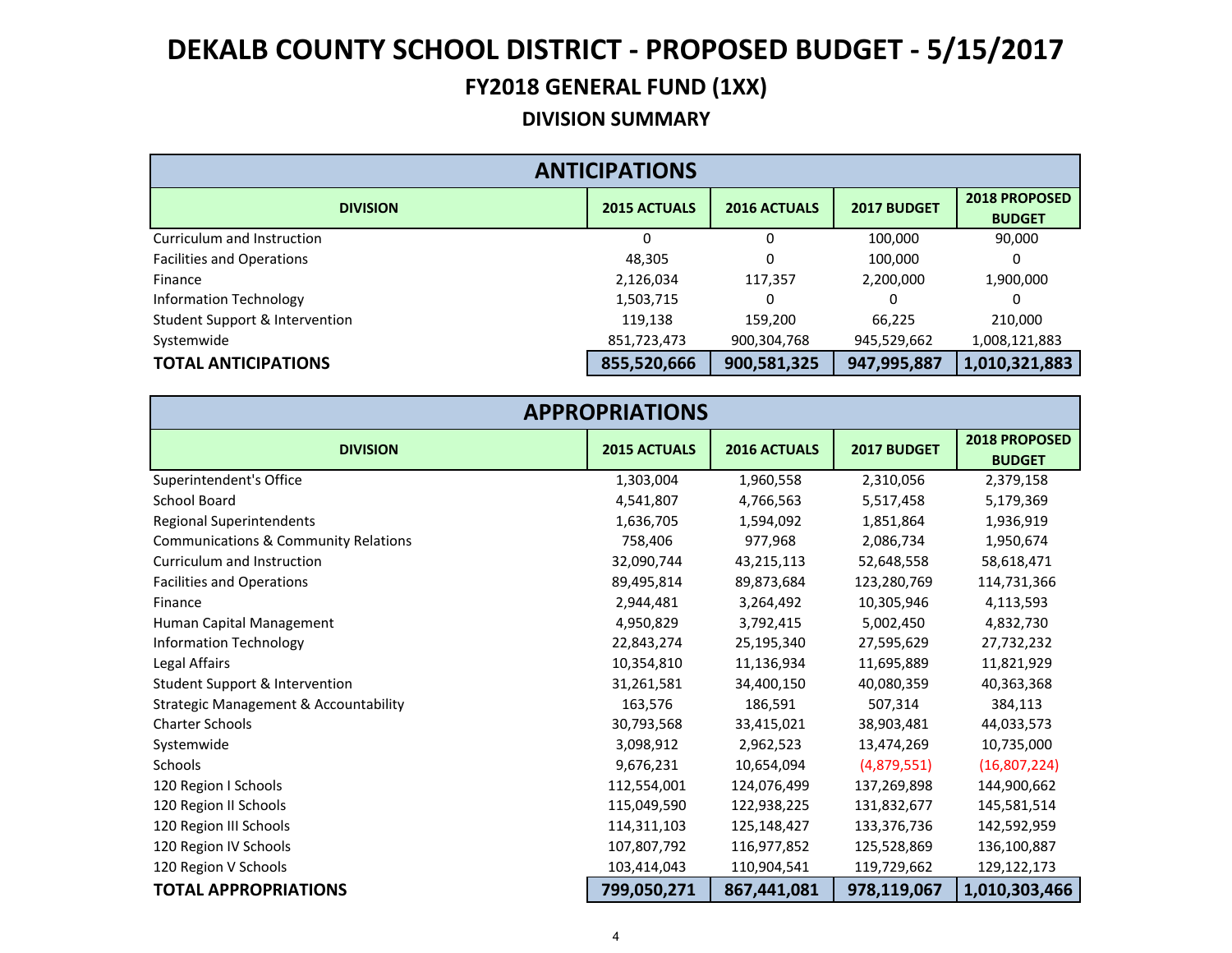|                 | <b>ANTICIPATIONS</b>                              |                     |                     |             |                                       |  |  |
|-----------------|---------------------------------------------------|---------------------|---------------------|-------------|---------------------------------------|--|--|
| <b>DIVISION</b> | <b>BUDGET FORM</b>                                | <b>2015 ACTUALS</b> | <b>2016 ACTUALS</b> | 2017 BUDGET | <b>2018 PROPOSED</b><br><b>BUDGET</b> |  |  |
|                 | <b>Curriculum and Instruction</b>                 | 0                   | 0                   | 100,000     | 90,000                                |  |  |
|                 | (692101)all - PLANETARIUM PROCEEDS-GENERAL OPNS   | 0                   | 0                   | 100,000     | 90,000                                |  |  |
|                 | <b>Facilities and Operations</b>                  | 48,305              | 0                   | 100,000     | 0                                     |  |  |
|                 | (000101)752 - DEPARTMENT OF FACILITIES MANAGEMENT | 48,305              |                     |             | U                                     |  |  |
|                 | (712101)all - COMMERCIAL TRANSPORTATION SUPPORT   | 0                   |                     | 100,000     | 0                                     |  |  |
| <b>Finance</b>  |                                                   | 2,126,034           | 117,357             | 2,200,000   | 1,900,000                             |  |  |
|                 | (665101)all - INDIRECT COST PROJECT               | 2,126,034           | 117,357             | 2,200,000   | 1,900,000                             |  |  |
|                 | <b>Information Technology</b>                     | 1,503,715           | 0                   | 0           | 0                                     |  |  |
|                 | (013101)all - CONNECTIONS FOR CLASSROOMS          | 1,503,715           |                     | n           | 0                                     |  |  |
|                 | <b>Student Support &amp; Intervention</b>         | 119,138             | 159,200             | 66,225      | 210,000                               |  |  |
|                 | (112101)all - 4-H CLUB SPONSORS                   | 0                   |                     | 45,000      | 45,000                                |  |  |
|                 | (302101)all - FINGERPRINTING-BACKGROUND CHECK     | 119,138             | 159,200             | 21,225      | 165,000                               |  |  |
| Systemwide      |                                                   | 851,723,473         | 900,304,768         | 945,529,662 | 1,008,121,883                         |  |  |
|                 | (000101)SYS - SYSTEMWIDE                          | 851,675,954         | 900,259,468         | 945,474,662 | 1,008,076,883                         |  |  |
|                 | (315101)all - DCBOE ADMINISTRATIVE FEES           | 47,519              | 45,300              | 55,000      | 45,000                                |  |  |
|                 | <b>TOTAL ANTICIPATIONS</b>                        | 855,520,666         | 900,581,325         | 947,995,887 | 1,010,321,883                         |  |  |

|                     | <b>APPROPRIATIONS</b>                                     |                     |                     |             |                                |  |  |  |
|---------------------|-----------------------------------------------------------|---------------------|---------------------|-------------|--------------------------------|--|--|--|
| <b>DIVISION</b>     | <b>BUDGET FORM</b>                                        | <b>2015 ACTUALS</b> | <b>2016 ACTUALS</b> | 2017 BUDGET | 2018 PROPOSED<br><b>BUDGET</b> |  |  |  |
|                     | <b>Superintendent's Office</b>                            | 1,303,004           | 1,960,558           | 2,310,056   | 2,379,158                      |  |  |  |
|                     | (000101)700 - SUPERINTENDENT'S OFFICE                     | 928,530             | 1,353,002           | 1,458,695   | 1,544,165                      |  |  |  |
|                     | (000101)723 - DEPARTMENT OF INTERNAL AUDITS               | 374,474             | 607,556             | 851,361     | 834,993                        |  |  |  |
| <b>School Board</b> |                                                           | 4,541,807           | 4,766,563           | 5,517,458   | 5,179,369                      |  |  |  |
|                     | (000101)708 - SCHOOL BOARD MEMBERS                        | 4,541,807           | 4,766,563           | 5,517,458   | 5,179,369                      |  |  |  |
|                     | <b>Regional Superintendents</b>                           | 1,636,705           | 1,594,092           | 1,851,864   | 1,936,919                      |  |  |  |
|                     | (336101)841 - STUDENT ACHIEVEMENT INITIATIVE - REGION V   | 340,287             | 407,709             | 425,317     | 570,796                        |  |  |  |
|                     | (336101)844 - STUDENT ACHIEVEMENT INITIATIVE - REGION III | 322,762             | 305.204             | 317,337     | 322,429                        |  |  |  |
|                     | (336101)853 - STUDENT ACHIEVEMENT INITIATIVE - REGION IV  | 320,616             | 346,444             | 381,423     | 392,817                        |  |  |  |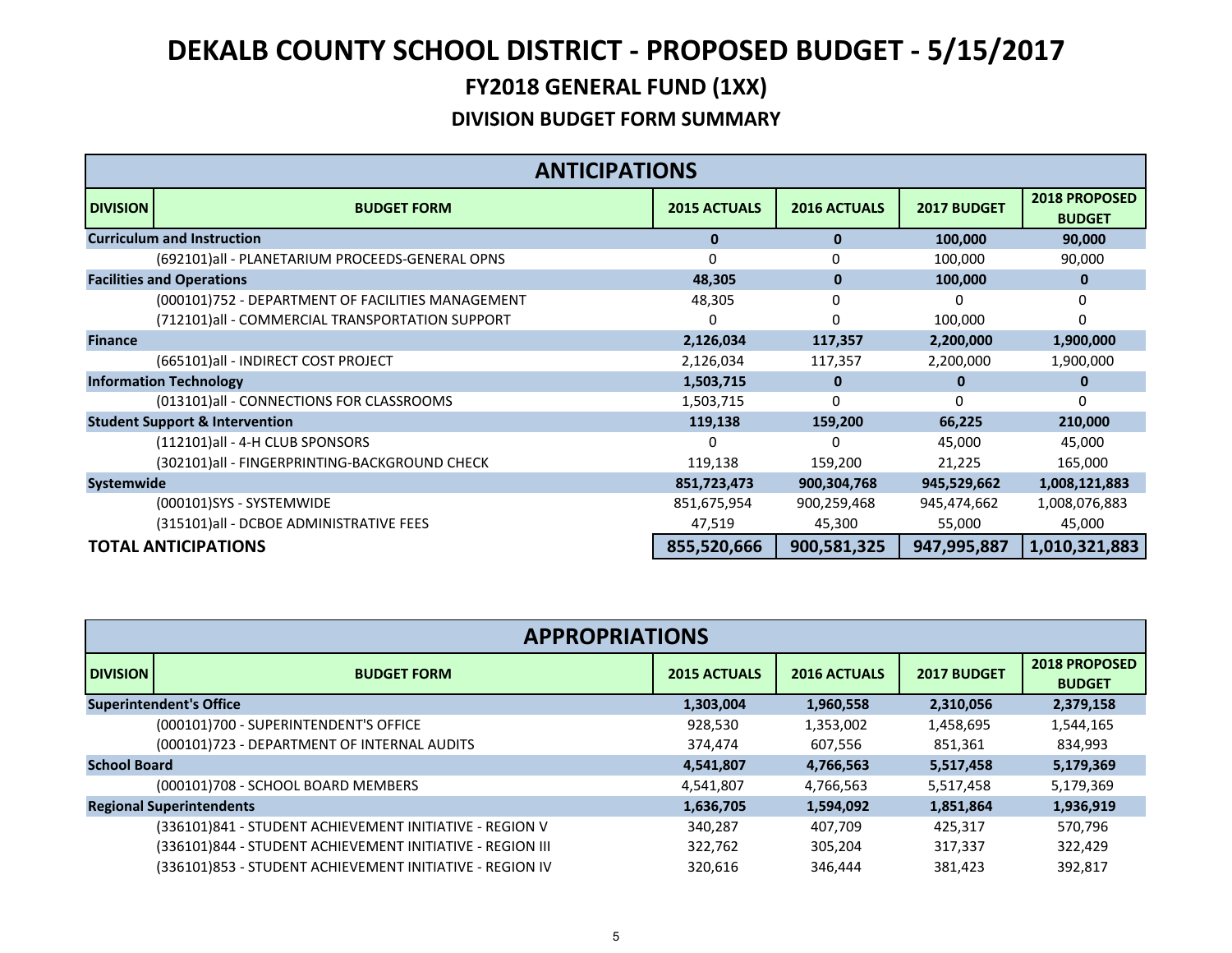# **FY2018 GENERAL FUND (1XX) DEKALB COUNTY SCHOOL DISTRICT ‐ PROPOSED BUDGET ‐ 5/15/2017**

|                 | <b>APPROPRIATIONS</b>                                         |              |              |             |                                |
|-----------------|---------------------------------------------------------------|--------------|--------------|-------------|--------------------------------|
| <b>DIVISION</b> | <b>BUDGET FORM</b>                                            | 2015 ACTUALS | 2016 ACTUALS | 2017 BUDGET | 2018 PROPOSED<br><b>BUDGET</b> |
|                 | (336101)854 - STUDENT ACHIEVEMENT INITIATIVE - REGION II      | 336,272      | 348,332      | 368,046     | 374,148                        |
|                 | (336101)855 - STUDENT ACHIEVEMENT INITIATIVE - REGION I       | 316,768      | 186,403      | 359,741     | 276,729                        |
|                 | <b>Communications &amp; Community Relations</b>               | 758,406      | 977,968      | 2,086,734   | 1,950,674                      |
|                 | (000101)780 - DEPARTMENT OF COMMUNICATIONS                    | 758,406      | 977,968      | 2,086,734   | 1,950,674                      |
|                 | <b>Curriculum and Instruction</b>                             | 32,090,744   | 43,215,113   | 52,648,558  | 58,618,471                     |
|                 | (000101)660 - FERNBANK SCIENCE CENTER                         | 2,680,995    | 2,882,117    | 3,402,454   | 3,481,081                      |
|                 | (000101)718 - PROFESSIONAL DEVELOPMENT                        | 713,610      | 821,915      | 1,951,191   | 1,856,312                      |
|                 | (000101)721 - CHIEF ACADEMIC OFFICER'S OFFICE                 | 556,749      | 889,608      | 1,152,052   | 983,271                        |
|                 | (000101)725 - LEADERSHIP DEVELOPMENT                          | 288,625      | 372,392      | 386,361     | 376,259                        |
|                 | (000101)730 - ADVANCED ACADEMICS                              | 0            | 26           | 0           | 0                              |
|                 | (000101)733 - EAST DEKALB SPECIAL EDUCATION                   | 0            | $\mathbf 0$  | 493         | 314,766                        |
|                 | (000101)734 - DEPARTMENT OF SPECIAL EDUCATION                 | 14,855,758   | 16,515,894   | 21,240,478  | 26,616,208                     |
|                 | (000101)741 - DEPARTMENT OF EDUCATIONAL MEDIA                 | 753,053      | 817,122      | 998,291     | 894,714                        |
|                 | (000101)744 - DEPARTMENT OF HIGH SCHOOL EDUCATION             | 56           | 97           | 0           | 0                              |
|                 | (000101)748 - DEPARTMENT OF CURRICULUM AND INSTRUCTION        | 1,741,164    | 1,970,993    | 2,491,647   | 2,348,837                      |
|                 | (000101)754 - DEPARTMENT OF RESEARCH, ASSESSMENTS, AND GRANTS | 2,422,182    | 2,441,324    | 3,189,830   | 3,116,836                      |
|                 | (000101)758 - DEPARTMENT OF INSTRUCTIONAL MATERIALS           | 5,210,836    | 5,580,348    | 5,724,499   | 7,767,127                      |
|                 | (000101)759 - TITLE I PROGRAM                                 | 96,138       | 0            | 125,336     | 224,258                        |
|                 | (000101)796 - ELEMENTARY SCHOOL OPERATIONS                    | 103,765      | 113,446      | 158,000     | 143,450                        |
|                 | (009101)660 - MEDIA-FERNBANK SCIENCE CENTER                   | 3,328        | 4,895        | 12,000      | 11,400                         |
|                 | (009101)all - INSTRUCTIONAL MEDIA                             | 124,004      | 385,206      | 338,525     | 310,726                        |
|                 | (095101)all - K-12 SPECIAL PROGRAMS                           | 6,259        | $\Omega$     | 408,710     | 370,130                        |
|                 | (139101)all - HOUSE BILL 91                                   | 224,415      | 76,138       | 0           | 92,163                         |
|                 | (142101)all - PROFESSIONAL DEVELOPMENT-STATE                  | 649,441      | 631,453      | 813,918     | 755,888                        |
|                 | (227101)all - SECTION 504 SERVICES FOR STUDENTS               | 148,342      | 188,412      | 363,973     | 406,840                        |
|                 | (344101)all - AP & GIFTED                                     | 168,305      | 162,785      | 388,984     | 360,919                        |
|                 | (378101)all - C&I PROFESSIONAL DEVELOPMENT                    | 0            | 0            | 607,000     | 549,729                        |
|                 | (400101)all - JOHN LEWIS ELEM STARTUP                         | 0            | $\mathbf{0}$ | 500,000     | 0                              |
|                 | (491101)all - UHS OF LAUREL HEIGHTS                           | 399,475      | 671,718      | 807,227     | 728,523                        |
|                 | (533101)all - INTERNATIONAL BACCALAUREATE                     | 173,413      | 167,027      | 215,587     | 186,907                        |
|                 | (566101)all - OSD                                             | 82,268       | 214,826      | 1,808,304   | 1,638,734                      |
|                 | (631101)all - K-12 INSTRUMENTAL MUSIC                         | 288,161      | 467,128      | 550,000     | 496,375                        |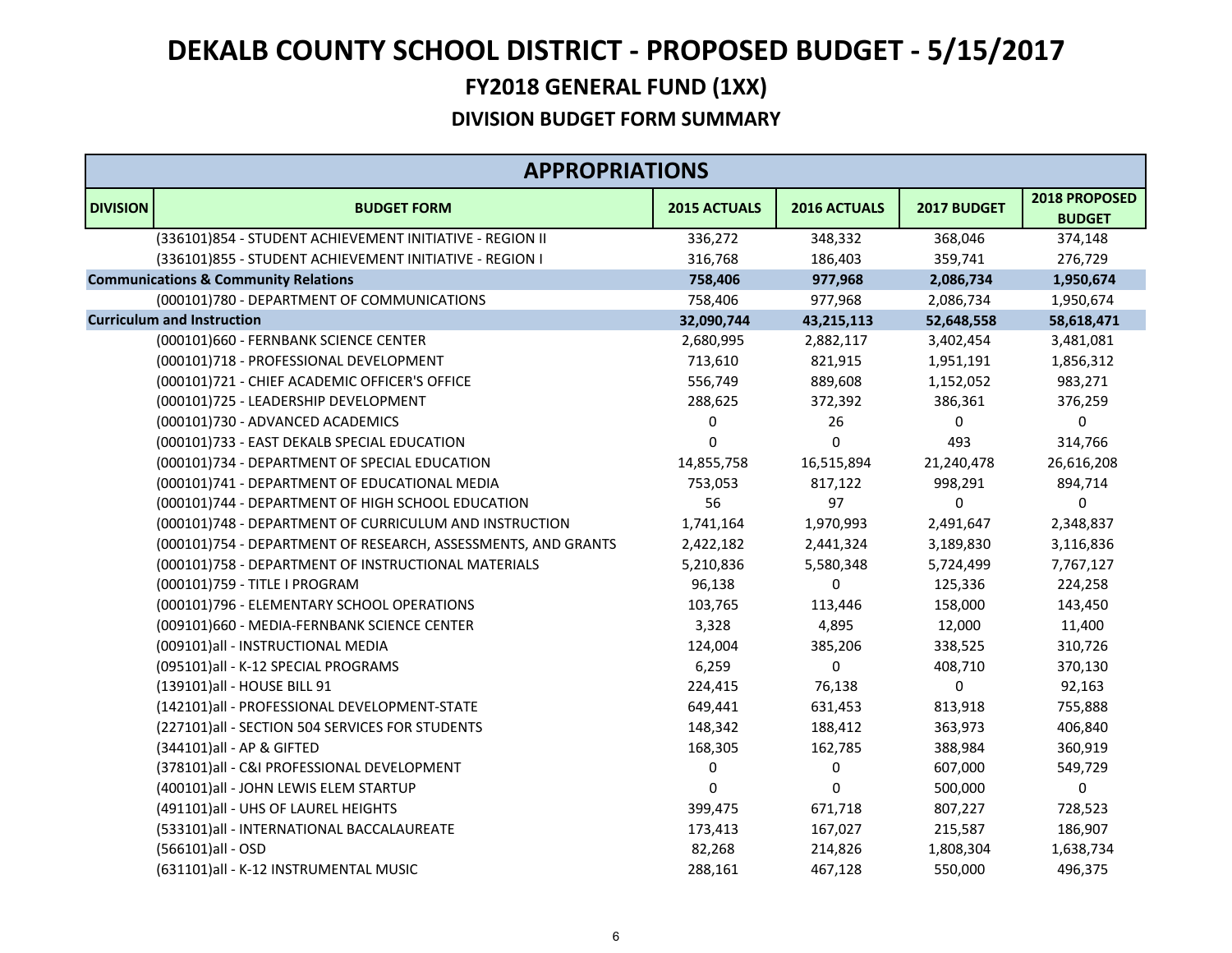|                 | <b>APPROPRIATIONS</b>                             |                     |              |             |                                |  |
|-----------------|---------------------------------------------------|---------------------|--------------|-------------|--------------------------------|--|
| <b>DIVISION</b> | <b>BUDGET FORM</b>                                | <b>2015 ACTUALS</b> | 2016 ACTUALS | 2017 BUDGET | 2018 PROPOSED<br><b>BUDGET</b> |  |
|                 | (632101)all - K-12 CURRICULUM AND INSTRUCTION     | 239,409             | 764,346      | 733,460     | 667,054                        |  |
|                 | (633101)all - BIZTOWN & JR ACHIEVEMENT            | 131,203             | 148,749      | 152,000     | 137,180                        |  |
|                 | (639101)all - CIA2                                | 0                   | 0            | 1,898,188   | 1,726,678                      |  |
|                 | (640101)all - RISING SCHOLARS                     | 0                   | 550,853      | 2,170,050   | 2,000,926                      |  |
|                 | (748101)all - C&I INSTRUCTIONAL BUDGET SWEEP      | $\mathbf 0$         | 6,359,975    | 0           | 0                              |  |
|                 | (764101)all - SUSTAINMENT OF DUAL IMMERSION       | 29,790              | 16,320       | 60,000      | 55,180                         |  |
|                 | <b>Facilities and Operations</b>                  | 89,495,814          | 89,873,684   | 123,280,769 | 114,731,366                    |  |
|                 | (000101)710 - DEPARTMENT OF TRANSPORTATION        | 3,403,607           | 3,860,680    | 6,213,192   | 5,023,898                      |  |
|                 | (000101)712 - BUS DRIVERS                         | 30,297,529          | 32,279,735   | 37,632,697  | 35,093,428                     |  |
|                 | (000101)719 - DEPARTMENT OF FLEET SERVICES        | 12,034,484          | 11,861,120   | 14,275,746  | 14,407,925                     |  |
|                 | (000101)752 - DEPARTMENT OF FACILITIES MANAGEMENT | 36,748,381          | 35,701,899   | 57,639,688  | 52,927,554                     |  |
|                 | (000101)762 - DEPARTMENT OF BUSINESS SERVICES     | 5,125,242           | 4,379,883    | 5,207,395   | 5,231,977                      |  |
|                 | (016101)all - BLDG-PORTABLE CLASSROOMS            | 1,763,541           | 1,730,808    | 2,072,500   | 1,968,875                      |  |
|                 | (196101)all - REIMBURSABLE SCHOOL BUS REPAIRS     | 8,329               | (45, 221)    | 19,000      | 18,050                         |  |
|                 | (225101)all - TRANSPORTATION-HEALTH & SAFETY      | 4,992               | 15,976       | 16,100      | 14,534                         |  |
|                 | (334101)all - HAIRSTON-MEMORIAL SHOPPING CENTER   | 63,264              | 63,942       | 56,951      | 0                              |  |
|                 | (363101)all - NON-REIMBURSABLE SCHOOL BUS REPAIRS | 46,446              | 24,861       | 47,500      | 45,125                         |  |
|                 | (712101)all - COMMERCIAL TRANSPORTATION SUPPORT   | 0                   | 0            | 100,000     | 0                              |  |
| <b>Finance</b>  |                                                   | 2,944,481           | 3,264,492    | 10,305,946  | 4,113,593                      |  |
|                 | (000101)720 - DEPARTMENT OF FINANCE               | 2,520,980           | 2,850,094    | 3,387,024   | 3,676,606                      |  |
|                 | (665101)all - INDIRECT COST PROJECT               | 423,501             | 414,398      | 523,689     | 436,987                        |  |
|                 | (720101)all - MID_YEAR ADJUSTMENT                 | 0                   | $\Omega$     | 6,395,233   | 0                              |  |
|                 | <b>Human Capital Management</b>                   | 4,950,829           | 3,792,415    | 5,002,450   | 4,832,730                      |  |
|                 | (000101)739 - PERSONNEL-SICK LEAVE                | 525,388             | 358,621      | 634,871     | 513,250                        |  |
|                 | (000101)740 - DEPARTMENT OF EMPLOYMENT            | 2,043,744           | 1,934,428    | 2,400,267   | 2,363,418                      |  |
|                 | (000101)742 - TOTAL REWARDS                       | 2,298,285           | 1,423,329    | 1,832,729   | 1,846,975                      |  |
|                 | (000101)799 - INSTRUCTIONAL OPERATIONS            | 25,199              | 30,147       | 38,033      | 21,239                         |  |
|                 | (406101)all - RECRUITMENT                         | 58,212              | 45,889       | 96,550      | 87,848                         |  |
|                 | <b>Information Technology</b>                     | 22,843,274          | 25,195,340   | 27,595,629  | 27,732,232                     |  |
|                 | (000101)597 - VIRTUAL ACADEMY                     | 1,170,333           | 1,385,525    | 0           | 0                              |  |
|                 | (000101)602 - FLEX ACADEMY OF EXCELLENCE          | 0                   | 0            | 1,181,207   | 1,416,922                      |  |
|                 | (000101)753 - EDUCATIONAL INFORMATION SYSTEMS     | 1,980               | (1)          | 0           | 0                              |  |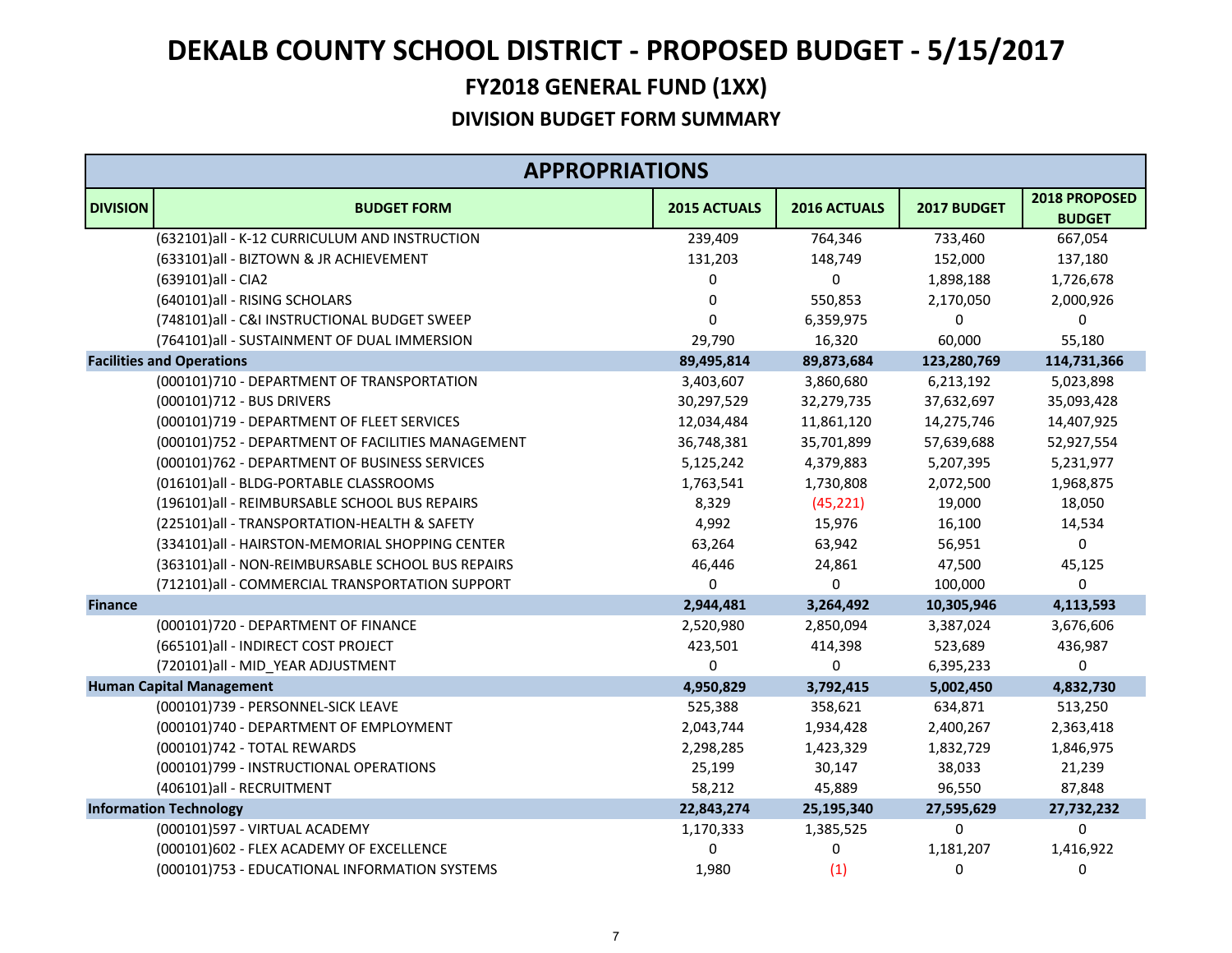|                      | <b>APPROPRIATIONS</b>                                          |                     |              |             |                                |
|----------------------|----------------------------------------------------------------|---------------------|--------------|-------------|--------------------------------|
| <b>DIVISION</b>      | <b>BUDGET FORM</b>                                             | <b>2015 ACTUALS</b> | 2016 ACTUALS | 2017 BUDGET | 2018 PROPOSED<br><b>BUDGET</b> |
|                      | (000101)760 - DEPARTMENT OF INFORMATION SYSTEMS                | 18,454,735          | 20,151,083   | 22,759,215  | 22,431,187                     |
|                      | (000101)tel - TELECOMMUNICATIONS                               | 1,542,656           | 2,016,835    | 1,721,483   | 1,900,000                      |
|                      | (026101)all - WIDE AREA NETWORK                                | 698,999             | 717,013      | 750,138     | 707,169                        |
|                      | (401101) all - MICRO COMPUTER MAINTENANCE                      | 246,625             | 246,311      | 268,850     | 244,638                        |
|                      | (676101)all - INSTRUCTIONAL TECHNOLOGY                         | 166,417             | 170,600      | 171,465     | 161,892                        |
|                      | (677101)all - TECHNOLOGY & SUPPORT SERVICES                    | 224,666             | 207,690      | 0           | 187,439                        |
|                      | (747101)all - ERP PROJECT                                      | 0                   | $\Omega$     | 400,000     | 361,000                        |
|                      | (753101)all - ENTERPRISE SYSTEMS                               | 336,863             | 300,283      | 343,271     | 321,985                        |
| <b>Legal Affairs</b> |                                                                | 10,354,810          | 11,136,934   | 11,695,889  | 11,821,929                     |
|                      | (000101)746 - OFFICE OF LEGAL UNIT                             | 741,979             | 876,414      | 1,119,815   | 1,098,121                      |
|                      | (000101)749 - DIVISION OF INSURANCE SERVICES                   | 1,730,254           | 2,007,544    | 2,288,338   | 2,536,779                      |
|                      | (153101)all - WORKERS' COMPENSATION                            | 6,791,618           | 7,415,594    | 7,294,007   | 7,202,935                      |
|                      | (690101)all - D AND O PLAN - LIABILITY INSURANCE               | 1,090,959           | 837,383      | 993,729     | 984,094                        |
|                      | <b>Student Support &amp; Intervention</b>                      | 31,261,581          | 34,400,150   | 40,080,359  | 40,363,368                     |
|                      | (000101)701 - STUDENT ASSIGNMENT                               | 773,328             | 910,963      | 1,023,759   | 723,404                        |
|                      | (000101)702 - DEPUTY CHIEF SUPERINTENDENT OF SUPPORT SERVICES  | 853,215             | 822,107      | 776,838     | 643,987                        |
|                      | (000101)704 - STUDENT ADVANCEMENT                              | 0                   | 292,477      | 1,728,526   | 1,516,593                      |
|                      | (000101)709 - DEPARTMENT OF ATHLETICS                          | 1,128,028           | 1,227,532    | 1,220,048   | 1,326,611                      |
|                      | (000101)735 - DEPARTMENT OF SOCIAL WORK                        | 3,196,807           | 3,462,586    | 3,363,481   | 3,650,278                      |
|                      | (000101)737 - DEPARTMENT OF STUDENT SUPPORT SERVICES           | 1,096,781           | 1,116,317    | 755,330     | 362,639                        |
|                      | (000101)738 - DEPARTMENT OF SCHOOL PSYCHOLOGISTS               | 3,608,613           | 3,885,005    | 4,027,270   | 4,323,856                      |
|                      | (000101)745 - DEPARTMENT OF CAREER EDUCATION                   | 607,301             | 450,659      | 229,664     | 221,759                        |
|                      | (000101)756 - DEPARTMENT OF SAFE SCHOOLS AND STUDENT RELATIONS | 927,894             | 713,982      | 803,175     | 918,730                        |
|                      | (000101)794 - VOCATIONAL EDUCATION OPERATIONS                  | 521,859             | 1,642,463    | 1,781,354   | 1,626,955                      |
|                      | (000101)998 - APPRENTICE DRIVERS                               | 4,996               | 0            | $\pmb{0}$   | 0                              |
|                      | (020101)all - DISTRICT GRADUATION                              |                     |              |             | 300,000                        |
|                      | (029101)all - DISTRICT WIDE PARENTAL ENGAGEMENT                |                     |              |             | 43,898                         |
|                      | (031101)all - MENTORING                                        | 1,585               | 0            | $\pmb{0}$   | 1,950                          |
|                      | (037101)all - ROTC NAVY (BOARD)                                | 912,648             | 1,035,653    | 1,098,869   | 1,089,502                      |
|                      | (038101)all - ROTC AIR FORCE (BOARD)                           | 750,879             | 754,003      | 738,465     | 1,000,611                      |
|                      | (039101)all - ROTC ARMY (BOARD)                                | 227,246             | 235,041      | 246,054     | 267,856                        |
|                      | (077101)all - ESOL AND INTERNATIONAL STUDENT SERVICES          | 1,622,011           | 1,642,607    | 2,350,832   | 2,478,033                      |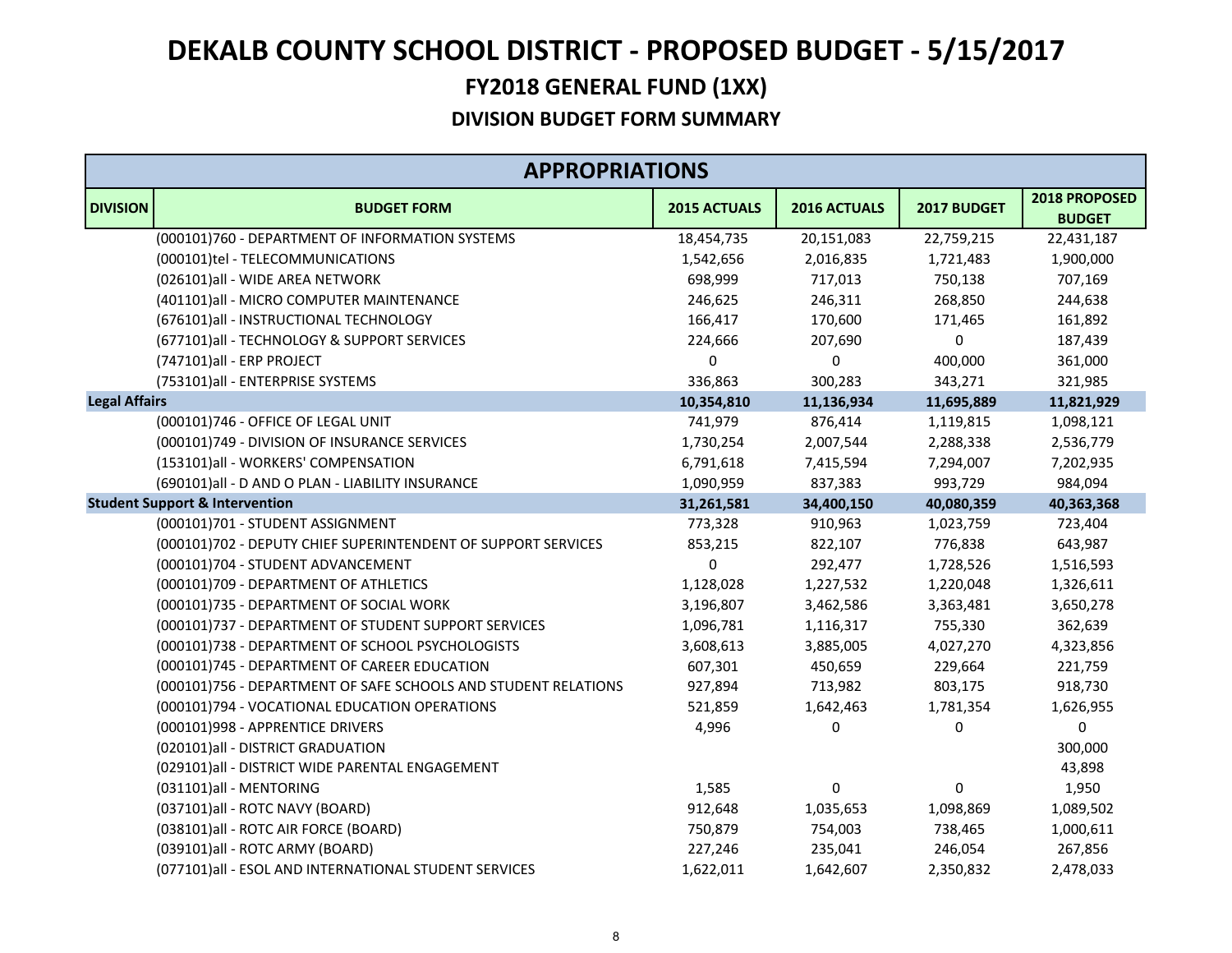# **FY2018 GENERAL FUND (1XX) DEKALB COUNTY SCHOOL DISTRICT ‐ PROPOSED BUDGET ‐ 5/15/2017**

|                        | <b>APPROPRIATIONS</b>                                          |                     |              |             |                                |
|------------------------|----------------------------------------------------------------|---------------------|--------------|-------------|--------------------------------|
| <b>DIVISION</b>        | <b>BUDGET FORM</b>                                             | <b>2015 ACTUALS</b> | 2016 ACTUALS | 2017 BUDGET | 2018 PROPOSED<br><b>BUDGET</b> |
|                        | (108101)all - MAGNET OPERATIONS                                | 21,440              | 5,953        | 16,511      | 15,525                         |
|                        | (112101)all - 4-H CLUB SPONSORS                                | 8,635               | 12,409       | 0           | 0                              |
|                        | (138101)all - RISING SCHOLARS-ELEMENTARY                       | $\mathbf 0$         | 16,145       | 0           | $\mathbf 0$                    |
|                        | (237101)all - SUPPORT PROJECT SERVICES                         | 110,889             | 47,374       | 117,778     | 108,525                        |
|                        | (238101)all - ONLINE REGISTRATION                              |                     |              |             | 174,812                        |
|                        | (302101)all - FINGERPRINTING-BACKGROUND CHECK                  | 291,681             | 320,647      | 192,158     | 182,419                        |
|                        | (365101)all - CAREER TECH IN MIDDLE SCHOOLS                    | 31,999              | 32,211       | 33,250      | 30,009                         |
|                        | (402101)all - CAMPUS SECURITY                                  | 11,274,320          | 11,975,396   | 13,461,293  | 13,624,741                     |
|                        | (456101)all - NURSES                                           | 3,042,656           | 3,748,208    | 6,075,453   | 5,693,514                      |
|                        | (599101)all - TRADE & INDUSTRY                                 | 19,396              | 18,182       | 19,751      | 17,825                         |
|                        | (637101)all - COUNSELING                                       | 92,984              | 31,789       | 20,500      | 19,336                         |
|                        | (721101)all - WALLACE GRANT - MATCHING                         | 134,392             | 440          | $\pmb{0}$   | 0                              |
|                        | <b>Strategic Management &amp; Accountability</b>               | 163,576             | 186,591      | 507,314     | 384,113                        |
|                        | (000101)766 - BUSINESS OPERATIONS                              | 163,576             | 186,591      | 507,314     | 384,113                        |
| <b>Charter Schools</b> |                                                                | 30,793,568          | 33,415,021   | 38,903,481  | 44,033,573                     |
|                        | (000101)705 - CHARTER SCHOOLS-SCHOOL GOVERNANCE & FLEXABILITY  | 0                   | 103,872      | 487,001     | 498,946                        |
|                        | (497101)all - DEKALB ACADEMY OF TECHNOLOGY AND THE ENVIRONMENT | 5,600,157           | 5,959,428    | 6,182,950   | 6,278,410                      |
|                        | (498101)all - DESTINY ACADEMY CHARTER SCHOOL                   | 1,726,502           | 2,727,876    | 2,411,895   | 3,107,387                      |
|                        | (569101)all - PATH CHARTER SCHOOL                              | 3,070,684           | 3,323,060    | 3,324,079   | 3,555,584                      |
|                        | (576101)all - LEADERSHIP PREPARATORY ACADEMY                   | 4,133,027           | 3,498,028    | 4,296,095   | 4,467,802                      |
|                        | (577101)all - THE MUSEUM SCHOOL OF AVONDALE                    | 3,734,109           | 4,350,622    | 4,874,931   | 5,596,850                      |
|                        | (578101) all - CHAMBLEE CHARTER HS                             | $\Omega$            | 0            | 166,426     | 181,835                        |
|                        | (580101)all - DEKALB PREPARATORY ACADEMY                       | 3,504,020           | 3,639,789    | 4,554,818   | 5,179,567                      |
|                        | (588101) all - INTERNATIONAL CHARTER SCHOOL                    | 3,655,621           | 3,789,398    | 3,914,755   | 4,353,071                      |
|                        | (723101)all - GATEWAY TO COLLEGE CHARTER                       | 896,396             | 0            | $\pmb{0}$   | 0                              |
|                        | (762101)all - GLOBE CHARTER SCHOOL                             | 3,430,147           | 4,255,089    | 6,231,195   | 7,680,344                      |
|                        | (763101) all - TAPESTRY CHARTER SCHOOL                         | 1,042,905           | 1,767,860    | 2,459,336   | 3,133,777                      |
| Systemwide             |                                                                | 3,098,912           | 2,962,523    | 13,474,269  | 10,735,000                     |
|                        | (000101)SYS - SYSTEMWIDE                                       | 2,909,318           | 2,886,443    | 11,311,269  | 7,495,000                      |
|                        | (152101)all - UNEMPLOYMENT COMPENSATION                        | 159,594             | 76,080       | 90,000      | 80,000                         |
|                        | (315101)all - DCBOE ADMINISTRATIVE FEES                        | 30,000              | 0            | 55,000      | 10,000                         |
|                        | (722101)all - CONTINGENCY                                      | 0                   | 0            | 2,018,000   | 3,150,000                      |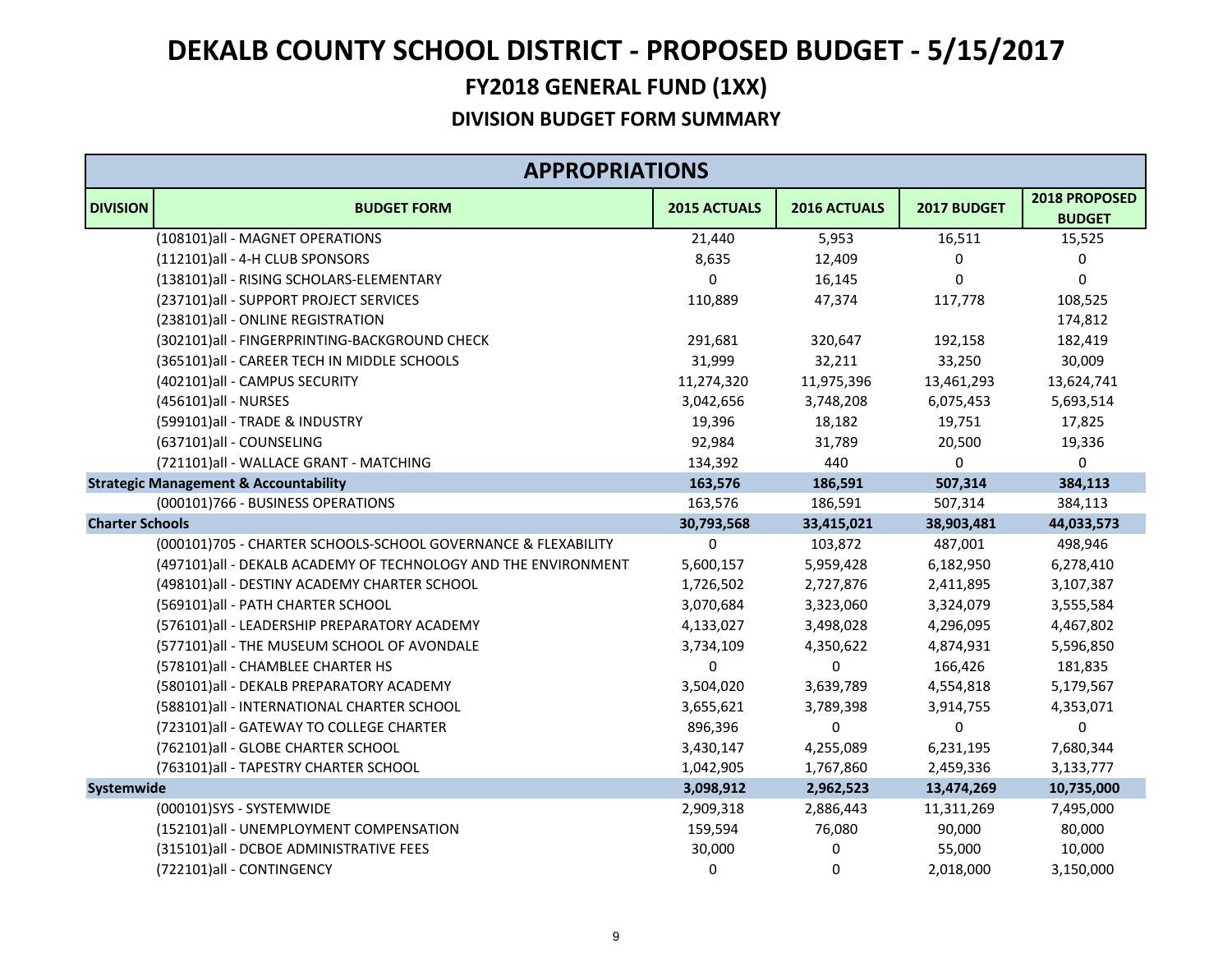|                 | <b>APPROPRIATIONS</b>                   |              |              |              |                                |
|-----------------|-----------------------------------------|--------------|--------------|--------------|--------------------------------|
| <b>DIVISION</b> | <b>BUDGET FORM</b>                      | 2015 ACTUALS | 2016 ACTUALS | 2017 BUDGET  | 2018 PROPOSED<br><b>BUDGET</b> |
| <b>Schools</b>  |                                         | 9,676,231    | 10,654,094   | (4,879,551)  | (16,807,224)                   |
|                 | (000101)798 - HIGH SCHOOL OPERATIONS    | 3,561,965    | 3,515,141    | 3,669,399    | 3,641,701                      |
|                 | (000101)999 - SUPPLY TEACHERS           | 6,114,267    | 7,138,954    | 6,951,050    | 7,051,075                      |
|                 | (746101)all - SALARY SAVINGS            | 0            | 0            | (15,500,000) | (27,500,000)                   |
|                 | <b>120 Region I Schools</b>             | 112,554,001  | 124,076,499  | 137,269,898  | 144,900,662                    |
|                 | sch_015 - MARGARET HARRIS COMPREHENSIVE | 2,234,688    | 2,494,746    | 2,955,304    | 2,833,365                      |
|                 | sch_113 - ASHFORD PARK ELEM             | 3,386,626    | 3,173,074    | 3,323,921    | 3,975,945                      |
|                 | sch_118 - AUSTIN ELEM                   | 3,456,904    | 3,709,058    | 3,795,836    | 4,088,559                      |
|                 | sch_140 - JOHN R. LEWIS ELEM            | 0            | 12,529       | 2,952,192    | 3,128,384                      |
|                 | sch_152 - CHESNUT ELEM                  | 2,696,789    | 2,687,760    | 2,772,512    | 3,792,932                      |
|                 | sch 176 - DRESDEN ELEM                  | 5,186,187    | 5,967,151    | 6,566,274    | 5,773,858                      |
|                 | sch 180 - DUNWOODY ELEM                 | 5,210,590    | 5,720,209    | 6,304,602    | 6,388,865                      |
|                 | sch_218 - HIGHTOWER ELEM                | 4,429,142    | 4,813,980    | 5,245,513    | 5,390,791                      |
|                 | sch_220 - HUNTLEY HILLS ELEM            | 3,518,025    | 3,908,585    | 4,334,882    | 4,492,099                      |
|                 | sch 236 - KINGSLEY ELEM                 | 3,294,503    | 3,375,088    | 3,570,319    | 4,097,814                      |
|                 | sch 237 - KITTREDGE MAGNET SCH          | 2,964,639    | 3,249,806    | 3,466,486    | 3,671,266                      |
|                 | sch_278 - MONTCLAIR ELEM                | 5,375,833    | 6,354,962    | 6,673,010    | 6,237,802                      |
|                 | sch 284 - MONTGOMERY ELEM               | 3,537,774    | 3,695,409    | 3,985,363    | 4,505,037                      |
|                 | sch_300 - OAKCLIFF ELEM                 | 3,614,294    | 3,967,875    | 4,371,516    | 4,609,207                      |
|                 | sch 325 - CARY REYNOLDS ELEM            | 5,893,072    | 6,850,715    | 7,171,490    | 6,500,969                      |
|                 | sch_484 - VANDERLYN ELEM                | 3,607,051    | 3,805,264    | 3,952,157    | 4,379,003                      |
|                 | sch_496 - WOODWARD ELEM                 | 5,047,908    | 5,406,053    | 5,872,197    | 5,842,309                      |
|                 | sch_521 - CHAMBLEE MIDDLE               | 4,712,962    | 5,157,902    | 5,514,372    | 6,029,589                      |
|                 | sch 522 - CHAMBLEE HIGH                 | 7,096,533    | 7,871,802    | 8,071,842    | 9,532,620                      |
|                 | sch_529 - CROSS KEYS HIGH               | 7,231,400    | 8,232,427    | 8,979,577    | 9,713,374                      |
|                 | sch 535 - DUNWOODY HIGH                 | 8,264,214    | 9,502,565    | 10,487,702   | 11,573,845                     |
|                 | sch_565 - PEACHTREE MIDDLE              | 8,631,072    | 8,703,011    | 9,637,983    | 9,982,009                      |
|                 | sch 570 - SEQUOYAH MIDDLE               | 7,192,570    | 8,010,243    | 9,132,400    | 9,852,017                      |
|                 | sch 624 - WARREN TECHNICAL              | 2,096,725    | 2,830,305    | 3,207,074    | 3,288,211                      |
|                 | sch_716 - INTERNATIONAL STUDENT CENTER  | 3,874,500    | 4,575,978    | 4,925,374    | 5,220,792                      |
|                 | <b>120 Region II Schools</b>            | 115,049,590  | 122,938,225  | 131,832,677  | 145,581,514                    |
|                 | sch 022 - CORALWOOD CENTER              | 2,051,041    | 1,998,944    | 2,191,528    | 2,249,813                      |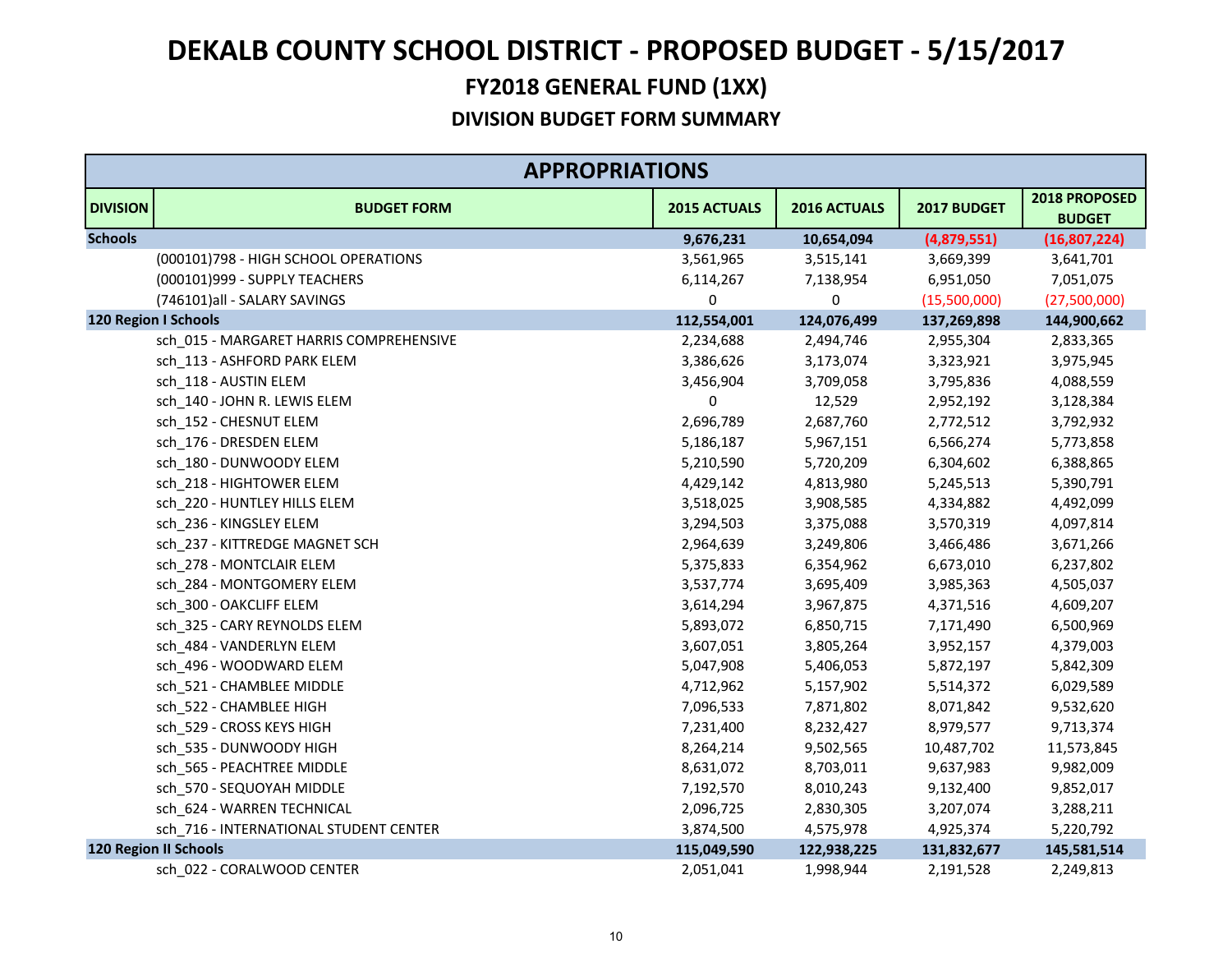|                 | <b>APPROPRIATIONS</b>                    |              |              |             |                                |  |  |
|-----------------|------------------------------------------|--------------|--------------|-------------|--------------------------------|--|--|
| <b>DIVISION</b> | <b>BUDGET FORM</b>                       | 2015 ACTUALS | 2016 ACTUALS | 2017 BUDGET | 2018 PROPOSED<br><b>BUDGET</b> |  |  |
|                 | sch_102 - DEKALB ELEM SCHOOL OF THE ARTS | 3,183,270    | 3,768,210    | 4,024,041   | 4,230,328                      |  |  |
|                 | sch_120 - AVONDALE ELEM                  | 3,198,666    | 3,449,270    | 3,627,979   | 4,414,320                      |  |  |
|                 | sch 132 - BRIARLAKE ELEM                 | 2,767,280    | 2,613,405    | 2,874,837   | 3,222,446                      |  |  |
|                 | sch_133 - BRIAR VISTA ELEM               | 2,998,901    | 3,671,426    | 3,796,125   | 4,119,016                      |  |  |
|                 | sch_136 - BROCKETT ELEM                  | 2,983,802    | 3,439,525    | 3,562,165   | 3,718,735                      |  |  |
|                 | sch_185 - EVANSDALE ELEM                 | 3,680,968    | 4,073,867    | 4,243,054   | 4,392,285                      |  |  |
|                 | sch_190 - FERNBANK ELEM                  | 3,768,887    | 3,700,323    | 3,778,789   | 6,168,304                      |  |  |
|                 | sch 213 - HAWTHORNE ELEM                 | 2,845,930    | 2,503,701    | 2,920,934   | 3,654,177                      |  |  |
|                 | sch 215 - HENDERSON MILL ELEM            | 3,356,818    | 3,693,395    | 3,978,192   | 4,235,893                      |  |  |
|                 | sch_225 - IDLEWOOD ELEM                  | 4,632,352    | 5,125,164    | 5,994,208   | 6,155,825                      |  |  |
|                 | sch_250 - LAUREL RIDGE ELEM              | 3,214,025    | 3,096,185    | 3,354,889   | 3,655,092                      |  |  |
|                 | sch 256 - LIVSEY ELEM                    | 2,512,332    | 2,462,872    | 2,635,933   | 2,851,564                      |  |  |
|                 | sch_260 - MCLENDON ELEM                  | 2,949,270    | 3,409,790    | 3,744,419   | 4,001,099                      |  |  |
|                 | sch_270 - MIDVALE ELEM                   | 3,509,426    | 3,821,684    | 4,161,693   | 4,532,513                      |  |  |
|                 | sch 305 - OAK GROVE ELEM                 | 3,476,654    | 3,753,658    | 3,975,645   | 3,902,732                      |  |  |
|                 | sch_315 - PLEASANTDALE ELEM              | 4,231,602    | 4,736,433    | 5,005,105   | 5,857,609                      |  |  |
|                 | sch 350 - SAGAMORE HILLS ELEM            | 3,049,809    | 3,104,072    | 3,147,865   | 3,963,707                      |  |  |
|                 | sch_370 - ROBERT SHAW THEME              | 2,920,892    | 3,044,679    | 3,479,219   | 3,112,812                      |  |  |
|                 | sch_398 - SMOKE RISE ELEM                | 3,101,222    | 3,347,850    | 3,694,392   | 3,929,365                      |  |  |
|                 | sch 501 - DEKALB SCH OF ARTS             | 2,551,926    | 2,894,111    | 3,108,519   | 3,289,453                      |  |  |
|                 | sch_533 - DRUID HILLS HIGH               | 7,667,638    | 7,848,077    | 8,262,170   | 8,904,097                      |  |  |
|                 | sch_549 - HENDERSON MIDDLE               | 8,297,602    | 8,869,068    | 9,334,401   | 9,819,759                      |  |  |
|                 | sch 555 - LAKESIDE HIGH                  | 9,925,090    | 10,637,585   | 11,464,847  | 12,772,452                     |  |  |
|                 | sch_573 - DRUID HILLS MIDDLE             | 6,079,580    | 6,393,719    | 6,792,648   | 7,603,808                      |  |  |
|                 | sch_592 - TUCKER MIDDLE                  | 6,568,494    | 7,095,900    | 7,450,784   | 8,891,726                      |  |  |
|                 | sch 593 - TUCKER HIGH                    | 9,526,111    | 10,385,314   | 11,228,296  | 11,932,584                     |  |  |
|                 | <b>120 Region III Schools</b>            | 114,311,103  | 125,148,427  | 133,376,736 | 142,592,959                    |  |  |
|                 | sch_011 - SHADOW ROCK PSYCHED            | 481,846      | 527,327      | 552,861     | 400,922                        |  |  |
|                 | sch 024 - EAGLE WOODS ACADEMY            | 553,778      | 645,993      | 682,718     | 581,144                        |  |  |
|                 | sch_108 - ALLGOOD ELEM                   | 3,387,159    | 3,807,884    | 3,837,394   | 4,340,982                      |  |  |
|                 | sch_178 - DUNAIRE ELEM                   | 3,979,616    | 4,649,859    | 4,792,400   | 4,951,309                      |  |  |
|                 | sch 212 - HAMBRICK ELEM                  | 3,383,196    | 3,849,372    | 4,292,866   | 4,555,963                      |  |  |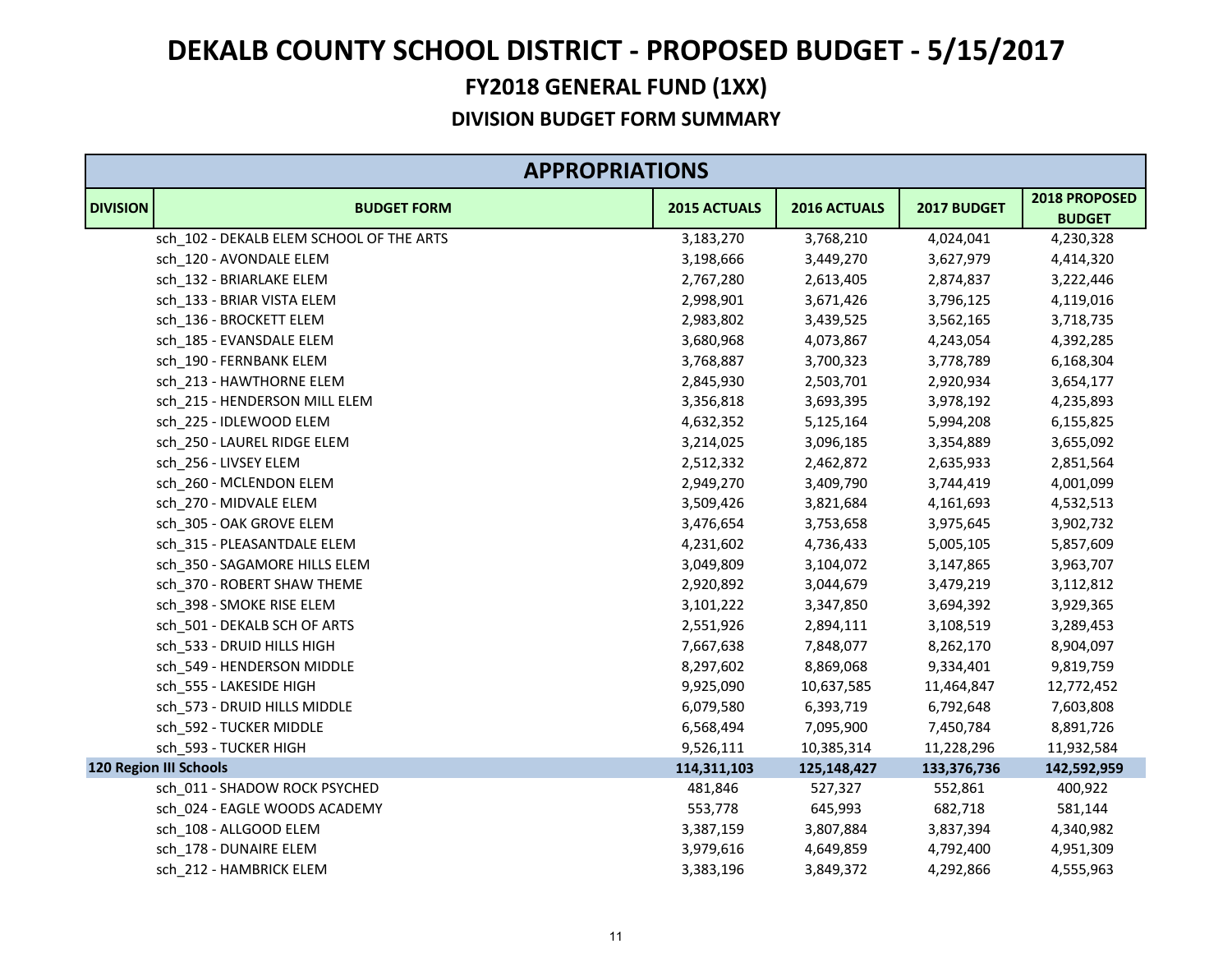|                 | <b>APPROPRIATIONS</b>                  |                     |              |             |                                |  |  |
|-----------------|----------------------------------------|---------------------|--------------|-------------|--------------------------------|--|--|
| <b>DIVISION</b> | <b>BUDGET FORM</b>                     | <b>2015 ACTUALS</b> | 2016 ACTUALS | 2017 BUDGET | 2018 PROPOSED<br><b>BUDGET</b> |  |  |
|                 | sch_230 - INDIAN CREEK ELEM            | 5,335,020           | 5,957,730    | 6,580,717   | 6,975,410                      |  |  |
|                 | sch 232 - JOLLY ELEM                   | 4,654,546           | 5,269,718    | 5,636,710   | 5,629,066                      |  |  |
|                 | sch 257 - ELDRIDGE MILLER ELEM         | 3,446,941           | 3,774,401    | 4,429,687   | 4,698,697                      |  |  |
|                 | sch_312 - PINE RIDGE ELEM              | 3,471,340           | 4,266,929    | 4,766,754   | 5,123,074                      |  |  |
|                 | sch_320 - REDAN ELEM                   | 3,297,016           | 3,545,149    | 3,759,245   | 4,332,828                      |  |  |
|                 | sch 340 - ROCK CHAPEL ELEM             | 3,131,970           | 3,520,944    | 3,720,196   | 4,090,407                      |  |  |
|                 | sch_344 - ROCKBRIDGE ELEM              | 2,768,639           | 2,594,409    | 2,884,509   | 2,985,214                      |  |  |
|                 | sch 345 - PRINCETON ELEM               | 4,641,014           | 4,966,673    | 5,273,115   | 5,198,914                      |  |  |
|                 | sch 362 - SHADOW ROCK ELEM             | 3,696,503           | 3,900,627    | 4,082,010   | 4,375,370                      |  |  |
|                 | sch_415 - STONE MILL ELEM              | 2,877,366           | 3,354,051    | 3,515,264   | 4,117,231                      |  |  |
|                 | sch 420 - STONE MTN ELEM               | 3,081,812           | 3,408,331    | 3,699,231   | 4,008,857                      |  |  |
|                 | sch_498 - WYNBROOKE ELEM               | 4,288,447           | 4,363,425    | 4,769,210   | 5,360,274                      |  |  |
|                 | sch_506 - DEKALB EARLY COLLEGE ACADEMY | 1,907,398           | 1,966,286    | 2,099,864   | 2,909,191                      |  |  |
|                 | sch_524 - FREEDOM MIDDLE               | 6,707,221           | 8,116,759    | 8,749,700   | 9,333,220                      |  |  |
|                 | sch_525 - CLARKSTON HIGH               | 8,547,622           | 9,710,708    | 10,231,751  | 11,084,903                     |  |  |
|                 | sch_566 - REDAN MIDDLE                 | 4,880,576           | 5,038,694    | 5,374,162   | 5,604,850                      |  |  |
|                 | sch 567 - REDAN HIGH                   | 6,331,936           | 6,187,895    | 6,478,898   | 6,829,910                      |  |  |
|                 | sch_578 - STEPHENSON HIGH              | 7,742,183           | 8,531,437    | 9,127,854   | 9,355,274                      |  |  |
|                 | sch_579 - STEPHENSON MIDDLE            | 5,665,418           | 6,217,530    | 6,353,987   | 6,806,987                      |  |  |
|                 | sch 580 - STONE MTN HIGH               | 6,185,736           | 6,699,144    | 6,925,273   | 7,538,000                      |  |  |
|                 | sch_581 - STONE MTN. MIDDLE            | 5,900,499           | 6,055,256    | 6,305,729   | 6,604,652                      |  |  |
|                 | sch_582 - CHAMPION THEME MIDDLE        | 3,966,305           | 4,221,894    | 4,454,631   | 4,800,310                      |  |  |
|                 | <b>120 Region IV Schools</b>           | 107,807,792         | 116,977,852  | 125,528,869 | 136,100,887                    |  |  |
|                 | sch_138 - BROWNS MILL ELEM             | 3,345,377           | 3,821,899    | 4,069,454   | 4,206,220                      |  |  |
|                 | sch_146 - MURPHEY CANDLER ELEM         | 3,061,420           | 3,337,611    | 3,565,613   | 3,768,402                      |  |  |
|                 | sch_147 - CHAPEL HILL ELEM             | 3,632,960           | 3,890,689    | 4,156,098   | 4,356,034                      |  |  |
|                 | sch_186 - FLAT ROCK ELEM               | 5,099,669           | 5,745,409    | 6,438,444   | 6,940,695                      |  |  |
|                 | sch 187 - FAIRINGTON ELEM              | 3,463,590           | 3,921,676    | 4,083,160   | 4,547,976                      |  |  |
|                 | sch 194 - NARVIE J HARRIS ELEM         | 4,254,121           | 4,584,998    | 4,832,690   | 5,361,027                      |  |  |
|                 | sch_259 - BOB MATHIS ELEM              | 3,112,108           | 3,439,397    | 3,588,495   | 4,324,282                      |  |  |
|                 | sch_261 - MARBUT ELEM                  | 3,896,032           | 4,153,495    | 4,501,930   | 4,962,168                      |  |  |
|                 | sch 309 - PANOLA WAY ELEM              | 4,794,220           | 5,391,280    | 6,002,091   | 6,499,771                      |  |  |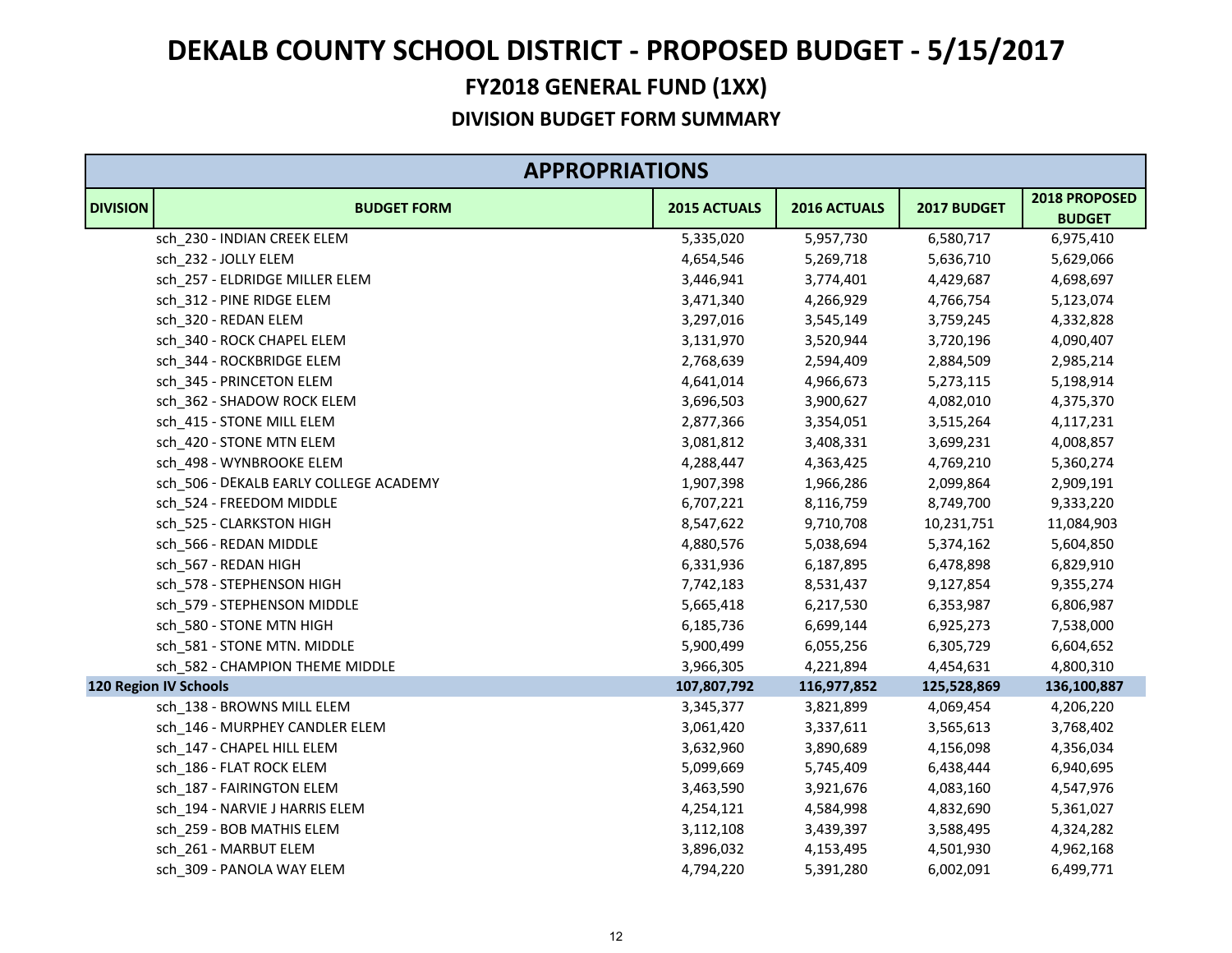|                 | <b>APPROPRIATIONS</b>                                |              |              |             |                                |  |
|-----------------|------------------------------------------------------|--------------|--------------|-------------|--------------------------------|--|
| <b>DIVISION</b> | <b>BUDGET FORM</b>                                   | 2015 ACTUALS | 2016 ACTUALS | 2017 BUDGET | 2018 PROPOSED<br><b>BUDGET</b> |  |
|                 | sch_332 - RAINBOW ELEM                               | 3,423,472    | 3,471,786    | 4,132,148   | 4,269,024                      |  |
|                 | sch_342 - E.L. BOUIE, SR. ELEM                       | 4,027,922    | 4,293,107    | 4,445,109   | 4,864,684                      |  |
|                 | sch_425 - STONEVIEW ELEM                             | 4,077,183    | 4,693,038    | 5,376,644   | 5,541,747                      |  |
|                 | sch 492 - WOODRIDGE ELEM                             | 3,284,112    | 3,582,232    | 3,775,524   | 4,067,606                      |  |
|                 | sch_502 - ARABIA MOUNTAIN MIDDLE SCH                 | 0            | 408          | 0           | 0                              |  |
|                 | sch_503 - ARABIA MOUNTAIN HIGH                       | 6,211,261    | 6,767,752    | 7,286,324   | 8,662,778                      |  |
|                 | sch_523 - CHAPEL HILL MIDDLE                         | 4,925,586    | 5,332,389    | 5,550,031   | 6,253,559                      |  |
|                 | sch_557 - LITHONIA HIGH                              | 6,750,626    | 7,304,337    | 7,798,698   | 8,573,281                      |  |
|                 | sch_558 - LITHONIA MIDDLE SCH                        | 6,448,401    | 6,919,837    | 7,208,017   | 7,337,688                      |  |
|                 | sch 564 - MILLER GROVE HIGH                          | 7,145,489    | 7,865,539    | 8,260,718   | 9,478,515                      |  |
|                 | sch_568 - MILLER GROVE MIDDLE                        | 5,368,278    | 5,756,547    | 6,293,497   | 6,795,369                      |  |
|                 | sch 569 - SALEM MIDDLE                               | 5,697,950    | 6,094,666    | 6,505,990   | 6,750,511                      |  |
|                 | sch_574 - MARTIN LUTHER KING, JR. HIGH               | 8,403,728    | 8,832,804    | 9,787,846   | 9,848,633                      |  |
|                 | sch_576 - SOUTHWEST DEKALB H S                       | 7,384,287    | 7,776,955    | 7,870,348   | 8,690,917                      |  |
|                 | 120 Region V Schools                                 | 103,414,043  | 110,904,541  | 119,729,662 | 129,122,173                    |  |
|                 | sch_139 - WADSWORTH MAGNET SCHOOL FOR HIGH ACHEIVERS | 1,843,423    | 2,083,930    | 2,163,444   | 2,085,594                      |  |
|                 | sch_145 - CANBY LANE ELEM                            | 3,449,466    | 3,634,731    | 4,364,794   | 4,441,096                      |  |
|                 | sch_148 - CEDAR GROVE ELEM                           | 3,723,596    | 4,107,267    | 4,359,704   | 4,476,541                      |  |
|                 | sch_154 - CLIFTON ELEM                               | 2,670,874    | 2,792,688    | 0           | 0                              |  |
|                 | sch_156 - COLUMBIA ELEM                              | 3,469,568    | 3,899,066    | 4,005,009   | 4,643,361                      |  |
|                 | sch_160 - BARACK H. OBAMA ELEM                       | 0            | 316          | 5,971,395   | 6,225,325                      |  |
|                 | sch_195 - FLAT SHOALS ELEM                           | 3,312,389    | 3,590,089    | 4,049,645   | 4,256,177                      |  |
|                 | sch_235 - KELLEY LAKE ELEM                           | 2,740,385    | 2,951,891    | 3,094,698   | 3,372,598                      |  |
|                 | sch 240 - KNOLLWOOD ELEM                             | 3,038,762    | 922          | $\pmb{0}$   | 0                              |  |
|                 | sch_262 - MCNAIR DISCOVERY LEARNING ACAD             | 4,164,907    | 4,468,709    | 4,833,334   | 5,217,682                      |  |
|                 | sch_266 - MEADOWVIEW ELEM                            | 2,582,132    | 2,876,013    | $\pmb{0}$   | 0                              |  |
|                 | sch_275 - MIDWAY ELEM                                | 3,687,263    | 7,903        | 0           | 0                              |  |
|                 | sch 306 - OAK VIEW ELEM                              | 4,129,599    | 4,681,730    | 5,034,527   | 6,030,929                      |  |
|                 | sch_311 - PEACHCREST ELEM                            | 0            | 6,592,725    | 7,416,458   | 7,646,498                      |  |
|                 | sch_348 - ROWLAND ELEM                               | 4,097,776    | 4,327,153    | 4,575,469   | 4,923,041                      |  |
|                 | sch_400 - SNAPFINGER ELEM                            | 4,152,527    | 4,642,066    | 4,970,633   | 4,892,467                      |  |
|                 | sch 465 - TONEY ELEM                                 | 2,846,967    | 3,165,916    | 3,435,429   | 3,557,501                      |  |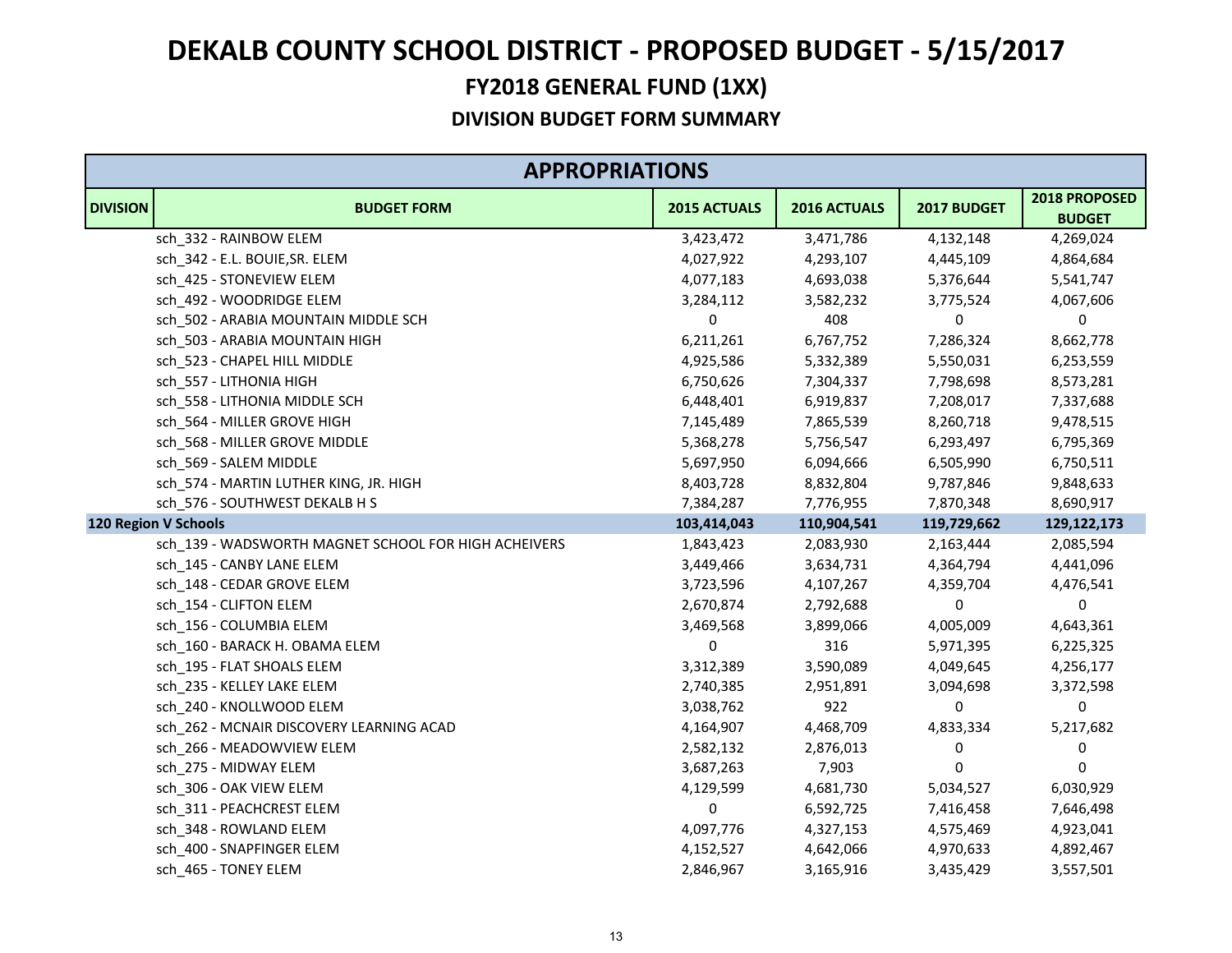|                 | <b>APPROPRIATIONS</b>                            |                     |                     |             |                                       |  |  |
|-----------------|--------------------------------------------------|---------------------|---------------------|-------------|---------------------------------------|--|--|
| <b>DIVISION</b> | <b>BUDGET FORM</b>                               | <b>2015 ACTUALS</b> | <b>2016 ACTUALS</b> | 2017 BUDGET | <b>2018 PROPOSED</b><br><b>BUDGET</b> |  |  |
|                 | sch_518 - CEDAR GROVE MIDDLE                     | 4,919,217           | 5,180,305           | 5,652,692   | 5,945,272                             |  |  |
|                 | sch_519 - CEDAR GROVE HIGH                       | 5,483,787           | 6,126,211           | 6,421,128   | 7,062,036                             |  |  |
|                 | sch 526 - COLUMBIA MIDDLE                        | 5,473,067           | 5,755,925           | 6,169,455   | 6,719,928                             |  |  |
|                 | sch 527 - COLUMBIA HIGH                          | 6,327,840           | 6,891,635           | 7,550,061   | 8,026,995                             |  |  |
|                 | sch 544 - MCNAIR MIDDLE                          | 4,667,477           | 5,098,370           | 5,439,769   | 6,261,548                             |  |  |
|                 | sch 546 - DEKALB ALT.                            | 3,882,012           | 4,049,639           | 4,524,547   | 4,299,539                             |  |  |
|                 | sch 584 - M.M. BETHUNE MIDDLE                    | 4,510,814           | 4,906,328           | 5,245,496   | 5,869,002                             |  |  |
|                 | sch 585 - TOWERS HIGH                            | 5,992,130           | 6,005,425           | 6,747,541   | 7,059,211                             |  |  |
|                 | sch 595 - MCNAIR HIGH                            | 5,129,386           | 5,444,782           | 5,561,227   | 5,901,522                             |  |  |
|                 | sch 621 - ELIZABETH ANDREWS HIGH                 | 5,339,112           | 5,890,064           | 6,224,373   | 7,032,575                             |  |  |
|                 | sch 623 - DEKALB HIGH SCHOOL OF TECHNOLOGY-SOUTH | 1,779,567           | 1,732,743           | 1,918,834   | 3,175,735                             |  |  |
|                 | <b>TOTAL APPROPRIATIONS</b>                      | 799,050,271         | 867,441,081         | 978,119,067 | 1,010,303,466                         |  |  |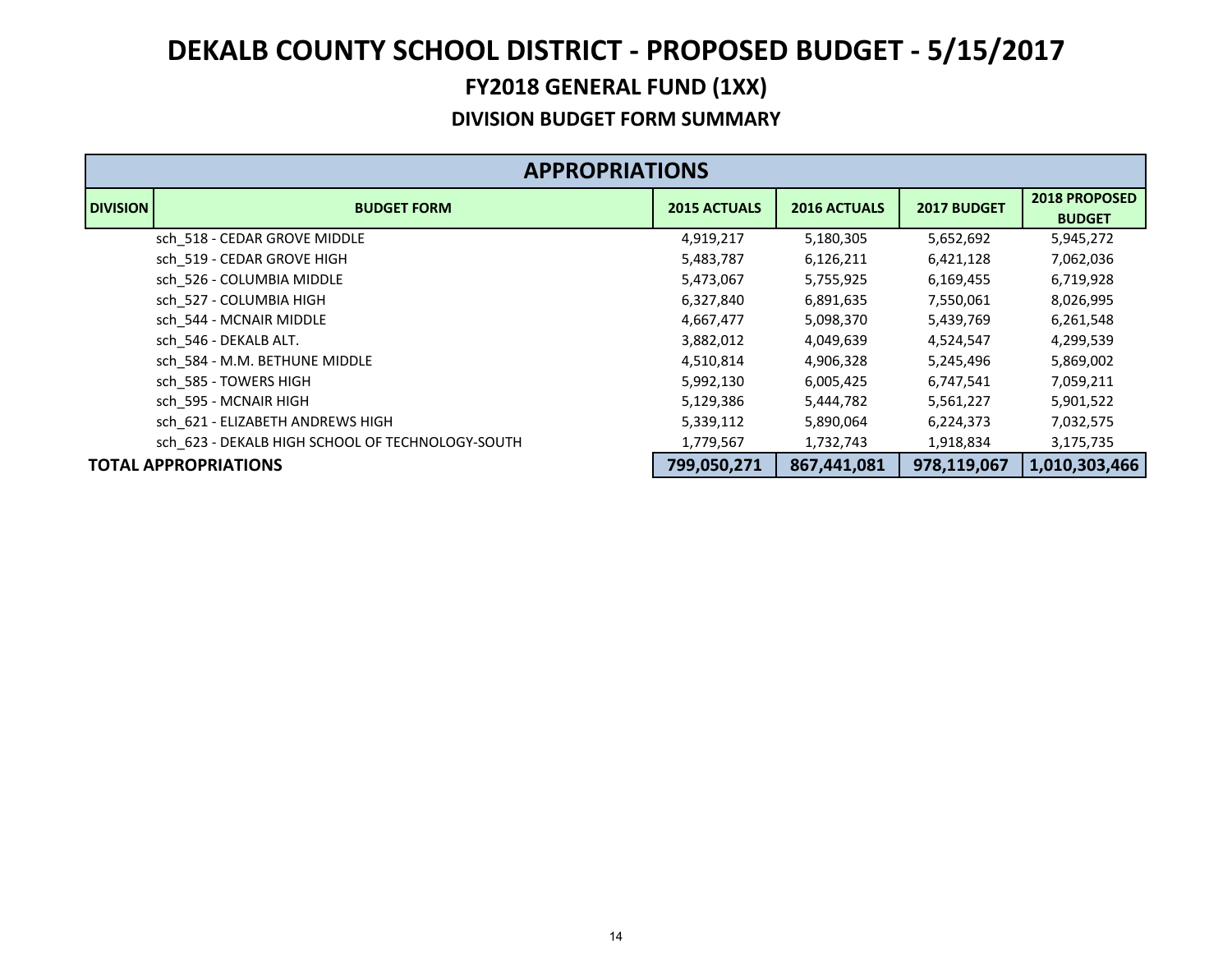### **FY2018 SPECIAL REVENUE FUNDS (2XX)**

#### **DIVISION SUMMARY**

| <b>ANTICIPATIONS</b>             |                     |                     |             |                                       |  |  |  |
|----------------------------------|---------------------|---------------------|-------------|---------------------------------------|--|--|--|
| <b>DIVISION</b>                  | <b>2015 ACTUALS</b> | <b>2016 ACTUALS</b> | 2017 BUDGET | <b>2018 PROPOSED</b><br><b>BUDGET</b> |  |  |  |
| Curriculum and Instruction       | 83,678,837          | 87,433,285          | 101,591,940 | 77,881,023                            |  |  |  |
| <b>Facilities and Operations</b> | 2,835,750           | 2,393,820           | 1,312,676   | 1,312,676                             |  |  |  |
| Finance                          | 42,796              | 79,282              | 2,540,000   | 2,575,000                             |  |  |  |
| Human Capital Management         | 0                   | 1,040,070           | 1,135,178   | 1,135,178                             |  |  |  |
| <b>Information Technology</b>    | 0                   | 1,973,108           | 5,998,550   |                                       |  |  |  |
| Student Support & Intervention   | 22,373,283          | 14,260,251          | 18,651,385  | 15,625,508                            |  |  |  |
| <b>Charter Schools</b>           | 1,949,183           | 347,457             | 300,000     |                                       |  |  |  |
| <b>Schools</b>                   | 26,491              | 68,341              | 0           | 0                                     |  |  |  |
| <b>TOTAL ANTICIPATIONS</b>       | 110,906,339         | 107,595,612         | 131,529,729 | 98,529,385                            |  |  |  |

| <b>APPROPRIATIONS</b>            |                     |                     |             |                                       |  |  |  |  |
|----------------------------------|---------------------|---------------------|-------------|---------------------------------------|--|--|--|--|
| <b>DIVISION</b>                  | <b>2015 ACTUALS</b> | <b>2016 ACTUALS</b> | 2017 BUDGET | <b>2018 PROPOSED</b><br><b>BUDGET</b> |  |  |  |  |
| Curriculum and Instruction       | 83,575,981          | 88,454,468          | 93,058,291  | 77,881,023                            |  |  |  |  |
| <b>Facilities and Operations</b> | 2,393,836           | 2,393,820           | 1,312,676   | 1,312,676                             |  |  |  |  |
| Finance                          | 110,801             | 43,593              | 40,000      | 75,000                                |  |  |  |  |
| Human Capital Management         | 0                   | 981,977             | 1,135,178   | 180,000                               |  |  |  |  |
| Information Technology           | $\Omega$            | 5,519,357           | 5,998,550   | 0                                     |  |  |  |  |
| Student Support & Intervention   | 22,295,234          | 15,032,410          | 18,085,197  | 15,023,372                            |  |  |  |  |
| <b>Charter Schools</b>           | 1,948,071           | 349,448             | 300,000     | 0                                     |  |  |  |  |
| Systemwide                       | $\Omega$            | 0                   | 7,356       | 0                                     |  |  |  |  |
| <b>Schools</b>                   | 20,479              | 31,528              | 0           | 0                                     |  |  |  |  |
| <b>TOTAL APPROPRIATIONS</b>      | 110,344,402         | 112,806,600         | 119,937,248 | 94,472,071                            |  |  |  |  |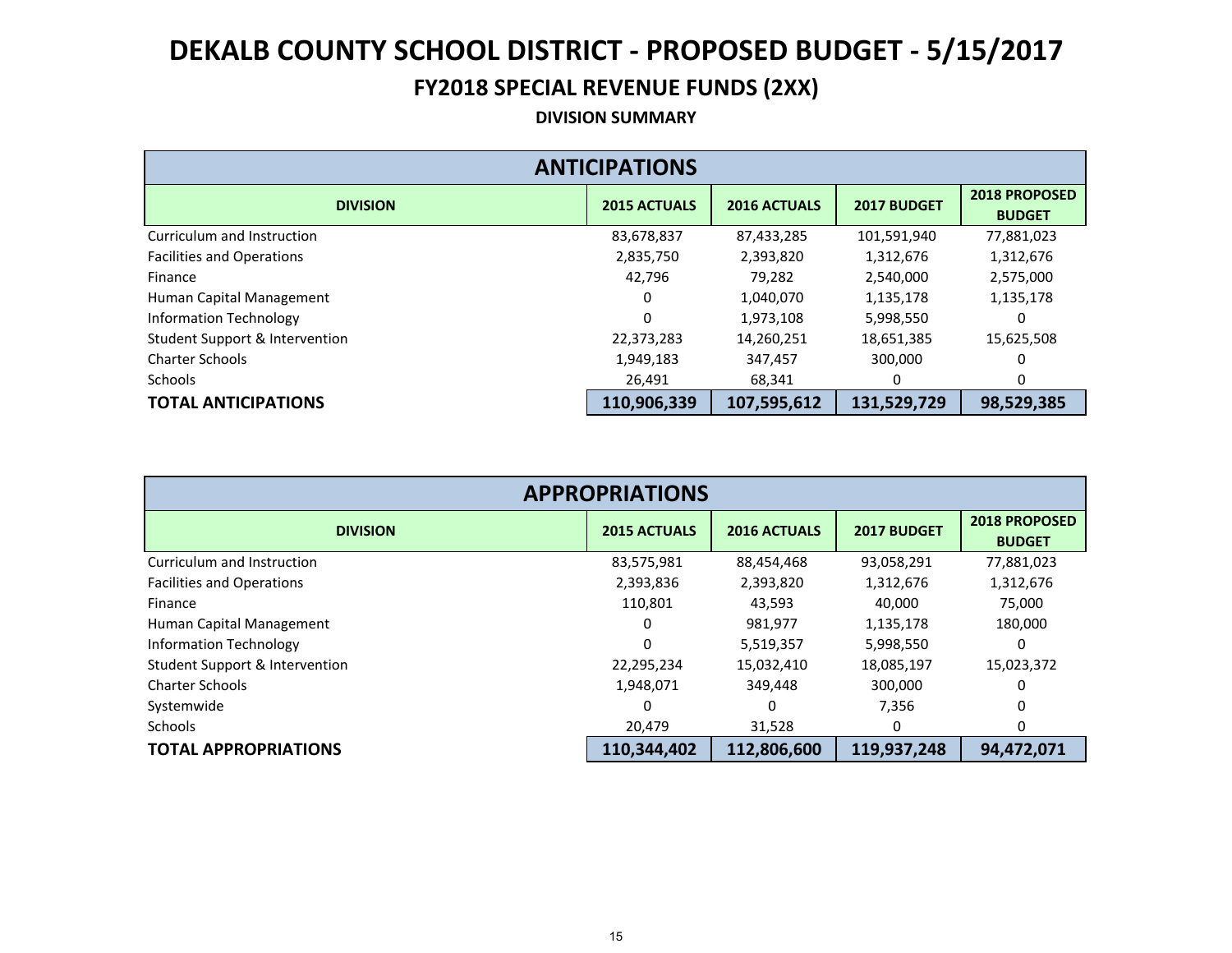### **FY2018 SPECIAL REVENUE FUNDS (2XX)**

|                 | <b>ANTICIPATIONS</b>                                          |              |              |             |                                |  |  |
|-----------------|---------------------------------------------------------------|--------------|--------------|-------------|--------------------------------|--|--|
| <b>DIVISION</b> | <b>BUDGET FORM</b>                                            | 2015 ACTUALS | 2016 ACTUALS | 2017 BUDGET | 2018 PROPOSED<br><b>BUDGET</b> |  |  |
|                 | <b>Curriculum and Instruction</b>                             | 83,678,837   | 87,433,285   | 101,591,940 | 77,881,023                     |  |  |
|                 | (000203)all - FUND 203 - TITLE I                              | 9,357,787    | 29,860,775   | 18,168,999  | 36,478,003                     |  |  |
|                 | (000204) all - FUND 204 - TITLE I                             | 31,788,656   | 9,078,296    | 40,462,804  | 0                              |  |  |
|                 | (029203)all - SCHOOL IMPROVEMENT 2009-2010                    | 238,608      | 0            | 0           | 0                              |  |  |
|                 | (031203)all - SCHOOL IMPROVEMENT (10003A)                     | 0            | 1,475,145    | 896,989     | 1,830,878                      |  |  |
|                 | (031204)all - SCHOOL IMPROVEMENT (10003A)                     | 1,284,197    | 281,906      | 1,973,000   | 0                              |  |  |
|                 | (042201)all - SP ED CAPACITY-IMPROVEMENT                      | 0            | 14,077       | 90,000      | 90,000                         |  |  |
|                 | (043201) all - TUITION FOR MULTIPLE DISABILITIES              | $\mathbf 0$  | 0            | 98,357      | 0                              |  |  |
|                 | (046201)all - SPEC ED-SPI                                     | 17,314       | 32,986       | 35,411      | 0                              |  |  |
|                 | (048201)all - SED FEDERAL VIB SPECIAL PROJECT                 | 359,513      | 343,727      | 604,465     | 485,774                        |  |  |
|                 | (049201)all - HIGH COST FUND POOL                             | 0            | 144,205      | 163,532     | 0                              |  |  |
|                 | (050201)all - SPECIAL EDUCATION-VIB FLOWTHROUGH               | 21,179,694   | 27,199,367   | 17,876,013  | 17,880,650                     |  |  |
|                 | (054201)all - SED STATE GRANT                                 | 3,243,466    | 3,365,826    | 3,262,235   | 3,829,948                      |  |  |
|                 | (055201)all - RESIDENTAL TREATMENT CENTER GR                  | 235,729      | 292,870      | 213,578     | 213,578                        |  |  |
|                 | (057201)all - GLRS FEDERAL VIB SPECIAL PROJECT                | 443,959      | 421,328      | 734,802     | 719,797                        |  |  |
|                 | (058201) all - SPECIAL EDUCATION-PRESCHOOL-REGULAR PROJECT    | 318,189      | 779,052      | 687,355     | 588,988                        |  |  |
|                 | (078201)all - HB 1404 SUPPORT GRANT                           | 145,161      | 180,000      | 180,000     | 196,964                        |  |  |
|                 | (106201) all - TEACHER QUALITY PARTNERSHIPS GRANT (NET-Q)     | 77,138       | 20,800       | 56,206      | 0                              |  |  |
|                 | (111204)all - DISTINGUISHED SCHOOLS 10-11                     | 25,276       | 52           | $\Omega$    | $\Omega$                       |  |  |
|                 | (126201)all - PRESCHOOL HANDICAPPED STATE GRANT               | 1,815,779    | 2,270,061    | 2,344,105   | 2,492,138                      |  |  |
|                 | (151201)all - GA CAMPAIGN FOR ADOLESCENT POWER & POTENTIAL    | $\mathbf 0$  | 0            | 1,000       | 1,000                          |  |  |
|                 | (178201)all - PRE-KINDERGARTEN (LOTTERY)                      | 7,792,548    | 7,864,400    | 9,417,392   | 9,702,217                      |  |  |
|                 | (251201)all - F.A.C.E.                                        | 0            | $\mathbf 0$  | 2,000       | 0                              |  |  |
|                 | (344201)all - UNACCOMPANIED CHILD & YOUTH GRANT               | 0            | 82,666       | 0           | 0                              |  |  |
|                 | (351201)all - STEM CENTER                                     | $\mathbf 0$  | 0            | 39,292      | 36,931                         |  |  |
|                 | (378201) all - TITLE II-A, IMPROVING TEACHER QUALITY          | 3,562,841    | 3,531,432    | 3,652,925   | 2,940,440                      |  |  |
|                 | (386201) all - TITLE II-A, ADVANCE PLACEMENT                  | 21,700       | 12,305       | 11,200      | 11,200                         |  |  |
|                 | (392201)all - REFUGEE SCHOOL IMPACT GRANT                     | 50,743       | 0            | 0           | 0                              |  |  |
|                 | (530203)all - SCHOOL IMPROVEMENT 1003g GRANT-ARRA             | 520,514      | 0            | 0           | 0                              |  |  |
|                 | (546201)all - MENTORING-RHAME FAMILY GRANT                    | 0            | 1,250        | 0           | 0                              |  |  |
|                 | (613201)all - SMALLER LEARNING COMMUNITY                      | 15,167       | 0            | 0           | $\Omega$                       |  |  |
|                 | (615201)all - TAPP - TEACHER ACADEMY FOR PREPARATION PEDAGOGY | 72,415       | 39,425       | 178,464     | 171,769                        |  |  |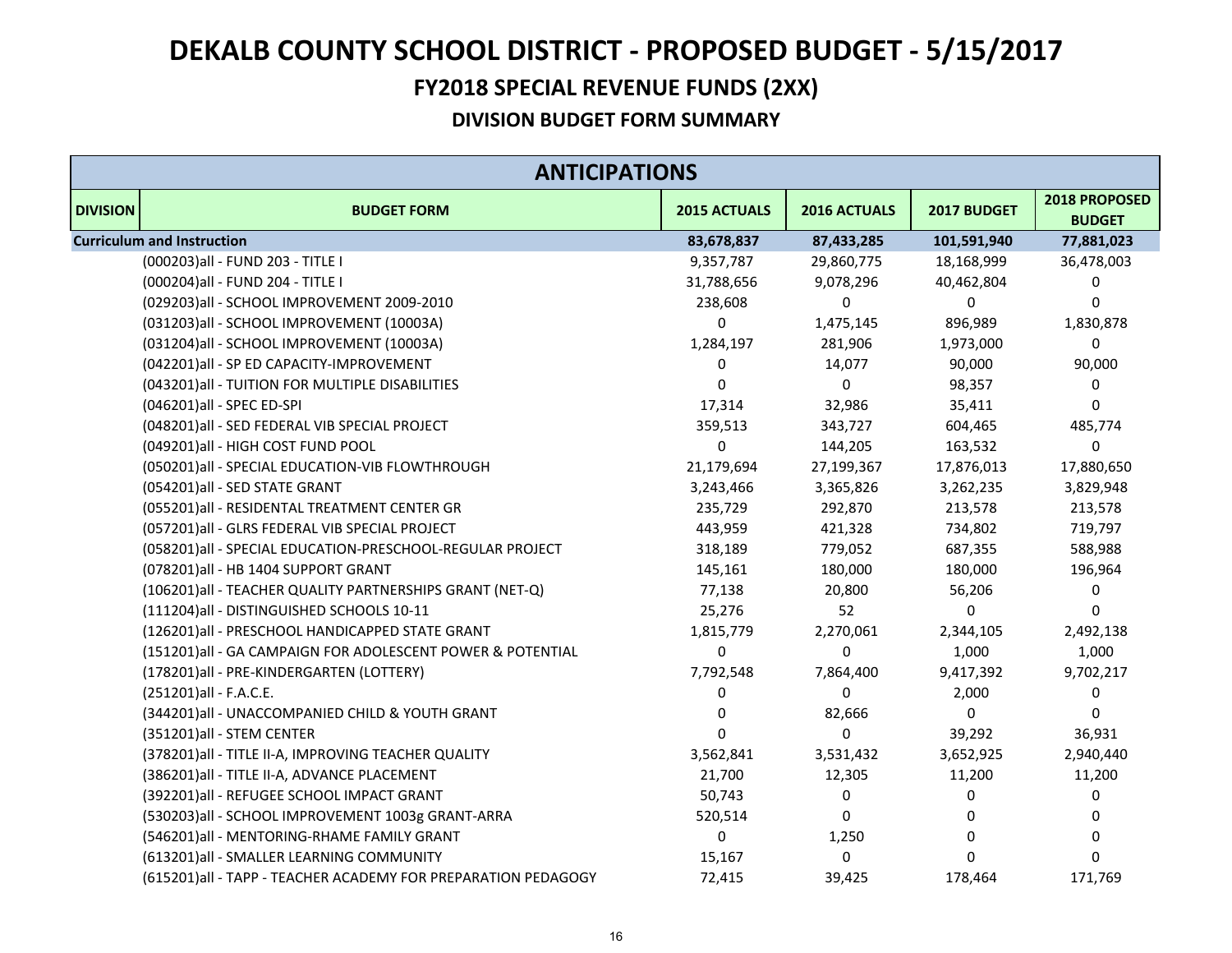### **FY2018 SPECIAL REVENUE FUNDS (2XX)**

|                 | <b>ANTICIPATIONS</b>                                                     |              |              |             |                                |  |
|-----------------|--------------------------------------------------------------------------|--------------|--------------|-------------|--------------------------------|--|
| <b>DIVISION</b> | <b>BUDGET FORM</b>                                                       | 2015 ACTUALS | 2016 ACTUALS | 2017 BUDGET | 2018 PROPOSED<br><b>BUDGET</b> |  |
|                 | (622201)all - EQUIPMENT GRANT AGREEMENT                                  | 981,943      | $\mathbf 0$  | $\Omega$    | 0                              |  |
|                 | (625201)all - ALTERNATIVE PREP PROGRAM                                   | $\Omega$     | 0            | 49,051      | 0                              |  |
|                 | (630201)all - GA NTEP - RTTT PLAN AWARD                                  | 8,096        | $\Omega$     | 2,589       | 0                              |  |
|                 | (635201) all - TRANSITION TO TEACHING                                    | 21,494       | 38,695       | 179,428     | 0                              |  |
|                 | (641201) all - TITLE IV-B, 21ST CENTURY COMMUNITY LEARNING (CFDA# 84287) | 100,761      | 0            | $\Omega$    | 0                              |  |
|                 | (664201)all - PLANETARIUM PROCEEDS                                       | $\Omega$     | $\mathbf 0$  | 25,000      | 25,000                         |  |
|                 | (679201)all - SUMMER ENRICHMENT PROGRAM                                  | 150          | 800          | 4,658       | 4,658                          |  |
|                 | (723201)all - SCIENCE FUND TRAKING                                       | $\Omega$     | 1,840        | 1,840       | 1,840                          |  |
|                 | (766201) all - CREST ED                                                  | $\Omega$     | 100,000      | 179,250     | 179,250                        |  |
|                 | <b>Facilities and Operations</b>                                         | 2,835,750    | 2,393,820    | 1,312,676   | 1,312,676                      |  |
|                 | (411201)all - PUPIL TRANSPORTATION - STATE BONDS                         | 2,432,960    | 2,393,820    | 1,312,676   | 1,312,676                      |  |
|                 | (765201)all - GEORGIA RETROFIT GRANT                                     | 402,790      | $\pmb{0}$    | $\Omega$    | $\mathbf 0$                    |  |
| <b>Finance</b>  |                                                                          | 42,796       | 79,282       | 2,540,000   | 2,575,000                      |  |
|                 | (706201)all - COKE PROJECT                                               | 42,796       | 79,282       | 40,000      | 75,000                         |  |
|                 | (761201)all - UNFORESEEN REV-EXP SHORTFALL                               | 0            | 0            | 2,500,000   | 2,500,000                      |  |
|                 | <b>Human Capital Management</b>                                          | $\mathbf{0}$ | 1,040,070    | 1,135,178   | 1,135,178                      |  |
|                 | (718201) all - STATE MATH & SCIENCE SUPPLEMENTS                          | $\Omega$     | 1,040,070    | 1,135,178   | 1,135,178                      |  |
|                 | <b>Information Technology</b>                                            | $\mathbf{0}$ | 1,973,108    | 5,998,550   | $\mathbf 0$                    |  |
|                 | (016201)all - CONNECTIONS FOR CLASSROOMS                                 | $\Omega$     | 1,973,108    | 5,998,550   | 0                              |  |
|                 | <b>Student Support &amp; Intervention</b>                                | 22,373,283   | 14,260,251   | 18,651,385  | 15,625,508                     |  |
|                 | (001201)all - EMPLOYEE-STUDENT ID CARD SYS                               | 800          | 2,505        | 2,277       | 2,277                          |  |
|                 | (004203)all - TITLE I-C, MIGRANT EDUCATION                               | 0            | 0            | 0           | 35,487                         |  |
|                 | (004204) all - TITLE I-C, MIGRANT EDUCATION                              | $\mathbf 0$  | 0            | 35,434      | 0                              |  |
|                 | (010201)all - GOHS-SADD                                                  | 9,575        | $\mathbf 0$  | 0           | 0                              |  |
|                 | (012201) all - DHR-VOC EVALUATION                                        | 9,403        | 4,982        | 0           | $\Omega$                       |  |
|                 | (021201) all - MY BROTHERS KEEPER                                        | $\Omega$     | $\Omega$     | 7,500       | 7,500                          |  |
|                 | (072201)all - TITLE IIIA                                                 | 2,744,551    | 2,549,991    | 2,255,307   | 1,862,129                      |  |
|                 | (079201) all - TEACHER OF THE YEAR PROGRAM                               | 1,014        | 0            | 507         | 513                            |  |
|                 | (088201) all - EDUCATION FOR HOMELESS CHILDREN & YOUTH                   | 31,708       | 54,853       | 103,061     | 47,499                         |  |
|                 | (104201)all - PROFESSIONAL DEVELOPMENT SCHOOL CFDA #34.336b              | 0            | 26,809       | 0           | 0                              |  |
|                 | (105201)all - BOH SCH-BASED HEALTH CTR PROGRAM                           | $\Omega$     | 1,750        | 0           | $\Omega$                       |  |
|                 | (110201)all - MCNAIR DISCOVERY SSEDP                                     | $\Omega$     | $\mathbf 0$  | 0           | 24,409                         |  |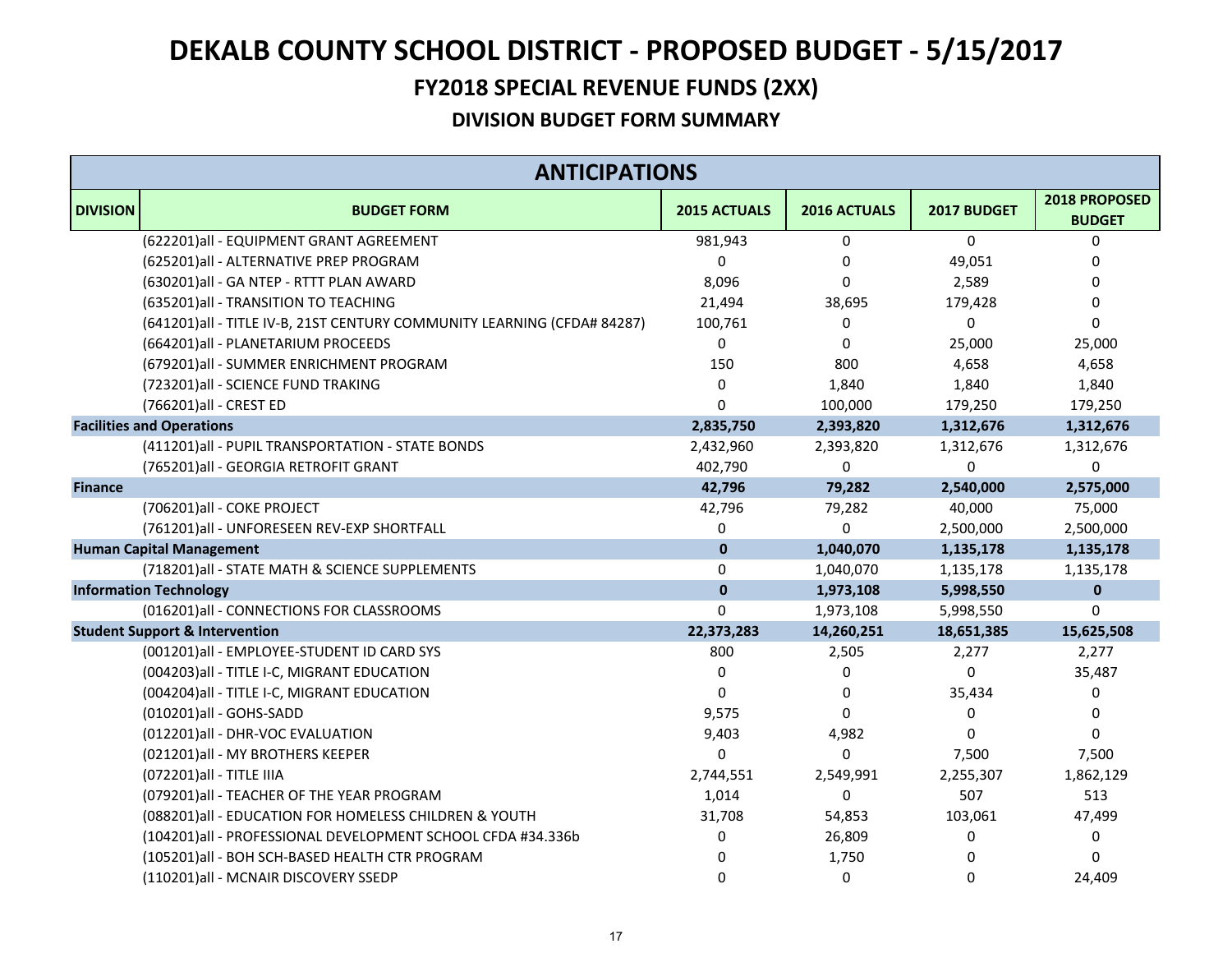### **FY2018 SPECIAL REVENUE FUNDS (2XX)**

|                 | <b>ANTICIPATIONS</b>                                           |              |              |             |                                |  |
|-----------------|----------------------------------------------------------------|--------------|--------------|-------------|--------------------------------|--|
| <b>DIVISION</b> | <b>BUDGET FORM</b>                                             | 2015 ACTUALS | 2016 ACTUALS | 2017 BUDGET | 2018 PROPOSED<br><b>BUDGET</b> |  |
|                 | (146201)all - GA POWER FOUNDATION                              | 3,000        | 0            | $\mathbf 0$ | $\mathbf 0$                    |  |
|                 | (185201)all - AIR FORCE ROTC(FEDERAL)                          | 496,639      | 422,586      | 705,188     | 692,039                        |  |
|                 | (186201)all - NAVY ROTC (FEDERAL)                              | 746,513      | 705,847      | 1,019,466   | 1,072,044                      |  |
|                 | (194201)all - ARMY ROTC (FEDERAL)                              | 157,011      | 170,610      | 227,353     | 179,621                        |  |
|                 | (206201)all - RT3 (RA) Grnt Teacher & Ldr                      | 3,916,609    | 57,144       | 0           | 0                              |  |
|                 | (209201) all - RACE TO THE TOP (RT3) (CFDA #84395)             | 4,333,560    | 0            | $\mathbf 0$ | 0                              |  |
|                 | (210201)all - RT3 SUMMER LEADERSHIP ACADEMY                    | 22,800       | (59, 611)    | $\mathbf 0$ | 0                              |  |
|                 | (220201)all - CTE APPRENTICESHIP GRANT                         | 37,890       | 37,275       | 35,926      | 35,926                         |  |
|                 | (318201)all - GOSA-TEACHING COMPETITION GRANT                  | 5,000        | 0            | $\mathbf 0$ | $\mathbf 0$                    |  |
|                 | (383201)all - VOCATIONAL 85% GRANTS-PROGRAM IMPROVEMENT        | 735,691      | 1,068,838    | 1,003,424   | 1,003,424                      |  |
|                 | (421201)all - CTAE-CTE INDUSTRY CERTIFICATION                  | 32,321       | 15,000       | 55,000      | 55,000                         |  |
|                 | (495201)all - DEKALB ELEM SCHOOL OF THE ARTS-SSEDP             | 0            | 0            | 0           | 8,000                          |  |
|                 | (500201)all - ALLGOOD ELEMENTARY-ASEDP                         | 889          | 0            | 3,978       | $\pmb{0}$                      |  |
|                 | (501201)all - MIDVALE ELEMENTARY-ASEDP                         | 107,483      | 128,496      | 148,790     | 148,790                        |  |
|                 | (502201)all - ROBERT SHAW ELEMENTARY-ASEDP                     | 62,407       | 87,148       | 131,694     | 86,400                         |  |
|                 | (504201)all - SHADOW ROCK ELEMENTARY-ASEDP                     | 112,036      | 80,756       | 253,329     | 75,600                         |  |
|                 | (505201)all - SMOKE RISE ELEM-ASEDP                            | 103,948      | 77,972       | 86,400      | 86,400                         |  |
|                 | (506201)all - STONE MOUNTAIN ELEMENTARY-ASEDP                  | 42,468       | 57,400       | 78,373      | 79,200                         |  |
|                 | (507201)all - SYSTEMWIDE-AFTER SCHOOL EXTENDED DAY PROGRAM     | 687,682      | 735,936      | 891,659     | 881,936                        |  |
|                 | (508201)all - KINGSLEY ELEMENTARY-ASEDP                        | 131,785      | 122,373      | 101,520     | 101,520                        |  |
|                 | (509201)all - HAWTHORNE ELEMENTARY-ASEDP                       | 153,454      | 139,789      | 224,262     | 162,000                        |  |
|                 | (510201)all - OAKCLIFF ELEMENTARY-ASEDP                        | 42,724       | 29,767       | 71,280      | 71,280                         |  |
|                 | (512201)all - BOUIE ELEMENTARY-ASEDP                           | 248,251      | 125,326      | 318,485     | 278,640                        |  |
|                 | (513201)all - NARVIE J HARRIS ELEMENTARY-ASEDP                 | 363,789      | 321,179      | 575,894     | 403,920                        |  |
|                 | (514201)all - BROWNS MILL ELEMENTARY-ASEDP                     | 93,288       | 88,076       | 76,859      | 99,360                         |  |
|                 | (515201)all - WYNBROOKE ELEMENTARY-ASEDP                       | 347,074      | 350,421      | 614,909     | 432,000                        |  |
|                 | (516201)all - EL BOUIE ELEMENTARY-SSEDP                        | 8,270        | 21,088       | 56,100      | 51,000                         |  |
|                 | (517201)all - RONALD E MCNAIR DISCOVERY LEARNING ACADEMY-ASEDP | 51,184       | 56,484       | 75,600      | 86,400                         |  |
|                 | (518201)all - VANDERLYN ELEMENTARY-ASEDP                       | 195,818      | 214,267      | 520,121     | 270,000                        |  |
|                 | (519201)all - MONTGOMERY ELEMENTARY-ASEDP                      | 362,586      | 372,931      | 581,267     | 362,880                        |  |
|                 | (520201)all - EVANSDALE ELEMENTARY-ASEDP                       | 183,372      | 201,276      | 215,202     | 216,000                        |  |
|                 | (521201)all - FLAT ROCK ELEMENTARY-ASEDP                       | 105,743      | 112,630      | 157,671     | 97,200                         |  |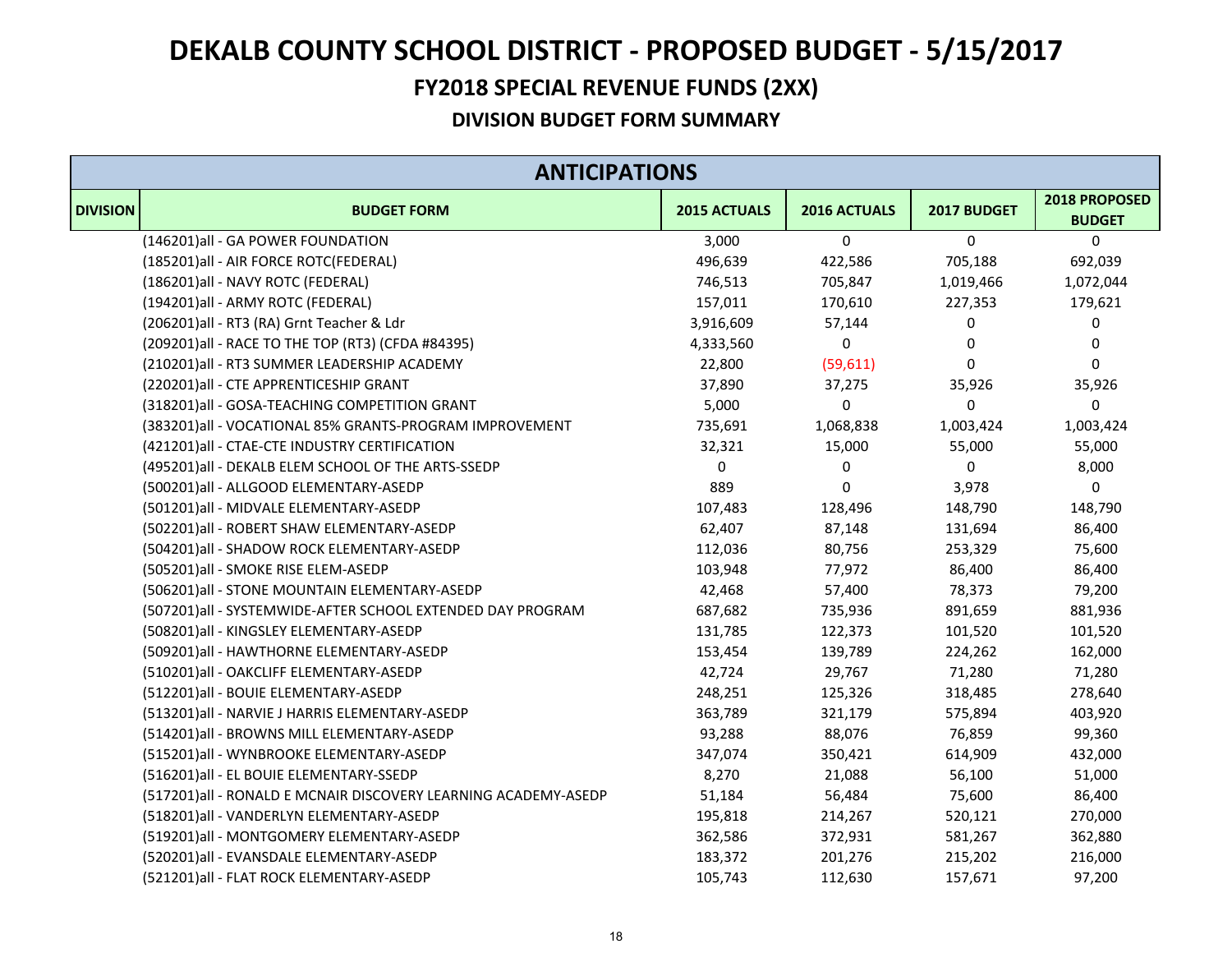### **FY2018 SPECIAL REVENUE FUNDS (2XX)**

|                 | <b>ANTICIPATIONS</b>                                             |              |              |             |                                |  |
|-----------------|------------------------------------------------------------------|--------------|--------------|-------------|--------------------------------|--|
| <b>DIVISION</b> | <b>BUDGET FORM</b>                                               | 2015 ACTUALS | 2016 ACTUALS | 2017 BUDGET | 2018 PROPOSED<br><b>BUDGET</b> |  |
|                 | (525201)all - OAK GROVE ELEMENTARY-ASEDP                         | 324,747      | 380,427      | 413,744     | 324,000                        |  |
|                 | (527201)all - CHESNUT CHARTER SCHOOL-ASEDP                       | 264,061      | 224,634      | 321,705     | 241,920                        |  |
|                 | (528201)all - HAWTHORNE ELEMENTARY-SSEDP                         | 4,072        | 19,352       | 0           | 21,376                         |  |
|                 | (530201)all - CHAMPION THEME MIDDLE - ASEDP                      | 68,301       | 60,453       | 161,867     | 71,280                         |  |
|                 | (531201)all - PRINCETON ELEMENTARY-ASEDP                         | 125,064      | 127,486      | 146,824     | 162,000                        |  |
|                 | (532201)all - EVANSDALE ELEMENTARY-SSEDP                         | 14,127       | 0            | 0           | 42,000                         |  |
|                 | (534201)all - FERNBANK ELEMENTARY-SSEDP                          | 0            | 79,475       | 0           | 96,250                         |  |
|                 | (536201)all - KITTREDGE MAGNET-ASEDP                             | 201,736      | 190,544      | 289,017     | 162,000                        |  |
|                 | (537201)all - WADSWORTH MAGNET-ASEDP                             | 93,078       | 110,880      | 231,412     | 86,400                         |  |
|                 | (538201)all - HUNTLEY HILLS ELEMENTARY-ASEDP                     | 148,465      | 148,774      | 281,797     | 140,400                        |  |
|                 | (540201)all - HENDERSON MILL ELEMENTARY-ASEDP                    | 123,079      | 158,033      | 185,223     | 162,000                        |  |
|                 | (544201)all - ASHFORD PARK ELEMENTARY-ASEDP                      | 233,683      | 213,260      | 219,660     | 287,280                        |  |
|                 | (549201)all - DUNWOODY ELEMENTARY-ASEDP                          | 355,357      | 360,286      | 643,519     | 345,600                        |  |
|                 | (550201)all - MCLENDON ELEMENTARY-ASEDP                          | 47,935       | 54,011       | 79,801      | 62,640                         |  |
|                 | (552201)all - ROCK CHAPEL ELEMENTARY-ASEDP                       | 59,126       | 62,001       | 54,000      | 140,400                        |  |
|                 | (553201)all - LIVSEY ELEMENTARY -ASEDP                           | 178,879      | 183,891      | 194,400     | 183,600                        |  |
|                 | (556201)all - CARY REYNOLDS YMCA JUA                             | 0            | 0            | 15,000      | $\pmb{0}$                      |  |
|                 | (557201)all - SEQUOYAH MS YMCA JUA                               | $\Omega$     | 0            | 30,000      | 0                              |  |
|                 | (561201) all - PINE RIDGE ES ASEDP                               | 81,298       | 94,656       | 108,405     | 95,040                         |  |
|                 | (562201)all - IDLEWOOD ES ASEDP                                  | 73,045       | 80,013       | 95,236      | 166,320                        |  |
|                 | (583201) all - CHAPEL HILL ES ASEDP                              | 0            | 105,539      | 103,680     | 129,600                        |  |
|                 | (584201)all - STONE MILL ES ASEDP                                | 0            | 26,282       | 97,200      | 129,600                        |  |
|                 | (586201) all - SAFE ROUTES TO SCHOOLS                            | 0            | 0            | 0           | 0                              |  |
|                 | (587201)all - EDWARD BYRNE MEMORIAL JAG                          | 37,873       | 0            | 36,677      | 0                              |  |
|                 | (593201)all - EDWARD BYRNE MEMORIAL JUSTICE ASSISTANCE GRANT-#18 | 33,298       | 0            | 0           | 0                              |  |
|                 | (594201)all - EDWARD BYRNE MEMORIAL JAG                          | 0            | 35,302       | 0           | 0                              |  |
|                 | (595201)all - EDWARD BYRNE MEMORIAL JAG #20                      | 0            | 0            | 31,085      | 31,085                         |  |
|                 | (596201)all - EDWARD BYRNE MEMORIAL JAG #21                      | $\mathbf 0$  | 0            | 34,511      | 0                              |  |
|                 | (601201)all - SNAPFINGER ELEMENTARY-ASEDP                        | $\mathbf 0$  | 45,310       | 38,880      | 64,800                         |  |
|                 | (602201)all - MONTCLAIR ELEMENTARY-ASEDP                         | 29,932       | 24,714       | 15,120      | 32,400                         |  |
|                 | (603201)all - MURPHY CANDLER ELEMENTARY-ASEDP                    | 90,852       | 79,026       | 145,461     | 75,600                         |  |
|                 | (604201)all - ROWLAND ELEMENTARY-ASEDP                           | 32,646       | 37,845       | 54,212      | 45,360                         |  |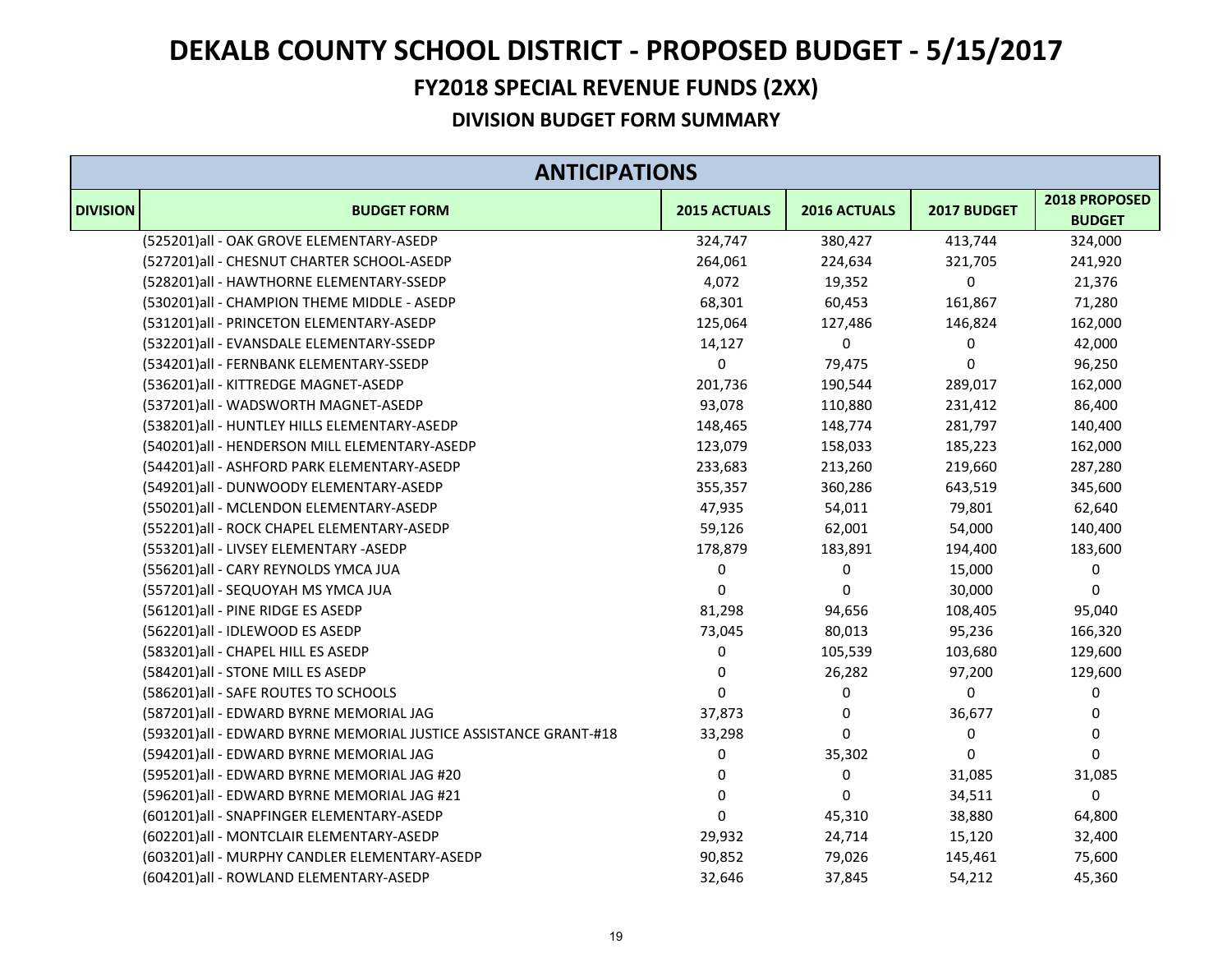### **FY2018 SPECIAL REVENUE FUNDS (2XX)**

|                        | <b>ANTICIPATIONS</b>                               |              |              |             |                                |
|------------------------|----------------------------------------------------|--------------|--------------|-------------|--------------------------------|
| <b>DIVISION</b>        | <b>BUDGET FORM</b>                                 | 2015 ACTUALS | 2016 ACTUALS | 2017 BUDGET | 2018 PROPOSED<br><b>BUDGET</b> |
|                        | (606201)all - DEKALB ELEM SCHOOL OF THE ARTS-ASEDP | 109,458      | 131,153      | 382,869     | 194,400                        |
|                        | (607201)all - STONEVIEW ELEMENTARY-ASEDP           | 0            | 0            | 64,800      | 43,200                         |
|                        | (608201)all - LAUREL RIDGE ELEM SSEDP              | 0            | 7,730        | 0           | 33,250                         |
|                        | (631201)all - AVONDALE ELEMENTARY-ASEDP            | 0            | 67,388       | 98,343      | 77,760                         |
|                        | (632201)all - OAKVIEW ELEMENTARY-ASEDP             | 0            | 0            | 108,000     | 54,000                         |
|                        | (634201)all - E.L.MILLER ELEMENTARY-SSEDP          | 0            | 6,508        | 26,776      | 26,776                         |
|                        | (649201)all - SAGAMORE HILLS ELEMENTARY-ASEDP      | 209,999      | 210,431      | 252,720     | 315,360                        |
|                        | (651201)all - CTAE - CTE EXTENDED DAY              | 893,255      | 775,699      | 719,238     | 802,788                        |
|                        | (659201)all - EL MILLER ELEMENTARY-ASEDP           | 74,710       | 151,322      | 157,737     | 118,800                        |
|                        | (662201)all - BROCKETT ELEMENTARY-ASEDP            | 104,587      | 105,926      | 97,200      | 78,900                         |
|                        | (671201)all - CTAE - AG TEACHER ASSIST             | 0            | 0            | 2,000       | 2,000                          |
|                        | (674201)all - CTAE - EXTENDED YEAR                 | 27,650       | 29,277       | 30,267      | 30,267                         |
|                        | (693201)all - BRIAR VISTA ELEMENTARY-SSEDP         | 0            | 0            | 41,580      | 0                              |
|                        | (698201) all - NARVIE HARRIS ELEMENTARY-SSEDP      | 7,257        | 28,279       | 49,378      | 49,876                         |
|                        | (699201)all - BRIAR VISTA ELEMENTARY-ASEDP         | 140,846      | 157,460      | 214,149     | 162,000                        |
|                        | (708201)all - PERKINS IV CARRYOVER                 | 0            | 0            | 52,516      | 0                              |
|                        | (713201)all - MARBUT ELEMENTARY-ASEDP              | 236,696      | 268,999      | 311,978     | 302,400                        |
|                        | (721201)all - WALLACE GRANT FOUNDATION             | 500,000      | 250,000      | 0           | 0                              |
|                        | (729201)all - MARBUT ELEMENTARY-SSEDP              | 0            | 0            | 41,580      | 0                              |
|                        | (730201)all - WYNBROOKE ELEMENTARY-SSEDP           | 15,550       | 10,170       | 0           | 54,000                         |
|                        | (731201)all - BRIARLAKE ELEMENTARY-ASEDP           | 245,080      | 242,880      | 273,981     | 257,040                        |
|                        | (732201)all - FERNBANK ELEMENTARY-ASEDP            | 235,132      | 241,126      | 519,965     | 324,000                        |
|                        | (733201)all - REDAN ELEMENTARY-ASEDP               | 24,445       | 29,125       | 33,720      | 43,200                         |
|                        | (740201)all - CTAE-AG-EXTENDED DAY                 | 4,223        | 5,954        | 6,615       | 6,774                          |
|                        | (741201)all - CTAE-AG-EXTENDED YEAR                | 1,923        | 2,786        | 2,786       | 2,852                          |
|                        | (744201)all - CTAE-Perkins IV-Perkins Plus         | 22,670       | 24,151       | 25,000      | 25,000                         |
|                        | (748201)all - ROCKBRIDGE ELEMENTARY ASEDP          | 0            | 25,650       | 45,360      | 47,520                         |
|                        | (749201) all - LAUREL RIDGE ELEMENTARY ASEDP       | 207,012      | 199,437      | 430,555     | 216,000                        |
|                        | (751201)all - MIDVALE ELEM SSEDP                   | 0            | 4,714        | 0           | 42,000                         |
|                        | (764201)all - MOVE ON WHEN READY-7051              | 3,800        | 0            | 0           | 0                              |
| <b>Charter Schools</b> |                                                    | 1,949,183    | 347,457      | 300,000     | $\pmb{0}$                      |
|                        | (566201) all - CHARTER SCHOOLS-FACILITIES          | 417,000      | 345,463      | 300,000     | 0                              |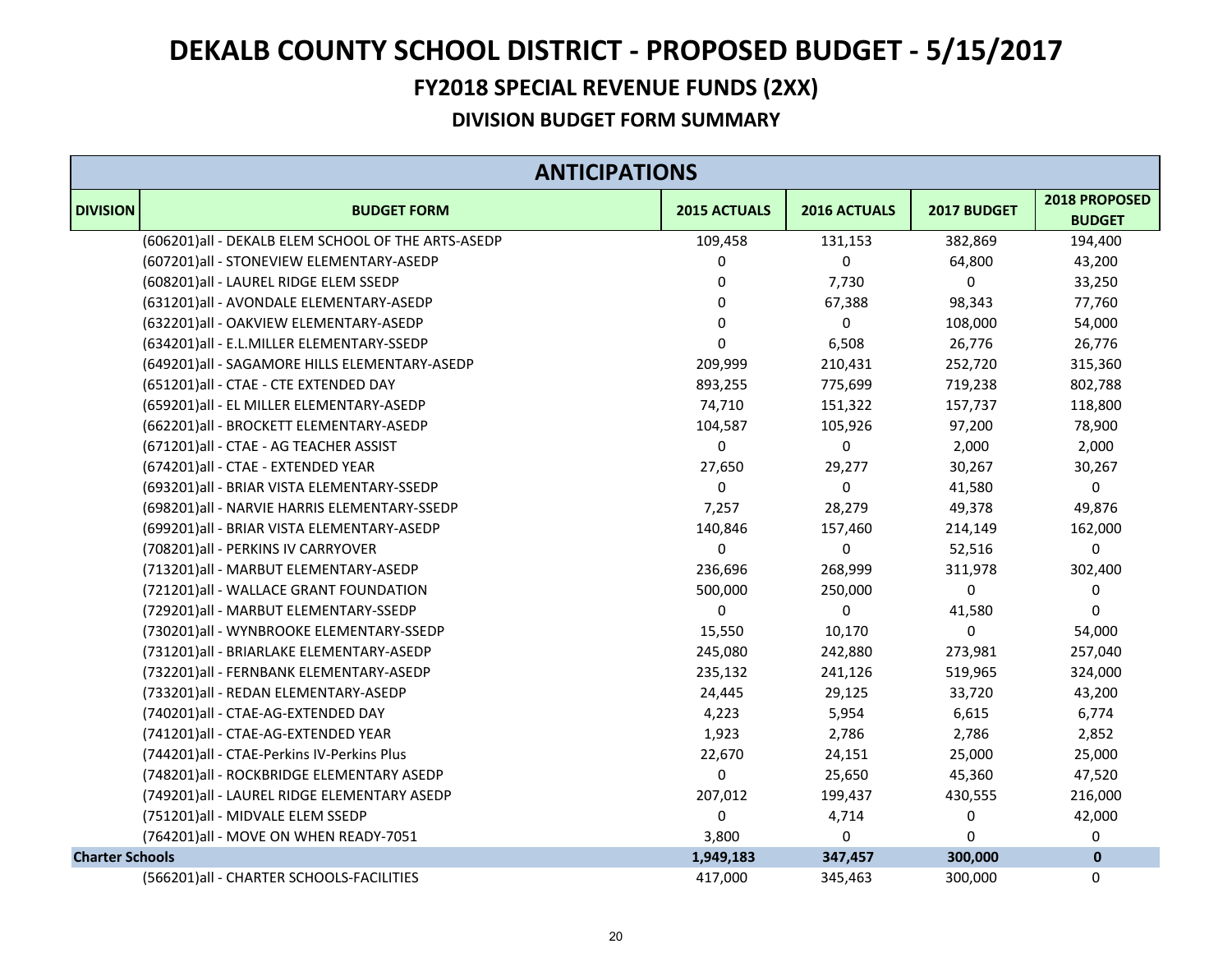### **FY2018 SPECIAL REVENUE FUNDS (2XX)**

|                 | <b>ANTICIPATIONS</b>                                      |                     |                     |             |                                       |  |
|-----------------|-----------------------------------------------------------|---------------------|---------------------|-------------|---------------------------------------|--|
| <b>DIVISION</b> | <b>BUDGET FORM</b>                                        | <b>2015 ACTUALS</b> | <b>2016 ACTUALS</b> | 2017 BUDGET | <b>2018 PROPOSED</b><br><b>BUDGET</b> |  |
|                 | (591201)all - CHARTER SCHOOLS-STATE PLANNING              | 75.000              |                     |             |                                       |  |
|                 | (629201)all - CHARTER SCHOOLS-FEDERAL DISSEM CFDA# 84.282 | 150,000             |                     |             |                                       |  |
|                 | (640201) all - CHARTER SCHOOLS-IMPLEMENTATION             | 1,307,183           | 1.994               |             |                                       |  |
| <b>Schools</b>  |                                                           | 26,491              | 68,341              | 0           | 0                                     |  |
|                 | (705201)all - DEKALB ON-LINE ACADEMY                      | 26,491              | 68,341              |             |                                       |  |
|                 | <b>TOTAL ANTICIPATIONS</b>                                | 110,906,339         | 107,595,612         | 131,529,729 | 98,529,385                            |  |

| <b>APPROPRIATIONS</b>                             |                     |                     |             |                                |
|---------------------------------------------------|---------------------|---------------------|-------------|--------------------------------|
| <b>DIVISION</b><br><b>BUDGET FORM</b>             | <b>2015 ACTUALS</b> | <b>2016 ACTUALS</b> | 2017 BUDGET | 2018 PROPOSED<br><b>BUDGET</b> |
| <b>Curriculum and Instruction</b>                 | 83,575,981          | 88,454,468          | 93,058,291  | 77,881,023                     |
| (000203) all - FUND 203 - TITLE I                 | 2,130,442           | 2,828,521           | 1,400,406   | 4,127,027                      |
| (000204) all - FUND 204 - TITLE I                 | 3,673,845           | 694,565             | 4,219,112   | 0                              |
| (003203)all - SUMMER READING                      |                     |                     |             |                                |
| (003204)all - SUMMER READING                      | 302,503             | 843,397             | $\Omega$    | 0                              |
| (012203)all - TITLE I - PRIVATE-NEGLECTED SCHOOLS | 7,072               | 159,272             | 60,776      | 192,969                        |
| (012204)all - TITLE I - PRIVATE-NEGLECTED SCHOOLS | 137,589             | 9,443               | 193,908     | 0                              |
| (015203)all - FLEXIBLE LEARNING PROGRAMS          | 1,106,462           | 1,514,565           | 316,079     | 2,023,141                      |
| (015204)all - FLEXIBLE LEARNING PROGRAMS          | 2,007,376           | 939,476             | 2,023,141   | 0                              |
| (016203)all - NO CHILD LEFT BEHIND - PSC          | 0                   | (52, 816)           | 52,816      | 0                              |
| (018203) all - EQUITABLE PARTICIPATION PRVSCH     | <sup>0</sup>        | 0                   | 35,479      | 10,109                         |
| (018204) all - EQUITABLE PARTICIPATION PRVSCH     | 3,118               | 654                 | 10,109      | 0                              |
| (024203)all - DISTINGUISHED SCHOOLS-FY05-06       | 4,164               | 67,945              | 107,736     | 234,903                        |
| (024204)all - DISTINGUISHED SCHOOLS-FY05-06       | 182,728             | 0                   | 234,903     | 0                              |
| (025203)all - COMP SCHOOL REFORM FY2005-2006      | 57,478              | 2,838               | 278,782     | 284,956                        |
| (025204)all - COMP SCHOOL REFORM FY2005-2006      | 21,303              | 25,377              | 226,741     | 0                              |
| (029204)all - SCHOOL IMPROVEMENT 2009-2010        | $\Omega$            | 0                   | $\Omega$    | 0                              |
| (031203)all - SCHOOL IMPROVEMENT (10003A)         | 382,854             | 1,474,596           | 528,534     | 1,830,878                      |
| (031204) all - SCHOOL IMPROVEMENT (10003A)        | 1,125,372           | 281,586             | 1,973,000   | 0                              |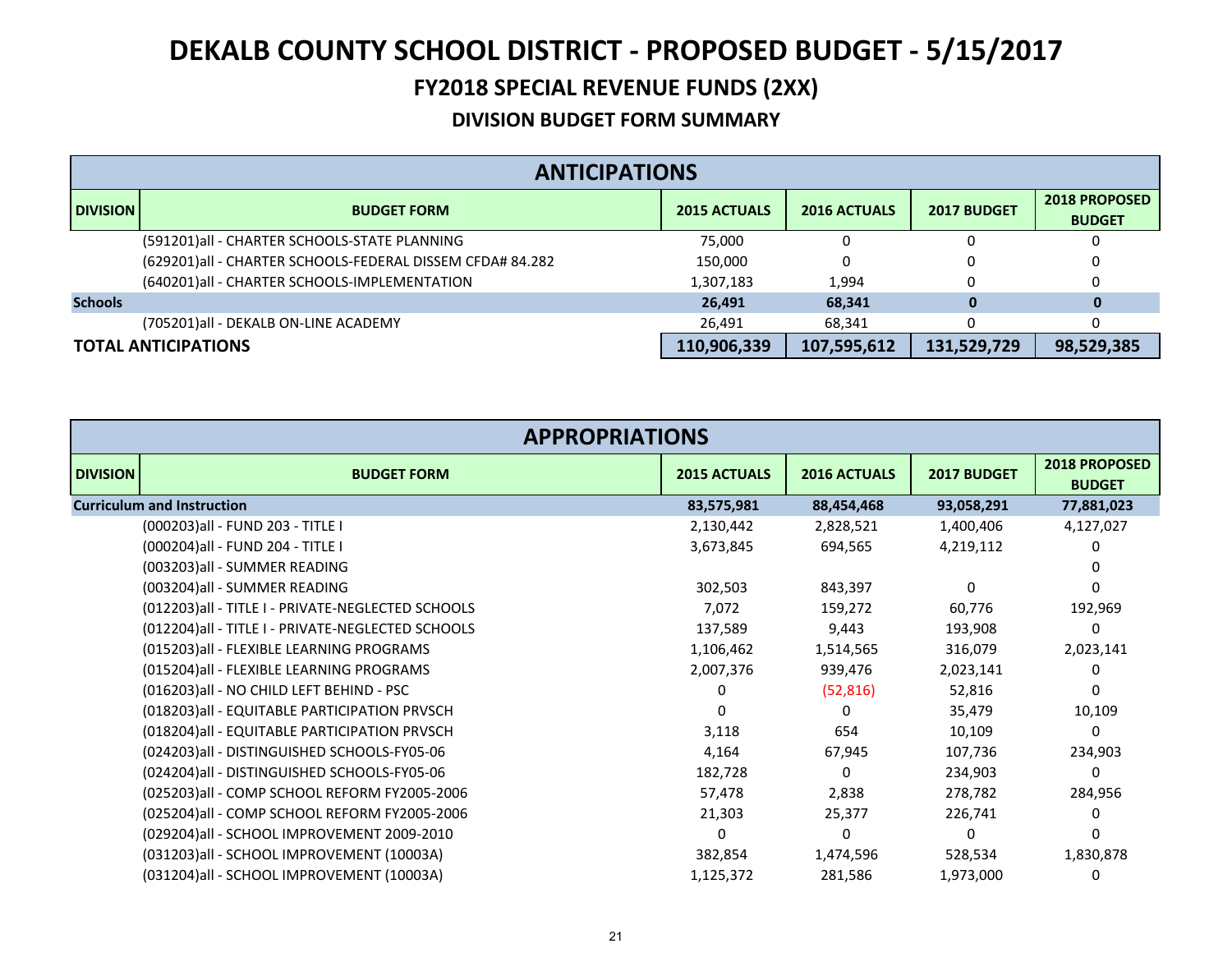### **FY2018 SPECIAL REVENUE FUNDS (2XX)**

|                 | <b>APPROPRIATIONS</b>                                      |              |              |             |                                |  |
|-----------------|------------------------------------------------------------|--------------|--------------|-------------|--------------------------------|--|
| <b>DIVISION</b> | <b>BUDGET FORM</b>                                         | 2015 ACTUALS | 2016 ACTUALS | 2017 BUDGET | 2018 PROPOSED<br><b>BUDGET</b> |  |
|                 | (042201)all - SP ED CAPACITY-IMPROVEMENT                   | 0            | 14,077       | 90,000      | 90,000                         |  |
|                 | (043201) all - TUITION FOR MULTIPLE DISABILITIES           | 0            | 0            | 98,357      | 0                              |  |
|                 | (046201)all - SPEC ED-SPI                                  | 17,314       | 32,986       | 35,411      | 0                              |  |
|                 | (048201)all - SED FEDERAL VIB SPECIAL PROJECT              | 359,513      | 343,727      | 604,465     | 485,774                        |  |
|                 | (049201)all - HIGH COST FUND POOL                          | 0            | 144,205      | 163,532     | 0                              |  |
|                 | (050201)all - SPECIAL EDUCATION-VIB FLOWTHROUGH            | 21,179,694   | 27,199,367   | 17,876,013  | 17,880,650                     |  |
|                 | (054201)all - SED STATE GRANT                              | 3,243,466    | 3,600,010    | 3,262,235   | 3,829,948                      |  |
|                 | (055201)all - RESIDENTAL TREATMENT CENTER GR               | 235,729      | 292,872      | 213,578     | 213,578                        |  |
|                 | (057201)all - GLRS FEDERAL VIB SPECIAL PROJECT             | 443,959      | 421,328      | 734,802     | 719,797                        |  |
|                 | (058201)all - SPECIAL EDUCATION-PRESCHOOL-REGULAR PROJECT  | 318,189      | 779,052      | 687,355     | 588,988                        |  |
|                 | (078201)all - HB 1404 SUPPORT GRANT                        | 145,161      | 186,017      | 180,000     | 196,964                        |  |
|                 | (106201) all - TEACHER QUALITY PARTNERSHIPS GRANT (NET-Q)  | 33,410       | 0            | 56,206      | 0                              |  |
|                 | (107201)all - UNIVERSITY MENTOR TEACHER STIPENDS           | 4,595        | (1, 101)     | 0           | 0                              |  |
|                 | (110203)all - TITLE I - DISTINGUISHED SCHOOLS 09-10        |              |              |             | 0                              |  |
|                 | (110204)all - TITLE I - DISTINGUISHED SCHOOLS 09-10        | 11,499       | 0            | 0           | 0                              |  |
|                 | (111204)all - DISTINGUISHED SCHOOLS 10-11                  | 13,778       | 52           | $\Omega$    | $\mathbf{0}$                   |  |
|                 | (126201)all - PRESCHOOL HANDICAPPED STATE GRANT            | 1,815,779    | 2,305,463    | 2,344,105   | 2,492,138                      |  |
|                 | (151201)all - GA CAMPAIGN FOR ADOLESCENT POWER & POTENTIAL | 0            | $\Omega$     | 1,000       | 1,000                          |  |
|                 | (178201)all - PRE-KINDERGARTEN (LOTTERY)                   | 7,786,205    | 8,595,330    | 9,410,036   | 9,702,217                      |  |
|                 | (251201)all - F.A.C.E.                                     | $\Omega$     | $\Omega$     | 2,000       | 0                              |  |
|                 | (300203) all - TITLE I LOCAL FUNDS                         | 26,219       | 558,842      | 66,608      | 1,330,311                      |  |
|                 | (300204) all - TITLE I LOCAL FUNDS                         | 346,926      | 86,505       | 1,727,701   | 0                              |  |
|                 | (301203)all - PARENTAL INVOLVEMENT                         | 103,277      | 351,246      | 564,570     | 496,925                        |  |
|                 | (301204)all - PARENTAL INVOLVEMENT                         | 717,665      | 212,304      | 990,995     | 0                              |  |
|                 | (302203) all - DISTRICT PARENTAL INVOLVEMENT               | 0            | 5,977        | 779,662     | 20,231                         |  |
|                 | (302204) all - DISTRICT PARENTAL INVOLVEMENT               | 0            | 0            | 20,231      | 0                              |  |
|                 | (344201)all - UNACCOMPANIED CHILD & YOUTH GRANT            | 0            | 82,666       | 0           | 0                              |  |
|                 | (351201)all - STEM CENTER                                  | 21,392       | 19,168       | 39,292      | 36,931                         |  |
|                 | (378201) all - TITLE II-A, IMPROVING TEACHER QUALITY       | 3,562,841    | 3,531,432    | 3,192,925   | 2,596,507                      |  |
|                 | (386201) all - TITLE II-A, ADVANCE PLACEMENT               | 6,425        | 5,880        | 11,200      | 11,200                         |  |
|                 | (392201)all - REFUGEE SCHOOL IMPACT GRANT                  | 18,140       | 0            | 0           | 0                              |  |
|                 | (400203)all - SCHOOLWIDE PROGRAMS                          | 4,620,624    | 24,541,470   | 6,355,246   | 27,757,431                     |  |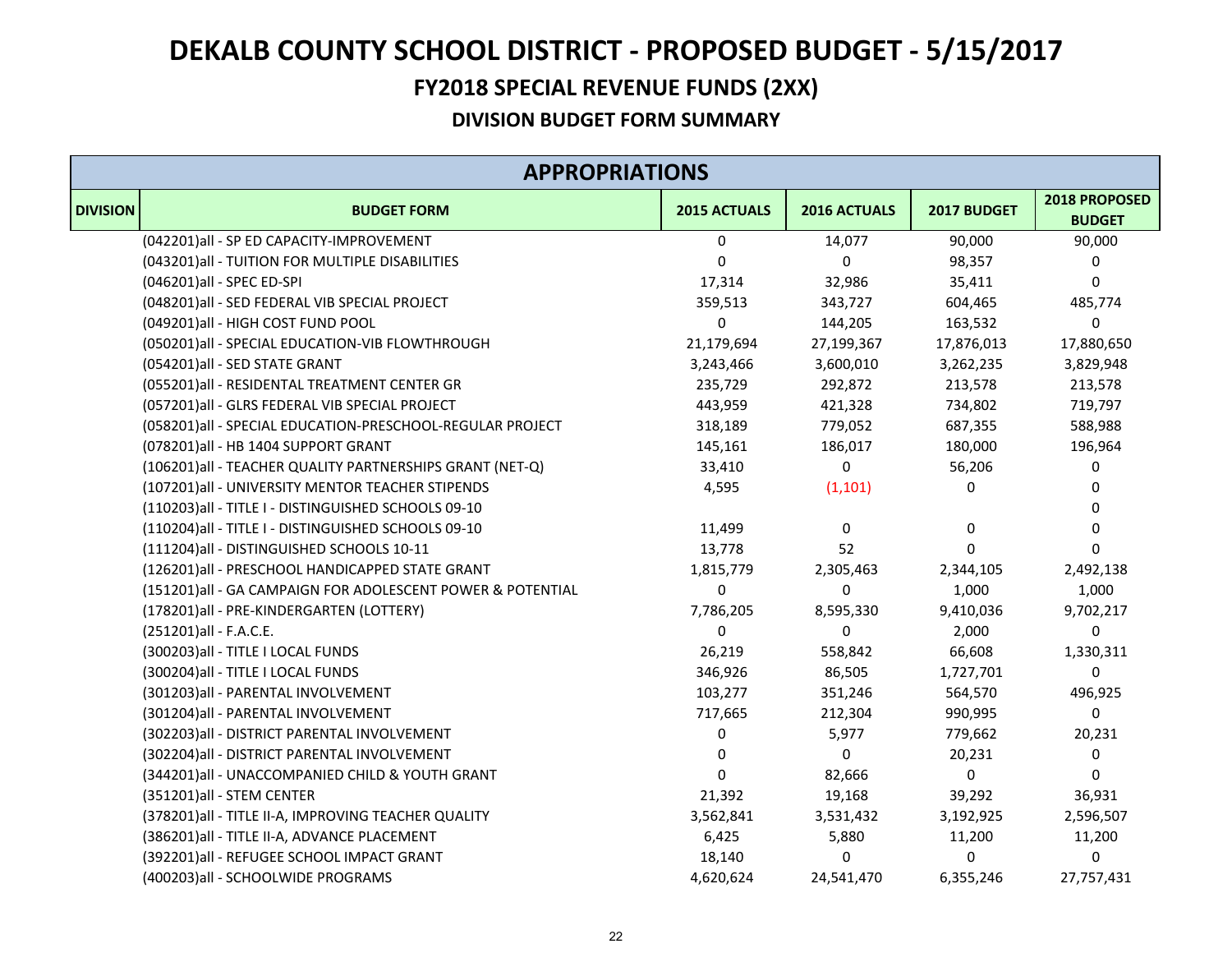### **FY2018 SPECIAL REVENUE FUNDS (2XX)**

|                 | <b>APPROPRIATIONS</b>                                                   |              |              |             |                                |  |  |
|-----------------|-------------------------------------------------------------------------|--------------|--------------|-------------|--------------------------------|--|--|
| <b>DIVISION</b> | <b>BUDGET FORM</b>                                                      | 2015 ACTUALS | 2016 ACTUALS | 2017 BUDGET | 2018 PROPOSED<br><b>BUDGET</b> |  |  |
|                 | (400204)all - SCHOOLWIDE PROGRAMS                                       | 25,712,361   | 6,149,985    | 30,815,963  | 0                              |  |  |
|                 | (530203)all - SCHOOL IMPROVEMENT 1003g GRANT-ARRA                       | 439,705      | 0            | 0           | 0                              |  |  |
|                 | (530204)all - SCHOOL IMPROVEMENT 1003g GRANT-ARRA                       | 16,865       | 0            | 0           | 0                              |  |  |
|                 | (546201)all - MENTORING-RHAME FAMILY GRANT                              | $\Omega$     | 577          | $\Omega$    | $\mathbf 0$                    |  |  |
|                 | (613201)all - SMALLER LEARNING COMMUNITY                                | 22,558       | 0            | $\Omega$    | $\mathbf 0$                    |  |  |
|                 | (615201) all - TAPP - TEACHER ACADEMY FOR PREPARATION PEDAGOGY          | 1,518        | 546          | 178,464     | 171,769                        |  |  |
|                 | (622201)all - EQUIPMENT GRANT AGREEMENT                                 | 981,943      | 95           | $\Omega$    | 0                              |  |  |
|                 | (625201)all - ALTERNATIVE PREP PROGRAM                                  | 37,640       | 36,670       | 49,051      | 0                              |  |  |
|                 | (628201)all - PACES- Prep of Alt Certified Educators in Spec Ed         | 2,500        | 0            | 0           | $\mathbf 0$                    |  |  |
|                 | (630201)all - GA NTEP - RTTT PLAN AWARD                                 | 5,507        | 1,869        | 2,589       | 0                              |  |  |
|                 | (635201)all - TRANSITION TO TEACHING                                    | 51,802       | 8,012        | 179,428     | 0                              |  |  |
|                 | (641201)all - TITLE IV-B, 21ST CENTURY COMMUNITY LEARNING (CFDA# 84287) | 101,177      | 0            | $\mathbf 0$ | $\mathbf 0$                    |  |  |
|                 | (664201)all - PLANETARIUM PROCEEDS                                      | 9,505        | 13,695       | 18,000      | 25,000                         |  |  |
|                 | (679201)all - SUMMER ENRICHMENT PROGRAM                                 | 18,795       | 11,018       | 4,658       | 4,658                          |  |  |
|                 | (723201)all - SCIENCE FUND TRAKING                                      | 0            | 0            | 1,840       | 1,840                          |  |  |
|                 | (766201)all - CREST ED                                                  | 0            | 133,707      | 179,250     | 179,250                        |  |  |
|                 | (800201)all - TITLE II (FERNBANK)                                       | U            | 0            | 10,000      | 10,000                         |  |  |
|                 | (801201) all - TITLE II (K12 CONTENT COORDINANATORS)                    |              | 0            | 100,000     | 89,735                         |  |  |
|                 | (802201) all - TITLE II (TEACHER QUALITY PL FACILITATORS)               |              | 0            | 25,000      | 25,000                         |  |  |
|                 | (803201) all - TITLE II (PRIDE & TSS)                                   |              | 0            | 145,000     | 93,675                         |  |  |
|                 | (804201) all - TITLE II (TAPP)                                          | ŋ            | $\Omega$     | 50,000      | 50,000                         |  |  |
|                 | (805201) all - TITLE II (GACE)                                          | 0            | 0            | 50,000      | 50,000                         |  |  |
|                 | (806201) all - TITLE II (INTL BACCALAUREATE)                            |              | $\Omega$     | 80,000      | 25,523                         |  |  |
|                 | <b>Facilities and Operations</b>                                        | 2,393,836    | 2,393,820    | 1,312,676   | 1,312,676                      |  |  |
|                 | (411201)all - PUPIL TRANSPORTATION - STATE BONDS                        | 2,393,820    | 2,393,820    | 1,312,676   | 1,312,676                      |  |  |
|                 | (763201)all - DUAL IMMERSION GRANT                                      | 16           | 0            | $\Omega$    | $\Omega$                       |  |  |
| <b>Finance</b>  |                                                                         | 110,801      | 43,593       | 40,000      | 75,000                         |  |  |
|                 | (706201)all - COKE PROJECT                                              | 110,801      | 43,593       | 40,000      | 75,000                         |  |  |
|                 | <b>Human Capital Management</b>                                         | $\mathbf{0}$ | 981,977      | 1,135,178   | 180,000                        |  |  |
|                 | (718201) all - STATE MATH & SCIENCE SUPPLEMENTS                         | 0            | 981,977      | 1,135,178   | 180,000                        |  |  |
|                 | <b>Information Technology</b>                                           | $\bf{0}$     | 5,519,357    | 5,998,550   | $\pmb{0}$                      |  |  |
|                 | (016201)all - CONNECTIONS FOR CLASSROOMS                                | $\Omega$     | 5,519,357    | 5,998,550   | $\mathbf 0$                    |  |  |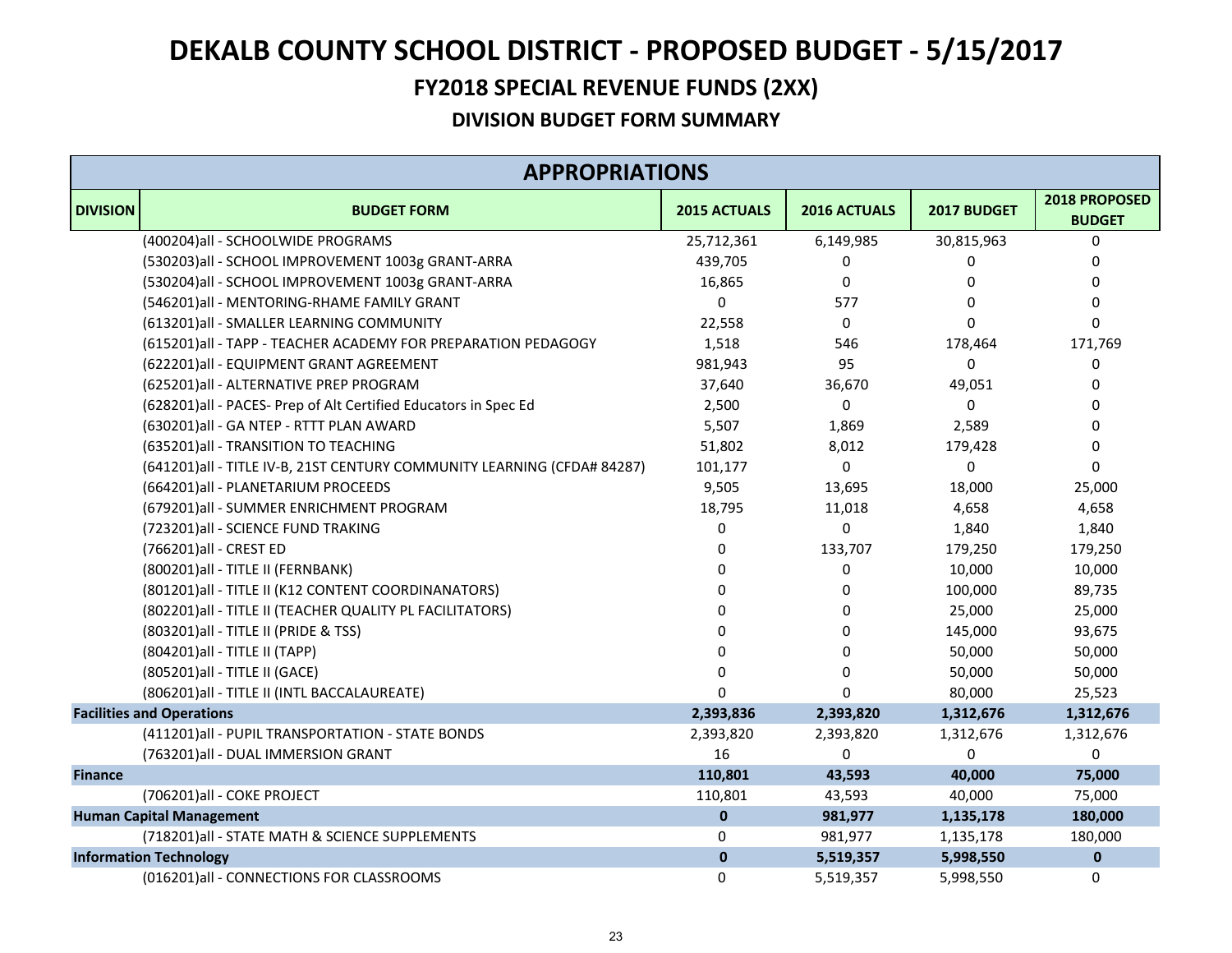### **FY2018 SPECIAL REVENUE FUNDS (2XX)**

|                 | <b>APPROPRIATIONS</b>                                      |              |              |             |                                |  |  |  |
|-----------------|------------------------------------------------------------|--------------|--------------|-------------|--------------------------------|--|--|--|
| <b>DIVISION</b> | <b>BUDGET FORM</b>                                         | 2015 ACTUALS | 2016 ACTUALS | 2017 BUDGET | 2018 PROPOSED<br><b>BUDGET</b> |  |  |  |
|                 | <b>Student Support &amp; Intervention</b>                  | 22,295,234   | 15,032,410   | 18,085,197  | 15,023,372                     |  |  |  |
|                 | (001201)all - EMPLOYEE-STUDENT ID CARD SYS                 | 902          | 1,218        | 2,277       | 2,277                          |  |  |  |
|                 | (004203) all - TITLE I-C, MIGRANT EDUCATION                |              |              |             | 35,487                         |  |  |  |
|                 | (004204) all - TITLE I-C, MIGRANT EDUCATION                | 0            | $\mathbf 0$  | 35,434      | 0                              |  |  |  |
|                 | (010201)all - GOHS-SADD                                    | 1,055        | 513          | $\Omega$    | 0                              |  |  |  |
|                 | (021201)all - MY BROTHERS KEEPER                           | 0            | 0            | 7,500       | 7,500                          |  |  |  |
|                 | (027201)all - DCSS INSTRUMENTAL MUSIC                      | (1,757)      | 0            | 0           | 0                              |  |  |  |
|                 | (070201)all - EMERGENCY IMMIGRANT                          | 0            | 1,870        | $\Omega$    | 0                              |  |  |  |
|                 | (072201) all - TITLE IIIA                                  | 2,744,551    | 2,546,693    | 2,255,307   | 1,862,129                      |  |  |  |
|                 | (079201) all - TEACHER OF THE YEAR PROGRAM                 | 0            | 1,041        | 507         | 513                            |  |  |  |
|                 | (088201)all - EDUCATION FOR HOMELESS CHILDREN & YOUTH      | 31,708       | 54,853       | 103,061     | 47,449                         |  |  |  |
|                 | (105201)all - BOH SCH-BASED HEALTH CTR PROGRAM             | 5,000        | 0            | 0           | 0                              |  |  |  |
|                 | (110201)all - MCNAIR DISCOVERY SSEDP                       | 0            | 916          | $\Omega$    | 24,344                         |  |  |  |
|                 | (185201) all - AIR FORCE ROTC(FEDERAL)                     | 683,182      | 717,471      | 705,188     | 692,039                        |  |  |  |
|                 | (186201) all - NAVY ROTC (FEDERAL)                         | 877,933      | 1,001,188    | 1,019,466   | 1,072,044                      |  |  |  |
|                 | (194201)all - ARMY ROTC (FEDERAL)                          | 209,317      | 199,464      | 227,353     | 179,621                        |  |  |  |
|                 | (205201)all - RT3 (RA) Standards and Assessment            | 200,760      | 0            | $\Omega$    | 0                              |  |  |  |
|                 | (206201)all - RT3 (RA) Grnt Teacher & Ldr                  | 3,128,507    | 62,500       | 0           | 0                              |  |  |  |
|                 | (209201) all - RACE TO THE TOP (RT3) (CFDA #84395)         | 4,930,319    | (1, 453)     | $\Omega$    | $\Omega$                       |  |  |  |
|                 | (220201)all - CTE APPRENTICESHIP GRANT                     | 37,718       | 51,377       | 35,926      | 63,020                         |  |  |  |
|                 | (318201)all - GOSA-TEACHING COMPETITION GRANT              | 5,000        | 0            | $\Omega$    | 0                              |  |  |  |
|                 | (383201)all - VOCATIONAL 85% GRANTS-PROGRAM IMPROVEMENT    | 909,077      | 898,301      | 1,003,424   | 1,003,424                      |  |  |  |
|                 | (421201)all - CTAE-CTE INDUSTRY CERTIFICATION              | 32,321       | 19,617       | 55,000      | 55,000                         |  |  |  |
|                 | (495201)all - DEKALB ELEM SCHOOL OF THE ARTS-SSEDP         |              |              |             | 8,000                          |  |  |  |
|                 | (500201)all - ALLGOOD ELEMENTARY-ASEDP                     | 89           | 83,069       | 4,778       | 0                              |  |  |  |
|                 | (501201)all - MIDVALE ELEMENTARY-ASEDP                     | 99,822       | 154,975      | 148,790     | 148,790                        |  |  |  |
|                 | (502201)all - ROBERT SHAW ELEMENTARY-ASEDP                 | 69,480       | 70,227       | 131,694     | 86,400                         |  |  |  |
|                 | (504201)all - SHADOW ROCK ELEMENTARY-ASEDP                 | 79,324       | 101,642      | 253,329     | 75,600                         |  |  |  |
|                 | (505201)all - SMOKE RISE ELEM-ASEDP                        | 92,923       | 99,087       | 86,400      | 86,400                         |  |  |  |
|                 | (506201)all - STONE MOUNTAIN ELEMENTARY-ASEDP              | 48,231       | 50,732       | 78,373      | 79,200                         |  |  |  |
|                 | (507201)all - SYSTEMWIDE-AFTER SCHOOL EXTENDED DAY PROGRAM | 210,515      | 205,646      | 280,396     | 252,829                        |  |  |  |
|                 | (508201)all - KINGSLEY ELEMENTARY-ASEDP                    | 173,087      | 161,385      | 101,520     | 101,520                        |  |  |  |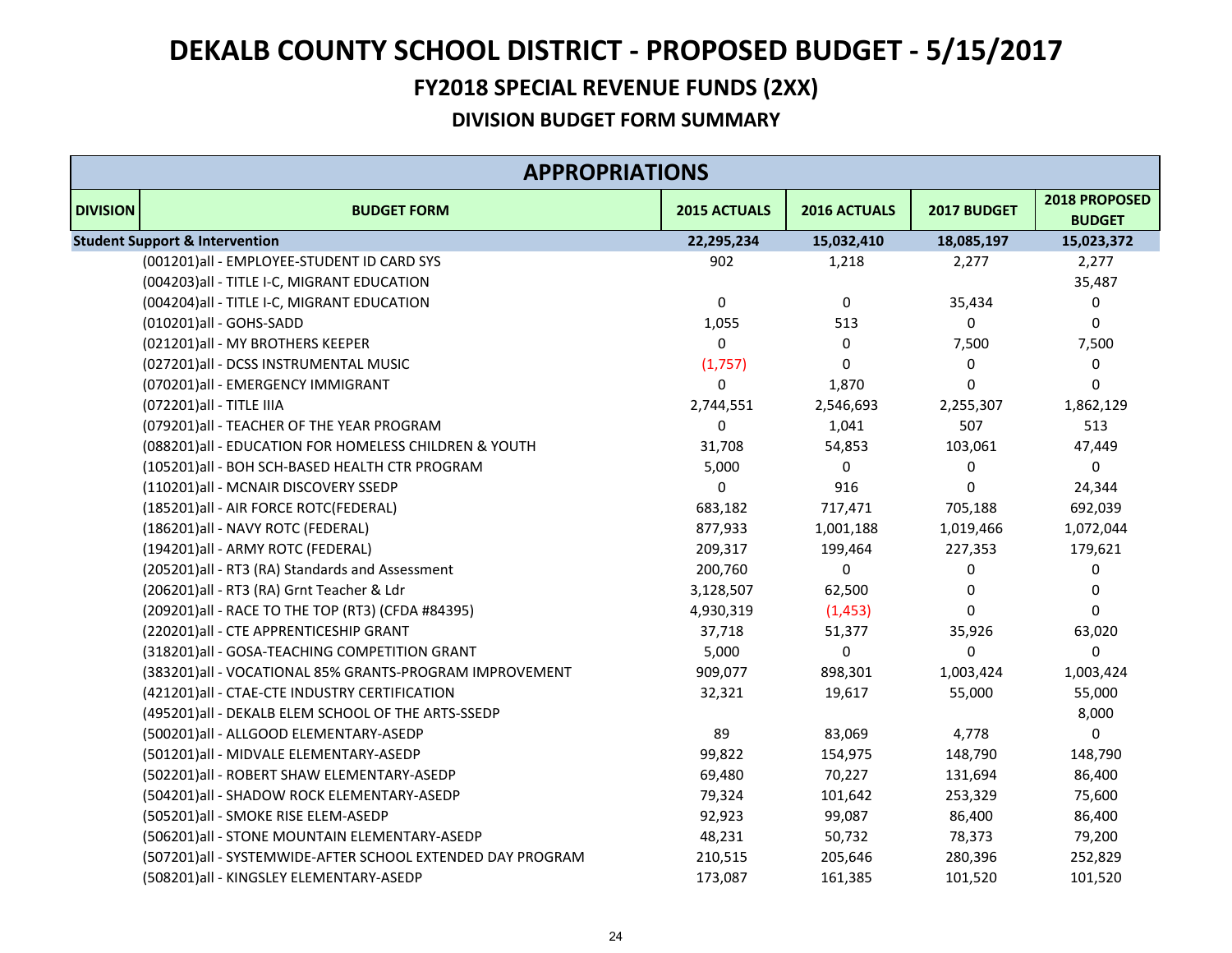### **FY2018 SPECIAL REVENUE FUNDS (2XX)**

|                 | <b>APPROPRIATIONS</b>                                          |              |              |             |                                |  |  |
|-----------------|----------------------------------------------------------------|--------------|--------------|-------------|--------------------------------|--|--|
| <b>DIVISION</b> | <b>BUDGET FORM</b>                                             | 2015 ACTUALS | 2016 ACTUALS | 2017 BUDGET | 2018 PROPOSED<br><b>BUDGET</b> |  |  |
|                 | (509201)all - HAWTHORNE ELEMENTARY-ASEDP                       | 166,877      | 161,688      | 224,262     | 162,000                        |  |  |
|                 | (510201)all - OAKCLIFF ELEMENTARY-ASEDP                        | 33,549       | 38,479       | 71,280      | 71,280                         |  |  |
|                 | (512201)all - BOUIE ELEMENTARY-ASEDP                           | 174,981      | 169,203      | 318,485     | 278,640                        |  |  |
|                 | (513201)all - NARVIE J HARRIS ELEMENTARY-ASEDP                 | 303,100      | 420,226      | 575,894     | 403,914                        |  |  |
|                 | (514201)all - BROWNS MILL ELEMENTARY-ASEDP                     | 77,819       | 74,341       | 76,859      | 99,360                         |  |  |
|                 | (515201)all - WYNBROOKE ELEMENTARY-ASEDP                       | 349,487      | 458,175      | 614,909     | 432,000                        |  |  |
|                 | (516201)all - EL BOUIE ELEMENTARY-SSEDP                        | 22,170       | 39,314       | 56,100      | 51,000                         |  |  |
|                 | (517201)all - RONALD E MCNAIR DISCOVERY LEARNING ACADEMY-ASEDP | 115,020      | 119,781      | 75,600      | 86,400                         |  |  |
|                 | (518201)all - VANDERLYN ELEMENTARY-ASEDP                       | 213,753      | 187,020      | 520,121     | 270,000                        |  |  |
|                 | (519201)all - MONTGOMERY ELEMENTARY-ASEDP                      | 287,902      | 319,550      | 581,267     | 362,880                        |  |  |
|                 | (520201)all - EVANSDALE ELEMENTARY-ASEDP                       | 202,977      | 213,168      | 215,202     | 216,000                        |  |  |
|                 | (521201)all - FLAT ROCK ELEMENTARY-ASEDP                       | 72,796       | 109,299      | 157,671     | 97,200                         |  |  |
|                 | (525201)all - OAK GROVE ELEMENTARY-ASEDP                       | 388,609      | 412,065      | 450,284     | 324,000                        |  |  |
|                 | (527201)all - CHESNUT CHARTER SCHOOL-ASEDP                     | 188,588      | 194,592      | 321,705     | 241,920                        |  |  |
|                 | (528201)all - HAWTHORNE ELEMENTARY-SSEDP                       | 13,986       | 33,111       | 0           | 21,376                         |  |  |
|                 | (530201)all - CHAMPION THEME MIDDLE - ASEDP                    | 43,950       | 57,248       | 161,867     | 71,280                         |  |  |
|                 | (531201)all - PRINCETON ELEMENTARY-ASEDP                       | 158,216      | 136,283      | 146,824     | 162,000                        |  |  |
|                 | (532201)all - EVANSDALE ELEMENTARY-SSEDP                       | 1,413        | 0            | 0           | 42,000                         |  |  |
|                 | (534201)all - FERNBANK ELEMENTARY-SSEDP                        | 18,763       | 35,099       | 0           | 96,250                         |  |  |
|                 | (536201)all - KITTREDGE MAGNET-ASEDP                           | 151,927      | 168,147      | 289,017     | 162,000                        |  |  |
|                 | (537201)all - WADSWORTH MAGNET-ASEDP                           | 83,315       | 114,794      | 231,412     | 86,400                         |  |  |
|                 | (538201)all - HUNTLEY HILLS ELEMENTARY-ASEDP                   | 134,974      | 168,306      | 281,797     | 140,400                        |  |  |
|                 | (540201)all - HENDERSON MILL ELEMENTARY-ASEDP                  | 111,017      | 163,877      | 185,223     | 162,000                        |  |  |
|                 | (544201)all - ASHFORD PARK ELEMENTARY-ASEDP                    | 164,991      | 260,283      | 219,660     | 287,280                        |  |  |
|                 | (549201)all - DUNWOODY ELEMENTARY-ASEDP                        | 285,124      | 351,561      | 643,519     | 345,600                        |  |  |
|                 | (550201)all - MCLENDON ELEMENTARY-ASEDP                        | 53,460       | 44,866       | 79,801      | 62,640                         |  |  |
|                 | (551201)all - PEACHCREST ELEMENTARY ASEDP                      | 0            | 2,500        | 0           | 0                              |  |  |
|                 | (552201)all - ROCK CHAPEL ELEMENTARY-ASEDP                     | 77,991       | 78,805       | 54,000      | 140,400                        |  |  |
|                 | (553201)all - LIVSEY ELEMENTARY -ASEDP                         | 213,581      | 241,265      | 202,136     | 183,600                        |  |  |
|                 | (556201) all - CARY REYNOLDS YMCA JUA                          | 14,200       | 0            | 15,000      | $\pmb{0}$                      |  |  |
|                 | (557201)all - SEQUOYAH MS YMCA JUA                             | 28,000       | 0            | 30,000      | 0                              |  |  |
|                 | (561201) all - PINE RIDGE ES ASEDP                             | 57,132       | 89,317       | 108,405     | 95,040                         |  |  |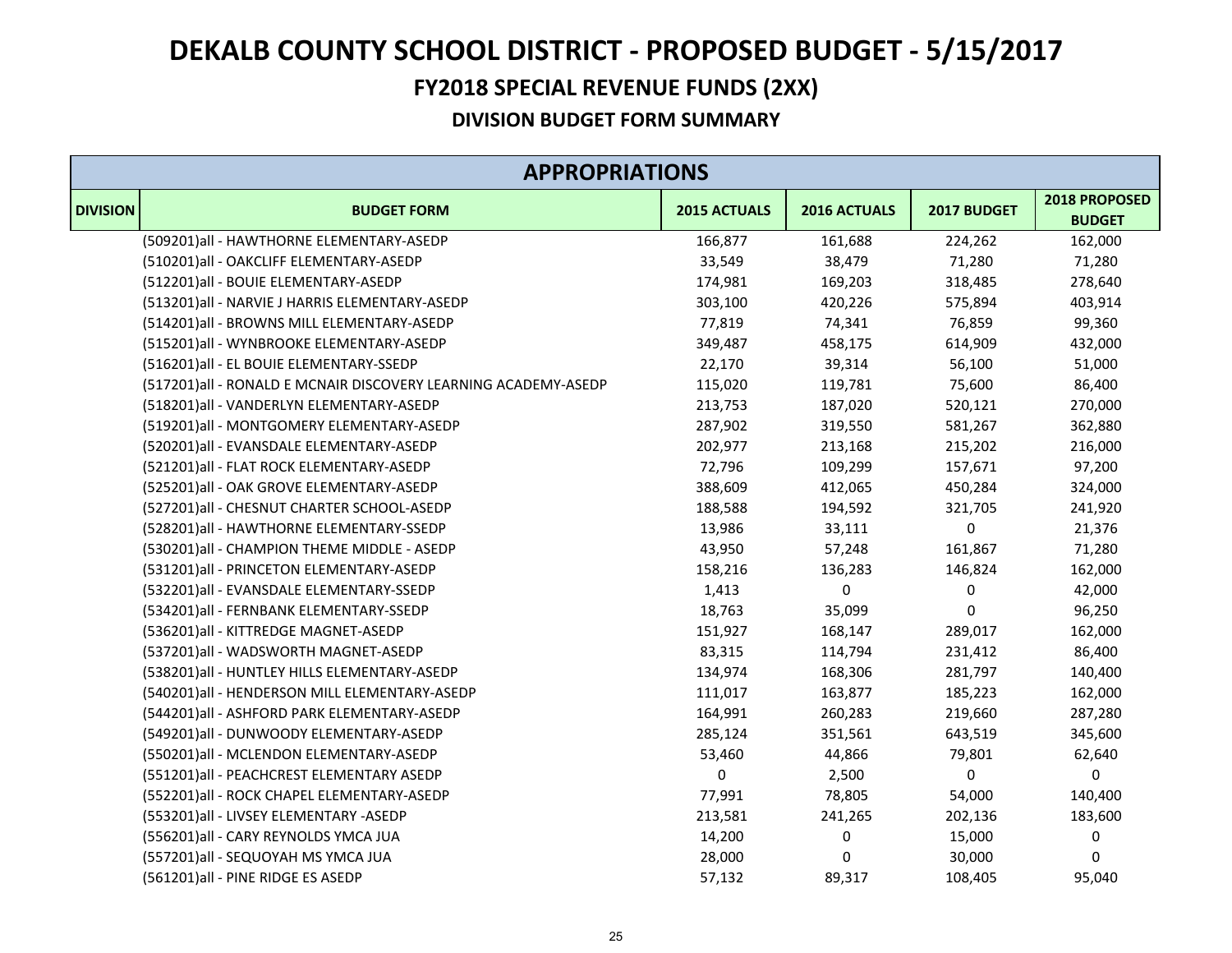### **FY2018 SPECIAL REVENUE FUNDS (2XX)**

|                 | <b>APPROPRIATIONS</b>                              |              |              |             |                                |
|-----------------|----------------------------------------------------|--------------|--------------|-------------|--------------------------------|
| <b>DIVISION</b> | <b>BUDGET FORM</b>                                 | 2015 ACTUALS | 2016 ACTUALS | 2017 BUDGET | 2018 PROPOSED<br><b>BUDGET</b> |
|                 | (562201)all - IDLEWOOD ES ASEDP                    | 56,227       | 51,132       | 95,236      | 166,320                        |
|                 | (581201)all - OAKCLIFF YMCA JUA                    | 28,000       | 0            | $\Omega$    | $\pmb{0}$                      |
|                 | (583201) all - CHAPEL HILL ES ASEDP                | 0            | 125,745      | 103,680     | 129,600                        |
|                 | (584201)all - STONE MILL ES ASEDP                  | 0            | 78,788       | 97,200      | 129,600                        |
|                 | (586201) all - SAFE ROUTES TO SCHOOLS              | (187)        | 0            | 0           | 0                              |
|                 | (587201)all - EDWARD BYRNE MEMORIAL JAG            | 38,650       | 44,550       | 36,677      | 0                              |
|                 | (588201)all - EDWARD BYRNE JUSTICE GRANT #16       | 1,066        | 0            | 0           | $\mathbf 0$                    |
|                 | (595201)all - EDWARD BYRNE MEMORIAL JAG #20        | 0            | 0            | 31,085      | 31,085                         |
|                 | (596201)all - EDWARD BYRNE MEMORIAL JAG #21        | 0            | $\Omega$     | 34,511      | $\pmb{0}$                      |
|                 | (601201)all - SNAPFINGER ELEMENTARY-ASEDP          | $\pmb{0}$    | 67,463       | 38,879      | 64,800                         |
|                 | (602201)all - MONTCLAIR ELEMENTARY-ASEDP           | 19,257       | 23,100       | 15,120      | 32,400                         |
|                 | (603201)all - MURPHY CANDLER ELEMENTARY-ASEDP      | 78,444       | 79,875       | 145,461     | 75,600                         |
|                 | (604201)all - ROWLAND ELEMENTARY-ASEDP             | 34,744       | 42,883       | 54,212      | 45,360                         |
|                 | (606201)all - DEKALB ELEM SCHOOL OF THE ARTS-ASEDP | 91,831       | 141,716      | 382,869     | 194,400                        |
|                 | (607201)all - STONEVIEW ELEMENTARY-ASEDP           | 0            | 0            | 64,800      | 43,200                         |
|                 | (608201)all - LAUREL RIDGE ELEM SSEDP              | 20,593       | 21,100       | $\Omega$    | 33,250                         |
|                 | (631201)all - AVONDALE ELEMENTARY-ASEDP            | 0            | 44,645       | 98,343      | 77,760                         |
|                 | (632201)all - OAKVIEW ELEMENTARY-ASEDP             | 0            | 0            | 108,000     | 54,000                         |
|                 | (634201)all - E.L.MILLER ELEMENTARY-SSEDP          | $\mathbf 0$  | 5,496        | 26,776      | 26,776                         |
|                 | (649201)all - SAGAMORE HILLS ELEMENTARY-ASEDP      | 230,622      | 240,559      | 252,720     | 315,360                        |
|                 | (651201)all - CTAE - CTE EXTENDED DAY              | 897,122      | 792,007      | 719,238     | 802,788                        |
|                 | (654201)all - PACT+-Partership Alternative         | 92           | 645          | 0           | $\mathbf 0$                    |
|                 | (659201)all - EL MILLER ELEMENTARY-ASEDP           | 98,738       | 134,830      | 157,737     | 118,800                        |
|                 | (662201)all - BROCKETT ELEMENTARY-ASEDP            | 136,530      | 85,954       | 97,200      | 78,900                         |
|                 | (671201)all - CTAE - AG TEACHER ASSIST             | 0            | 0            | 2,000       | 2,000                          |
|                 | (674201)all - CTAE - EXTENDED YEAR                 | 31,633       | 30,260       | 30,267      | 30,267                         |
|                 | (693201)all - BRIAR VISTA ELEMENTARY-SSEDP         | 0            | 7,622        | 41,580      | 0                              |
|                 | (694201) all - CHESNUT CHARTER SCHOOL-SSEDP        | 1,159        | 0            | 0           | $\mathbf 0$                    |
|                 | (698201) all - NARVIE HARRIS ELEMENTARY-SSEDP      | 23,913       | 32,997       | 49,378      | 49,876                         |
|                 | (699201)all - BRIAR VISTA ELEMENTARY-ASEDP         | 199,712      | 147,969      | 214,149     | 162,000                        |
|                 | (708201) all - PERKINS IV CARRYOVER                | 0            | 0            | 52,516      | 0                              |
|                 | (713201)all - MARBUT ELEMENTARY-ASEDP              | 229,970      | 320,822      | 311,978     | 302,400                        |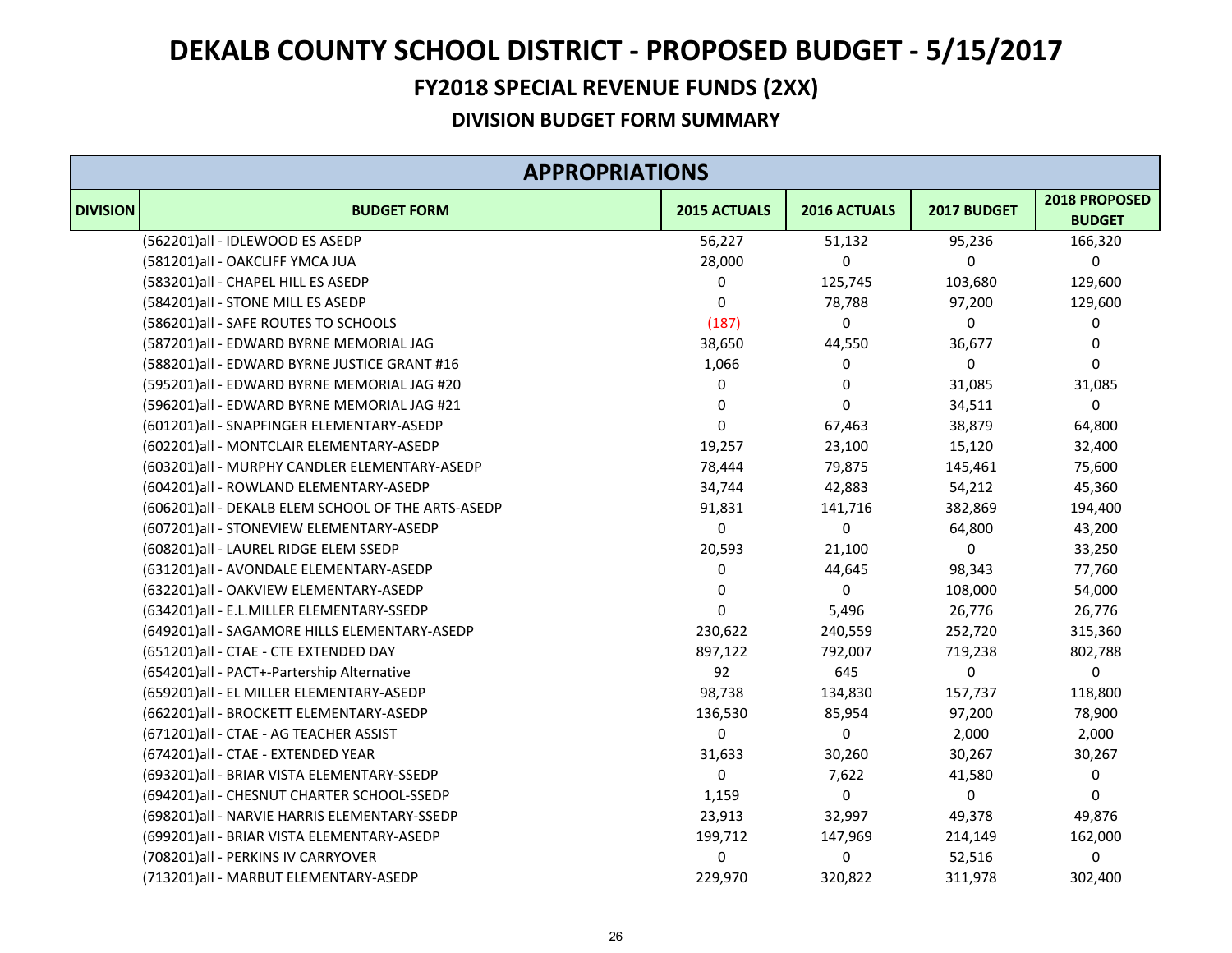### **FY2018 SPECIAL REVENUE FUNDS (2XX)**

|                        | <b>APPROPRIATIONS</b>                                     |                     |                     |              |                                |  |
|------------------------|-----------------------------------------------------------|---------------------|---------------------|--------------|--------------------------------|--|
| <b>DIVISION</b>        | <b>BUDGET FORM</b>                                        | <b>2015 ACTUALS</b> | <b>2016 ACTUALS</b> | 2017 BUDGET  | 2018 PROPOSED<br><b>BUDGET</b> |  |
|                        | (721201)all - WALLACE GRANT FOUNDATION                    | 493,721             | 256,715             | $\mathbf 0$  | 0                              |  |
|                        | (729201)all - MARBUT ELEMENTARY-SSEDP                     | 0                   | 0                   | 41.580       | 0                              |  |
|                        | (730201)all - WYNBROOKE ELEMENTARY-SSEDP                  | 1,735               | 45,806              | $\Omega$     | 54,000                         |  |
|                        | (731201)all - BRIARLAKE ELEMENTARY-ASEDP                  | 380,385             | 278,211             | 273,981      | 257,040                        |  |
|                        | (732201)all - FERNBANK ELEMENTARY-ASEDP                   | 242,455             | 302,167             | 519,965      | 324,000                        |  |
|                        | (733201)all - REDAN ELEMENTARY-ASEDP                      | 23,879              | 39,847              | 33,720       | 43,200                         |  |
|                        | (739201)all - AUSTIN-ASEDP                                | 0                   | 2,500               | 0            | 0                              |  |
|                        | (740201)all - CTAE-AG-EXTENDED DAY                        | 4,496               | 6,804               | 6,615        | 6,774                          |  |
|                        | (741201)all - CTAE-AG-EXTENDED YEAR                       | 2,176               | 3,184               | 2,786        | 2,852                          |  |
|                        | (743201)all - BOH-TOBACCO PREVENTION                      | 282                 | 180                 | 0            | 0                              |  |
|                        | (744201)all - CTAE-Perkins IV-Perkins Plus                | 22,670              | 24,151              | 25,000       | 25,000                         |  |
|                        | (745201) all - BRIARLAKE ELEMENTARY SSEDP                 | 1,022               | 0                   | 0            | 0                              |  |
|                        | (746201)all - DUNWOODY ELEMENTARY SSEDP                   | 6,575               | 0                   | $\Omega$     | $\Omega$                       |  |
|                        | (748201)all - ROCKBRIDGE ELEMENTARY ASEDP                 | $\Omega$            | 36,415              | 45,360       | 47,520                         |  |
|                        | (749201)all - LAUREL RIDGE ELEMENTARY ASEDP               | 118,992             | 160,220             | 430,555      | 216,000                        |  |
|                        | (750201)all - IDLEWOOD ELEM SSEDP                         | 0                   | 6,130               | 0            | 0                              |  |
|                        | (751201)all - MIDVALE ELEM SSEDP                          | $\Omega$            | 5,227               | O            | 42,000                         |  |
| <b>Charter Schools</b> |                                                           | 1,948,071           | 349,448             | 300,000      | $\pmb{0}$                      |  |
|                        | (566201) all - CHARTER SCHOOLS-FACILITIES                 | 417,000             | 345,463             | 300,000      | 0                              |  |
|                        | (591201)all - CHARTER SCHOOLS-STATE PLANNING              | 75,000              | 0                   | 0            | 0                              |  |
|                        | (629201)all - CHARTER SCHOOLS-FEDERAL DISSEM CFDA# 84.282 | 150,000             | $\Omega$            | $\Omega$     | $\mathbf{0}$                   |  |
|                        | (640201)all - CHARTER SCHOOLS-IMPLEMENTATION              | 1,305,634           | 1,994               | O            | 0                              |  |
|                        | (668201) all - CHARTER SCHOOLS FED IMPLEM                 | 437                 | 1,991               | O            | 0                              |  |
| Systemwide             |                                                           | $\mathbf 0$         | $\mathbf 0$         | 7,356        | $\pmb{0}$                      |  |
|                        | (000101)SYS - SYSTEMWIDE                                  | $\Omega$            | 0                   | 7,356        | 0                              |  |
| <b>Schools</b>         |                                                           | 20,479              | 31,528              | $\mathbf{0}$ | $\mathbf{0}$                   |  |
|                        | (705201)all - DEKALB ON-LINE ACADEMY                      | 20,479              | 31,528              | $\Omega$     | 0                              |  |
|                        | <b>TOTAL APPROPRIATIONS</b>                               | 110,344,402         | 112,806,600         | 119,937,248  | 94,472,071                     |  |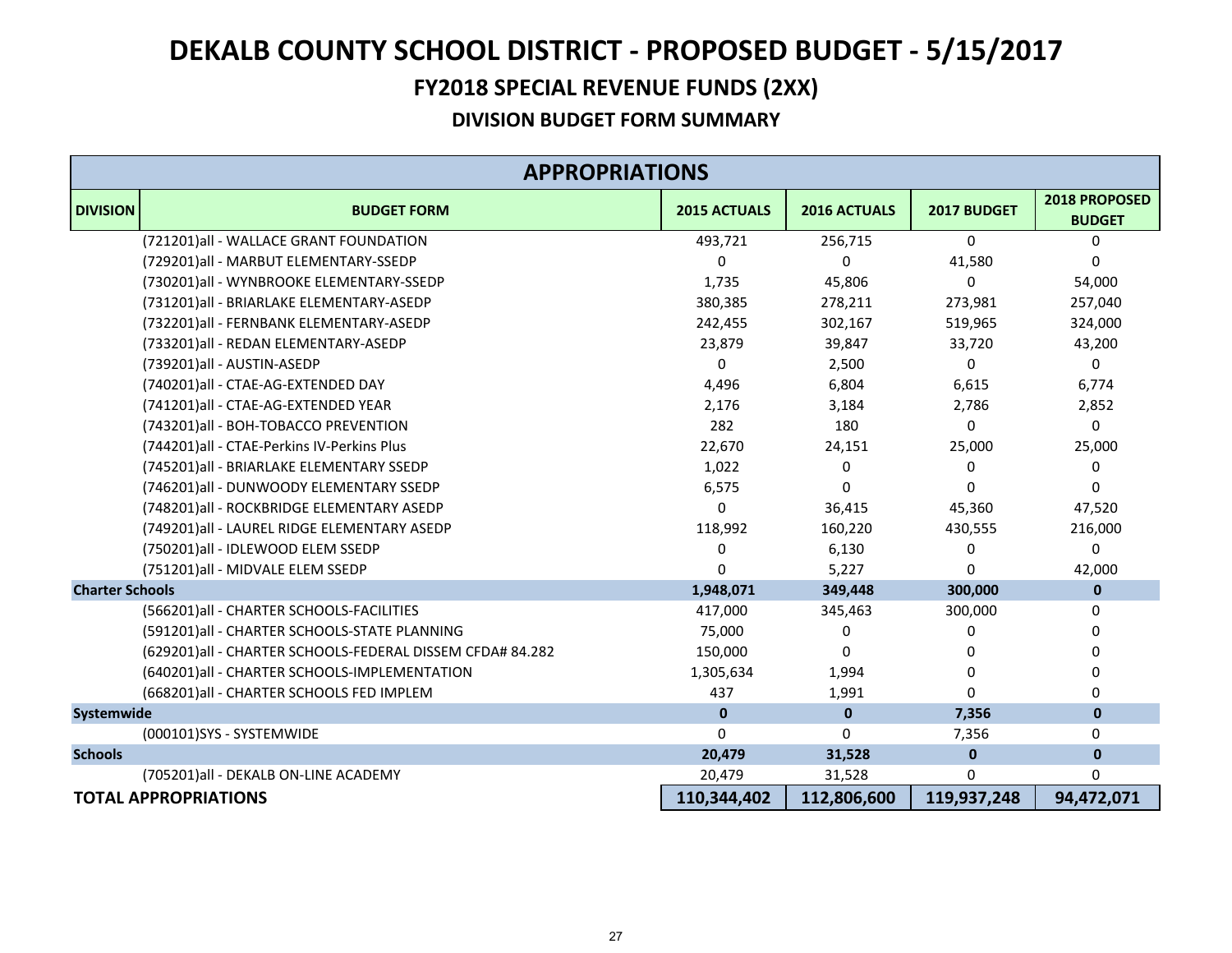### **FY2018 DEBT SERVICE FUNDS (3XX)**

#### **DIVISION SUMMARY**

| <b>ANTICIPATIONS</b>       |                     |                     |             |                                       |  |  |
|----------------------------|---------------------|---------------------|-------------|---------------------------------------|--|--|
| <b>DIVISION</b>            | <b>2015 ACTUALS</b> | <b>2016 ACTUALS</b> | 2017 BUDGET | <b>2018 PROPOSED</b><br><b>BUDGET</b> |  |  |
| Finance                    | 1,332,004           | 1,332,001           | 1,332,000   | 33,966,000                            |  |  |
| <b>TOTAL ANTICIPATIONS</b> | 1,332,004           | 1,332,001           | 1,332,000   | 33,966,000                            |  |  |

| <b>APPROPRIATIONS</b>       |                     |                     |             |                                       |  |  |
|-----------------------------|---------------------|---------------------|-------------|---------------------------------------|--|--|
| <b>DIVISION</b>             | <b>2015 ACTUALS</b> | <b>2016 ACTUALS</b> | 2017 BUDGET | <b>2018 PROPOSED</b><br><b>BUDGET</b> |  |  |
| Finance                     | 1,332,000           | 1,348,473           | 1,332,000   | 33,966,000                            |  |  |
| <b>TOTAL APPROPRIATIONS</b> | 1,332,000           | 1,348,473           | 1,332,000   | 33,966,000                            |  |  |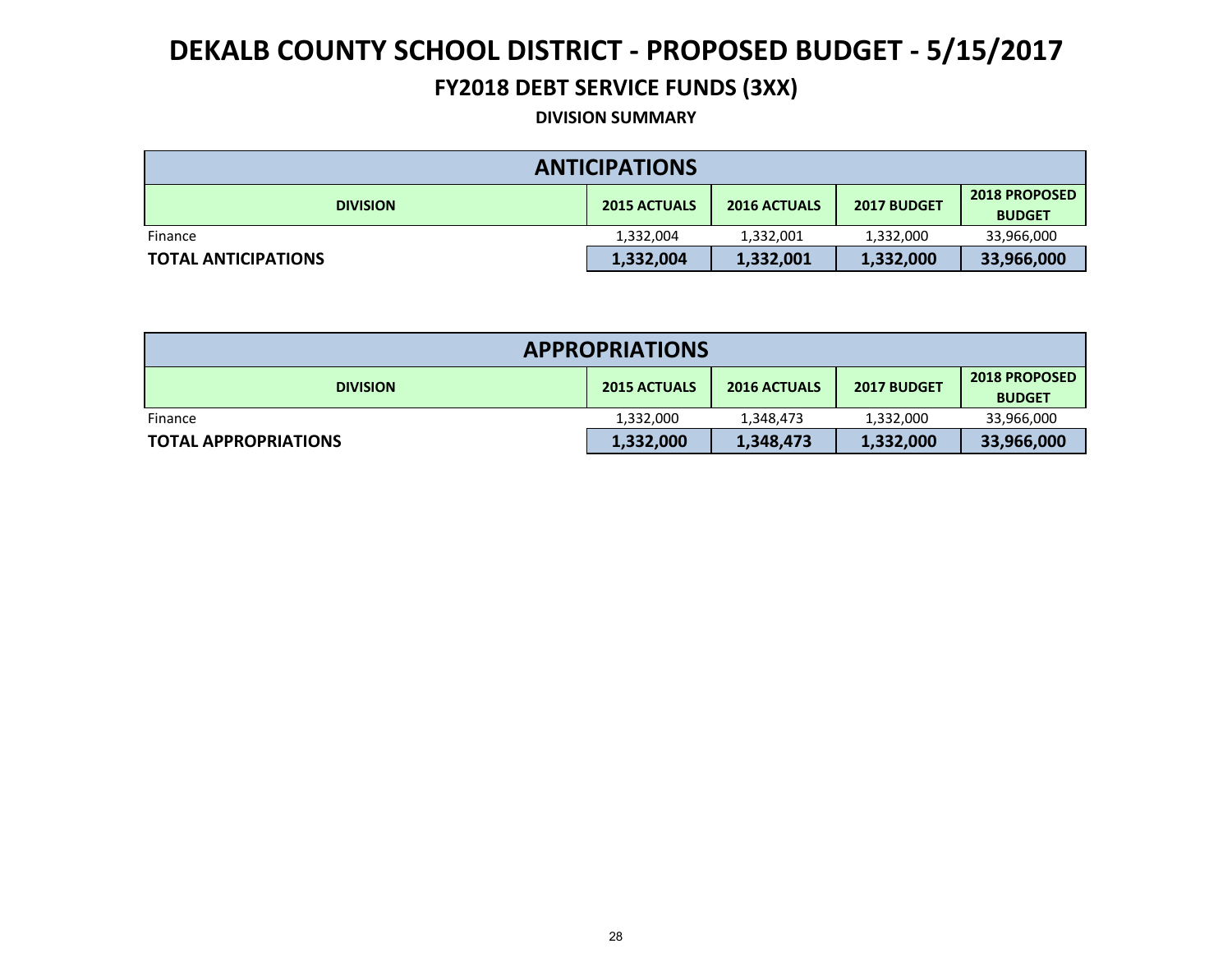## **FY2018 DEBT SERVICE FUNDS (3XX)**

|                 | <b>ANTICIPATIONS</b>                        |                     |                     |             |                                       |  |  |
|-----------------|---------------------------------------------|---------------------|---------------------|-------------|---------------------------------------|--|--|
| <b>DIVISION</b> | <b>BUDGET FORM</b>                          | <b>2015 ACTUALS</b> | <b>2016 ACTUALS</b> | 2017 BUDGET | <b>2018 PROPOSED</b><br><b>BUDGET</b> |  |  |
| <b>Finance</b>  |                                             | 1,332,004           | 1,332,001           | 1,332,000   | 33,966,000                            |  |  |
|                 | (000313)all - DEBT SERVICE - CAPITAL OUTLAY | 1,332,004           | 1,332,001           | 1,332,000   | 33,966,000                            |  |  |
|                 | <b>TOTAL ANTICIPATIONS</b>                  | 1,332,004           | 1,332,001           | 1,332,000   | 33,966,000                            |  |  |

|                 | <b>APPROPRIATIONS</b>                       |                     |                     |             |                                       |  |  |
|-----------------|---------------------------------------------|---------------------|---------------------|-------------|---------------------------------------|--|--|
| <b>DIVISION</b> | <b>BUDGET FORM</b>                          | <b>2015 ACTUALS</b> | <b>2016 ACTUALS</b> | 2017 BUDGET | <b>2018 PROPOSED</b><br><b>BUDGET</b> |  |  |
| <b>Finance</b>  |                                             | 1,332,000           | 1,348,473           | 1,332,000   | 33,966,000                            |  |  |
|                 | (000313)all - DEBT SERVICE - CAPITAL OUTLAY | 1,332,000           | 1,348,473           | 1,332,000   | 33,966,000                            |  |  |
|                 | <b>TOTAL APPROPRIATIONS</b>                 | 1,332,000           | 1,348,473           | 1,332,000   | 33,966,000                            |  |  |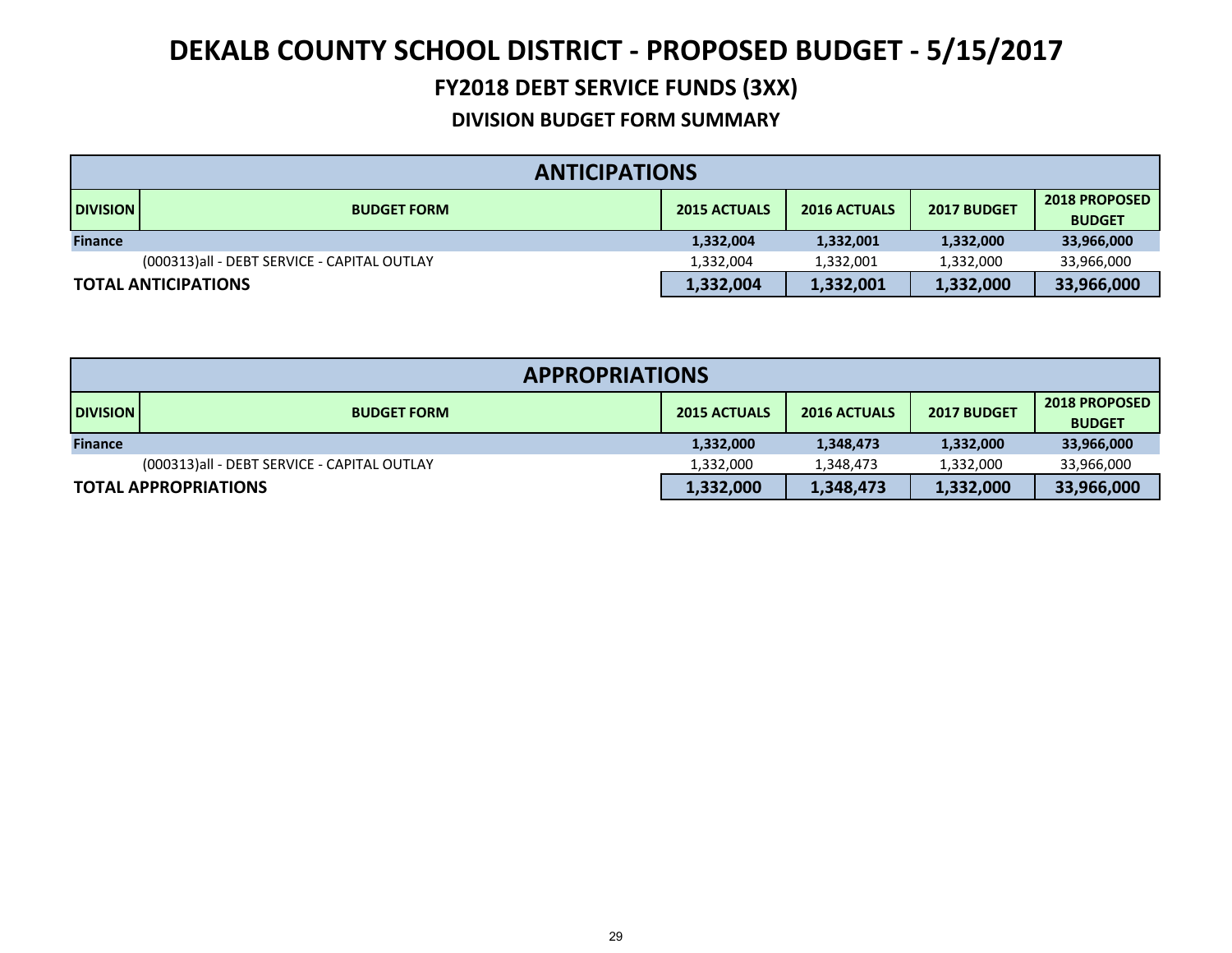### **FY2018 CAPITAL OUTLAY FUNDS (4XX)**

**DIVISION SUMMARY**

| <b>ANTICIPATIONS</b>             |                     |                     |             |                                       |  |  |
|----------------------------------|---------------------|---------------------|-------------|---------------------------------------|--|--|
| <b>DIVISION</b>                  | <b>2015 ACTUALS</b> | <b>2016 ACTUALS</b> | 2017 BUDGET | <b>2018 PROPOSED</b><br><b>BUDGET</b> |  |  |
| <b>Facilities and Operations</b> | 136,504,927         | 119.980.273         | 198,928,857 | 110,526,000                           |  |  |
| <b>TOTAL ANTICIPATIONS</b>       | 136,504,927         | 119,980,273         | 198,928,857 | 110,526,000                           |  |  |

| <b>APPROPRIATIONS</b>            |                     |                     |             |                                       |  |  |
|----------------------------------|---------------------|---------------------|-------------|---------------------------------------|--|--|
| <b>DIVISION</b>                  | <b>2015 ACTUALS</b> | <b>2016 ACTUALS</b> | 2017 BUDGET | <b>2018 PROPOSED</b><br><b>BUDGET</b> |  |  |
| <b>Facilities and Operations</b> | 101,714,536         | 131,105,686         | 87,592,298  | 168,130,164                           |  |  |
| <b>TOTAL APPROPRIATIONS</b>      | 101,714,536         | 131,105,686         | 87,592,298  | 168,130,164                           |  |  |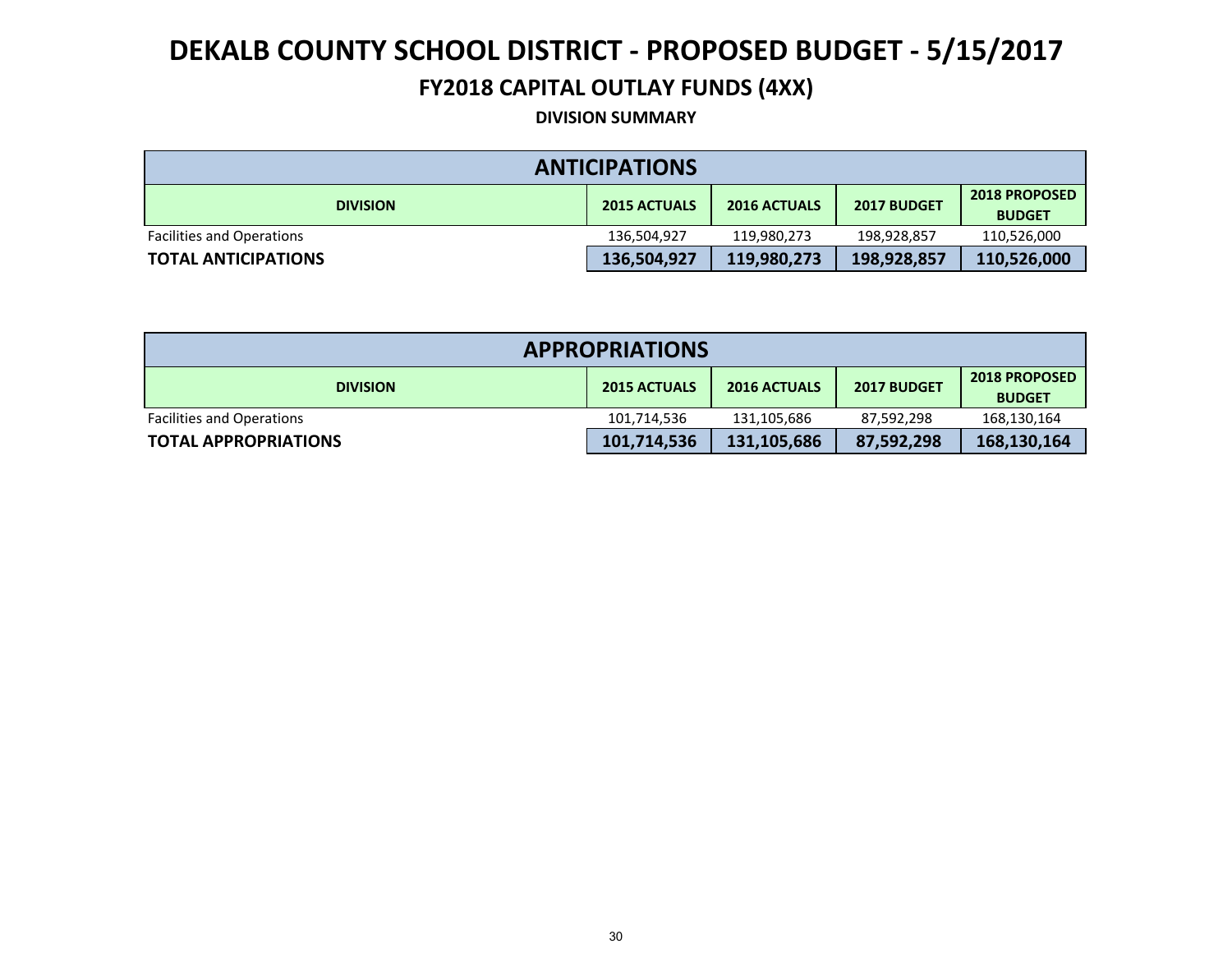## **FY2018 CAPITAL OUTLAY FUNDS (4XX)**

|                 | <b>ANTICIPATIONS</b>                       |                     |                     |             |                                       |  |  |
|-----------------|--------------------------------------------|---------------------|---------------------|-------------|---------------------------------------|--|--|
| <b>DIVISION</b> | <b>BUDGET FORM</b>                         | <b>2015 ACTUALS</b> | <b>2016 ACTUALS</b> | 2017 BUDGET | <b>2018 PROPOSED</b><br><b>BUDGET</b> |  |  |
|                 | <b>Facilities and Operations</b>           | 136,504,927         | 119,980,273         | 198,928,857 | 110,526,000                           |  |  |
|                 | (000410) all - CAPITAL OUTLAY              | 1,458,447           | 1,895,569           | 0           | 0                                     |  |  |
|                 | (000411) all - CAPITAL OUTLAY              | 12,558,697          | 6,601,673           | 0           | 0                                     |  |  |
|                 | (000415)all - CAPITAL OUTLAY-QSCB FUNDS    | 272,110             | 974                 | 0           | 0                                     |  |  |
|                 | (000419) all - SPLOST II - CAPITAL OUTLAY  | 643                 | 1,362               | 0           | 0                                     |  |  |
|                 | (000421) all - SPLOST III - CAPITAL OUTLAY | 46.081              | 288,513             | 0           | 0                                     |  |  |
|                 | (000422) all - SPLOST IV - CAPITAL OUTLAY  | 122,168,951         | 111,192,183         | 96,880,357  | 20,505,000                            |  |  |
|                 | (000423) all - SPLOST V - CAPITAL OUTLAY   |                     |                     | 102,048,500 | 90,021,000                            |  |  |
|                 | <b>TOTAL ANTICIPATIONS</b>                 | 136,504,927         | 119,980,273         | 198,928,857 | 110,526,000                           |  |  |

|                 | <b>APPROPRIATIONS</b>                                          |                     |                     |             |                                       |  |  |  |
|-----------------|----------------------------------------------------------------|---------------------|---------------------|-------------|---------------------------------------|--|--|--|
| <b>DIVISION</b> | <b>BUDGET FORM</b>                                             | <b>2015 ACTUALS</b> | <b>2016 ACTUALS</b> | 2017 BUDGET | <b>2018 PROPOSED</b><br><b>BUDGET</b> |  |  |  |
|                 | <b>Facilities and Operations</b>                               | 101,714,536         | 131,105,686         | 87,592,298  | 168,130,164                           |  |  |  |
|                 | (000410) all - CAPITAL OUTLAY                                  | 1,346,842           | 1,845,602           | 0           |                                       |  |  |  |
|                 | (000411) all - CAPITAL OUTLAY                                  | 10,667,037          | 8,493,332           | 0           |                                       |  |  |  |
|                 | (000421) all - SPLOST III - CAPITAL OUTLAY                     | 18,382,169          | 34,273,741          | 0           |                                       |  |  |  |
|                 | (098421) all - DESIGN AND CONSTRUCTION                         | 257.840             | 311.288             | $\Omega$    | $\Omega$                              |  |  |  |
|                 | (903422)all - CAPITAL OUTLAY - MANAGEMENT ADMINISTRATION STAFF | 824.635             | 1,037,258           | 1,541,646   | 2,478,164                             |  |  |  |
|                 | (000422) all - SPLOST IV - CAPITAL OUTLAY                      | 70,236,013          | 85,144,465          | 86,050,652  | 106,466,000                           |  |  |  |
|                 | (000423) all - SPLOST V - CAPITAL OUTLAY                       |                     |                     |             | 59,186,000                            |  |  |  |
|                 | <b>TOTAL APPROPRIATIONS</b>                                    | 101,714,536         | 131,105,686         | 87,592,298  | 168,130,164                           |  |  |  |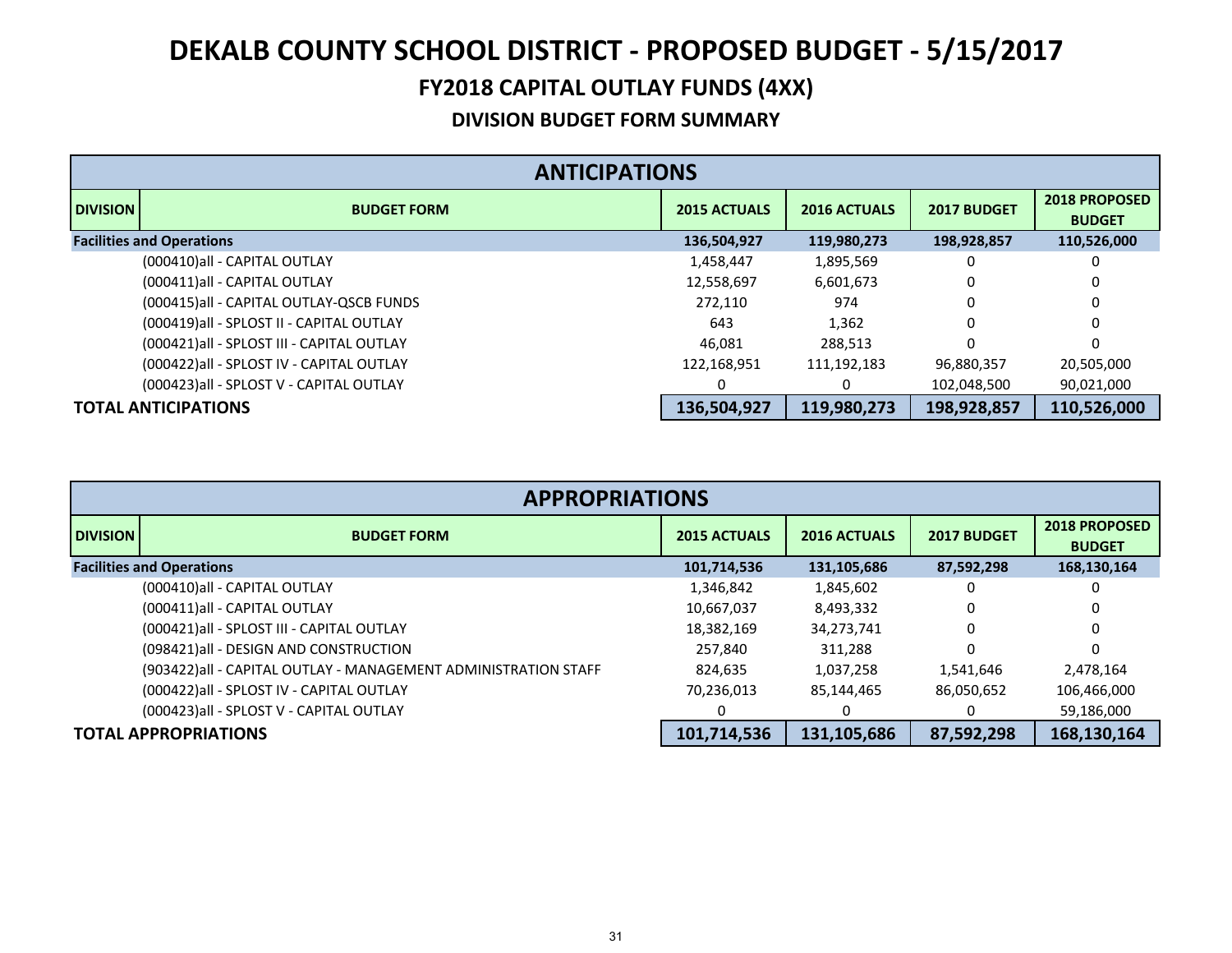### **FY2018 ENTERPRISE FUNDS (6XX)**

#### **DIVISION SUMMARY**

| <b>ANTICIPATIONS</b>                                                                                                  |            |            |            |            |  |  |  |
|-----------------------------------------------------------------------------------------------------------------------|------------|------------|------------|------------|--|--|--|
| <b>2018 PROPOSED</b><br><b>2015 ACTUALS</b><br>2017 BUDGET<br><b>2016 ACTUALS</b><br><b>DIVISION</b><br><b>BUDGET</b> |            |            |            |            |  |  |  |
| Finance                                                                                                               | 58,290,554 | 60,200,128 | 62,036,803 | 62,811,163 |  |  |  |
| Student Support & Intervention                                                                                        | 1,043,400  | 1,150,229  | 1,070,705  | 1,154,709  |  |  |  |
| <b>TOTAL ANTICIPATIONS</b>                                                                                            | 59,333,955 | 61,350,357 | 63,107,508 | 63,965,872 |  |  |  |

| <b>APPROPRIATIONS</b>          |                     |                     |             |                                       |  |  |  |
|--------------------------------|---------------------|---------------------|-------------|---------------------------------------|--|--|--|
| <b>DIVISION</b>                | <b>2015 ACTUALS</b> | <b>2016 ACTUALS</b> | 2017 BUDGET | <b>2018 PROPOSED</b><br><b>BUDGET</b> |  |  |  |
| Finance                        | 59,884,295          | 61,249,668          | 62,036,803  | 62,811,163                            |  |  |  |
| Student Support & Intervention | 1,367,538           | 1.445.441           | 1.019.249   | 1,054,249                             |  |  |  |
| <b>TOTAL APPROPRIATIONS</b>    | 61,251,833          | 62,695,110          | 63,056,052  | 63,865,412                            |  |  |  |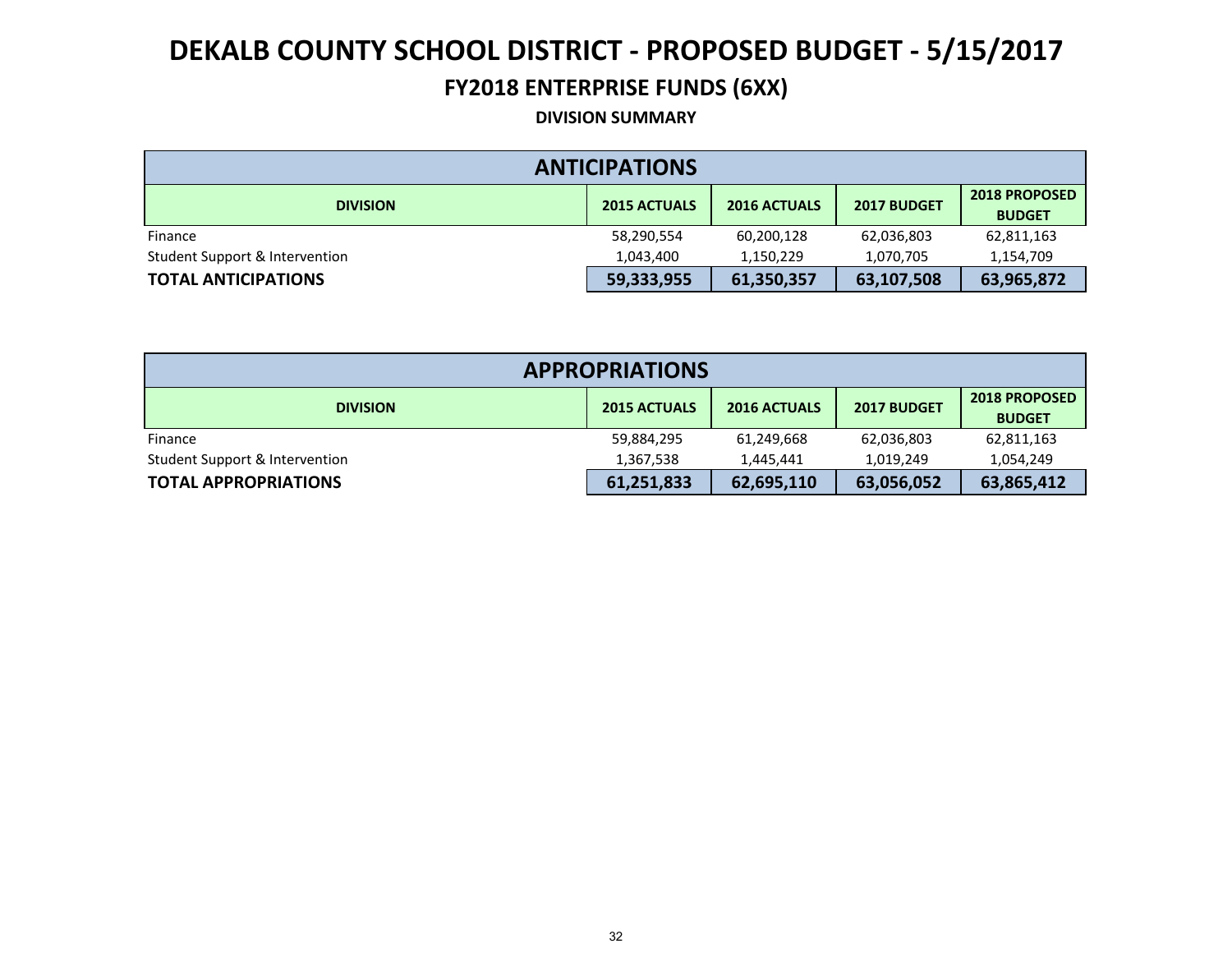|                 | <b>ANTICIPATIONS</b>                                        |                     |                     |             |                                       |  |  |  |
|-----------------|-------------------------------------------------------------|---------------------|---------------------|-------------|---------------------------------------|--|--|--|
| <b>DIVISION</b> | <b>BUDGET FORM</b>                                          | <b>2015 ACTUALS</b> | <b>2016 ACTUALS</b> | 2017 BUDGET | <b>2018 PROPOSED</b><br><b>BUDGET</b> |  |  |  |
| <b>Finance</b>  |                                                             | 58,290,554          | 60,200,128          | 62,036,803  | 62,811,163                            |  |  |  |
|                 | (000621)all - FUND 621 - SCHOOL NUTRITION EQUIPMENT RESERVE | 1,076,222           | 1,072,817           | 1,152,000   | 1,161,000                             |  |  |  |
|                 | (000622)752 - SCHOOL NUTRITION - DIVISION OF FACILITIES     | 159,341             | 61,053              | 0           | 0                                     |  |  |  |
|                 | (000622) all - FUND 622 - SCHOOL NUTRITION (SYSTEMWIDE)     | 54,987,708          | 56,290,886          | 58,170,644  | 58,995,163                            |  |  |  |
|                 | (000627) all - FUND 627 - SCHOOL NUTRITION (WAREHOUSE)      | 1,364,811           | 1,842,178           | 1,600,000   | 1,600,000                             |  |  |  |
|                 | (000693)all - FUND 693 - SCHOOL NUTRITION (CATERING)        | 24,366              | 9,515               | 24,159      | 15,000                                |  |  |  |
|                 | (005622) all - SFS SUMMER PROGRAMS FY2014                   | 629,707             |                     | ი           | 0                                     |  |  |  |
|                 | (007621) all - FUND 621 - SCH LUNCH EQUIP GRANT 10.579      | 48,400              | U                   | 0           | 0                                     |  |  |  |
|                 | (016622) all - SFS SUMMER PROGRAMS                          | 0                   | 923,679             | U           | 0                                     |  |  |  |
|                 | (017622)all - SFS SUMMER PROGRAMS                           | 0                   | (0)                 | 1,090,000   | 1,040,000                             |  |  |  |
|                 | <b>Student Support &amp; Intervention</b>                   | 1,043,400           | 1,150,229           | 1,070,705   | 1,154,709                             |  |  |  |
|                 | (000607) all - FUND 607 - ATHLETICS                         | 902,767             | 952,872             | 990,705     | 1,070,709                             |  |  |  |
|                 | (002607)all - TOURNAMENTS                                   | 140,634             | 197,357             | 80,000      | 84,000                                |  |  |  |
|                 | <b>TOTAL ANTICIPATIONS</b>                                  | 59,333,955          | 61,350,357          | 63,107,508  | 63,965,872                            |  |  |  |

|                 | <b>APPROPRIATIONS</b>                                        |                     |                     |                    |                                       |  |  |
|-----------------|--------------------------------------------------------------|---------------------|---------------------|--------------------|---------------------------------------|--|--|
| <b>DIVISION</b> | <b>BUDGET FORM</b>                                           | <b>2015 ACTUALS</b> | <b>2016 ACTUALS</b> | <b>2017 BUDGET</b> | <b>2018 PROPOSED</b><br><b>BUDGET</b> |  |  |
| <b>Finance</b>  |                                                              | 59,884,295          | 61,249,668          | 62,036,803         | 62,811,163                            |  |  |
|                 | (000101)SYS - SYSTEMWIDE                                     | <sup>0</sup>        |                     | 10,103             |                                       |  |  |
|                 | (000621) all - FUND 621 - SCHOOL NUTRITION EQUIPMENT RESERVE | 993,239             | 917,036             | 1,152,000          | 1,161,000                             |  |  |
|                 | (000622)752 - SCHOOL NUTRITION - DIVISION OF FACILITIES      | 2,343,036           | 1,364,206           | $\Omega$           |                                       |  |  |
|                 | (000622) all - FUND 622 - SCHOOL NUTRITION (SYSTEMWIDE)      | 54,136,278          | 56,127,983          | 58,160,541         | 58,995,163                            |  |  |
|                 | (000627) all - FUND 627 - SCHOOL NUTRITION (WAREHOUSE)       | 1,339,298           | 1,375,656           | 1,600,000          | 1,600,000                             |  |  |
|                 | (000693)all - FUND 693 - SCHOOL NUTRITION (CATERING)         | 4,820               | 9,696               | 24,159             | 15,000                                |  |  |
|                 | (002622)all - SFS SUMMER PROGRAMS                            | 151                 |                     | <sup>0</sup>       |                                       |  |  |
|                 | (005622)all - SFS SUMMER PROGRAMS FY2014                     | 787,375             |                     | 0                  |                                       |  |  |
|                 | (007621)all - FUND 621 - SCH LUNCH EQUIP GRANT 10.579        | 48.400              | 16,673              | 0                  |                                       |  |  |
|                 | (016622) all - SFS SUMMER PROGRAMS                           | 231,699             | 856,629             | 0                  |                                       |  |  |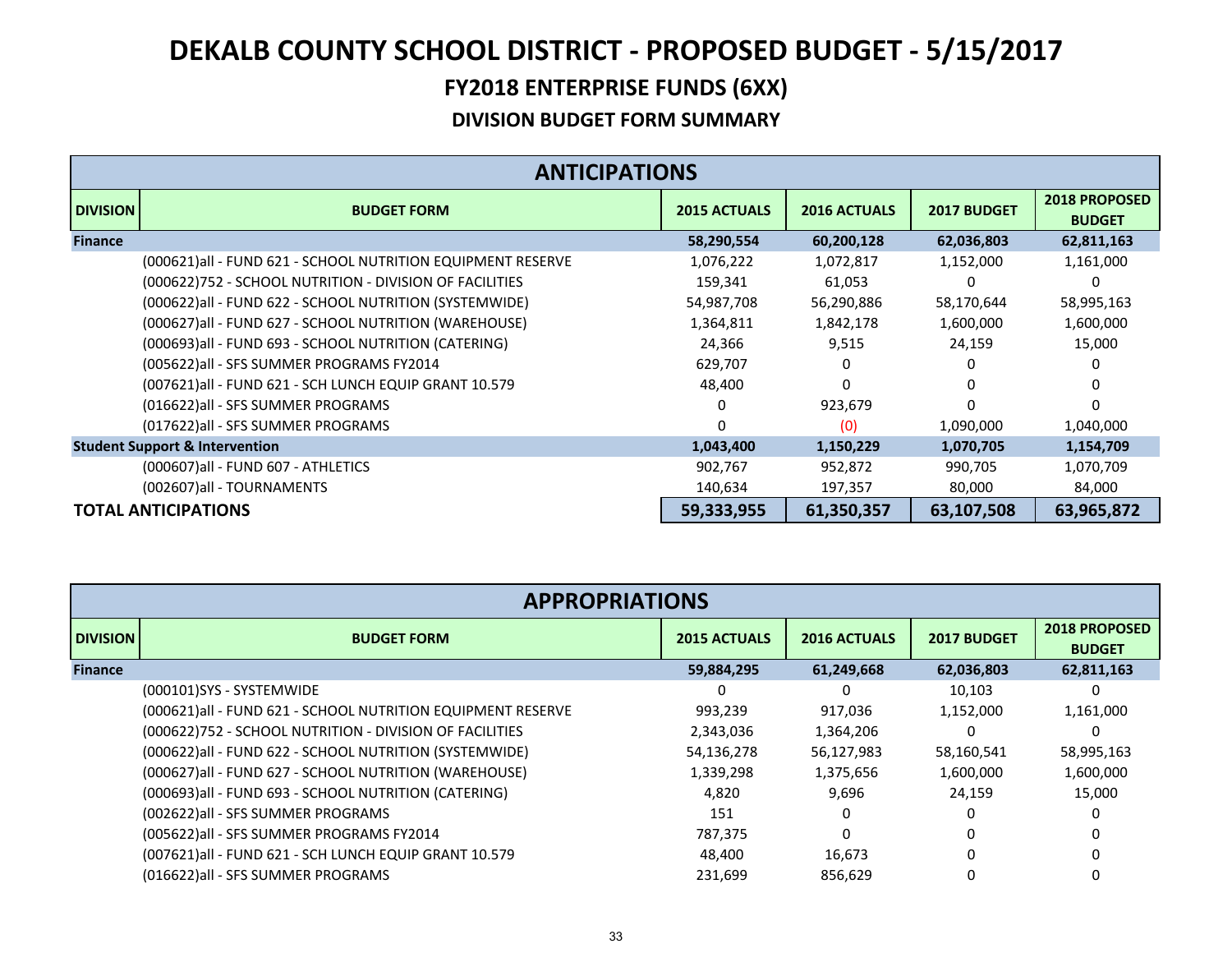### **FY2018 ENTERPRISE FUNDS (6XX)**

|                 | <b>APPROPRIATIONS</b>                     |                     |                     |             |                                       |  |  |
|-----------------|-------------------------------------------|---------------------|---------------------|-------------|---------------------------------------|--|--|
| <b>DIVISION</b> | <b>BUDGET FORM</b>                        | <b>2015 ACTUALS</b> | <b>2016 ACTUALS</b> | 2017 BUDGET | <b>2018 PROPOSED</b><br><b>BUDGET</b> |  |  |
|                 | (017622)all - SFS SUMMER PROGRAMS         | 0                   | 581.789             | 1,090,000   | 1,040,000                             |  |  |
|                 | <b>Student Support &amp; Intervention</b> | 1,367,538           | 1,445,441           | 1,019,249   | 1,054,249                             |  |  |
|                 | (000607)all - FUND 607 - ATHLETICS        | 1,330,525           | 1,366,390           | 939,249     | 974,249                               |  |  |
|                 | (002607)all - TOURNAMENTS                 | 37.013              | 79.051              | 80,000      | 80,000                                |  |  |
|                 | <b>TOTAL APPROPRIATIONS</b>               | 61,251,833          | 62,695,110          | 63,056,052  | 63,865,412                            |  |  |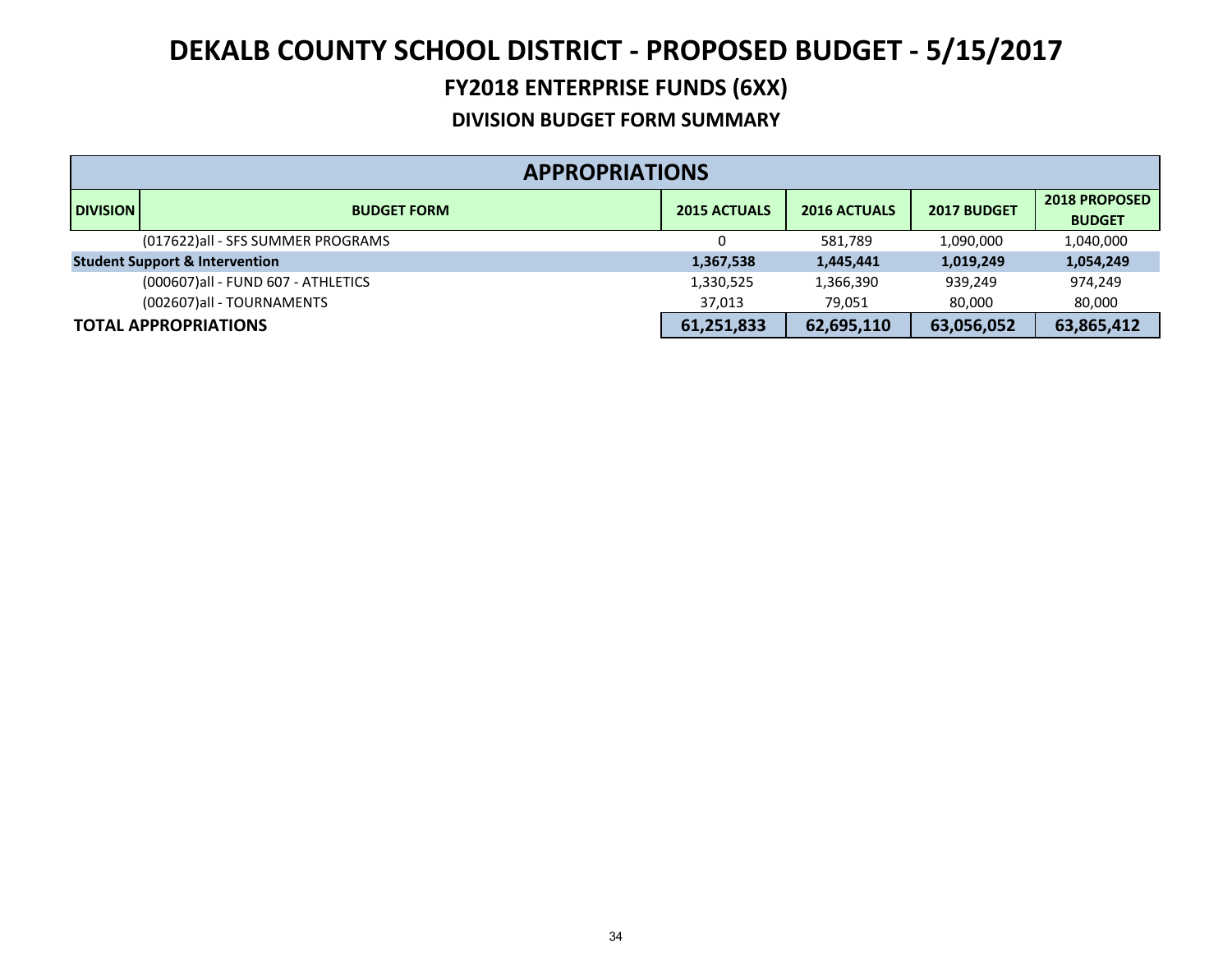## **FY2018 TRUST AND AGENCY FUNDS (7XX)**

#### **DIVISION SUMMARY**

| <b>ANTICIPATIONS</b>                                                                                 |            |            |            |            |  |  |  |  |
|------------------------------------------------------------------------------------------------------|------------|------------|------------|------------|--|--|--|--|
| <b>2018 PROPOSED</b><br><b>2015 ACTUALS</b><br><b>2016 ACTUALS</b><br>2017 BUDGET<br><b>DIVISION</b> |            |            |            |            |  |  |  |  |
| Curriculum and Instruction                                                                           |            | 800        |            |            |  |  |  |  |
| Finance                                                                                              | 17,538,916 | 19,801,887 | 17,678,000 | 18,747,000 |  |  |  |  |
| Human Capital Management                                                                             |            | 0          | 15,000     | 15,000     |  |  |  |  |
| Student Support & Intervention                                                                       | 43,900     | 76,323     | 31,500     | 45,000     |  |  |  |  |
| <b>TOTAL ANTICIPATIONS</b>                                                                           | 17,582,816 | 19,879,010 | 17,724,500 | 18,807,000 |  |  |  |  |

| <b>APPROPRIATIONS</b>          |                     |                     |             |                                       |  |  |  |  |
|--------------------------------|---------------------|---------------------|-------------|---------------------------------------|--|--|--|--|
| <b>DIVISION</b>                | <b>2015 ACTUALS</b> | <b>2016 ACTUALS</b> | 2017 BUDGET | <b>2018 PROPOSED</b><br><b>BUDGET</b> |  |  |  |  |
| Curriculum and Instruction     | 1.157               | 725                 | 0           |                                       |  |  |  |  |
| Finance                        | 15,554,518          | 16,641,993          | 17,660,000  | 21,881,000                            |  |  |  |  |
| Human Capital Management       | 13,717              | 1,259               | 15,000      | 15,000                                |  |  |  |  |
| Student Support & Intervention | 37.947              | 70.527              | 31,500      | 45,000                                |  |  |  |  |
| <b>TOTAL APPROPRIATIONS</b>    | 15,607,339          | 16,714,504          | 17,706,500  | 21,941,000                            |  |  |  |  |